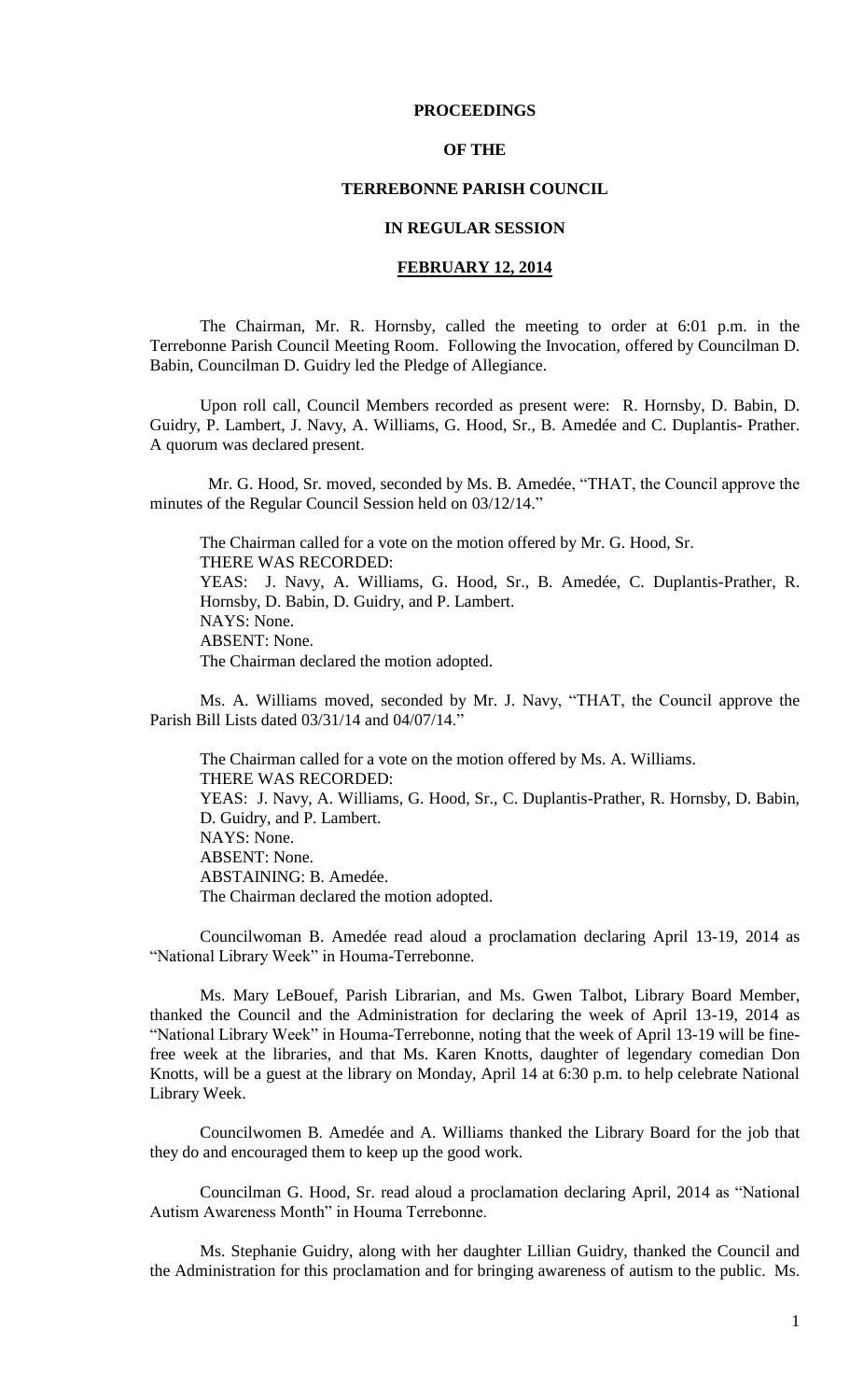Guidry said that there is information on their website, bayouautism.org, for families and individuals who are interested and/or have questions about autism.

Councilwomen C. Duplantis-Prather and B. Amedée thanked Ms. Guidry for her outstanding work in bringing awareness of the symptoms of autism.

Mr. D. Babin moved, seconded by Ms. A. Williams, "THAT, the Council deviate from the Regular Council agenda to allow a proclamation to be read declaring April, 2014 as 'National Donate Life Month in Houma-Terrebonne'."

The Chairman called for a vote on the motion offered by Mr. D. Babin. THERE WAS RECORDED: YEAS: J. Navy, A. Williams, G. Hood, Sr., B. Amedée, C. Duplantis-Prather, R. Hornsby, D. Babin, D. Guidry, and P. Lambert. NAYS: None. ABSENT: None. The Chairman declared the motion adopted.

Councilwoman A. Williams read aloud a proclamation declaring April, 2014 as "National Donate Life Month in Houma-Terrebonne".

Ms. Gretchen Bergeron, Registered Nurse with Terrebonne General Medical Center, thanked the Council and Administration and accepted the proclamation on behalf of all the organ and tissue donors, as well as recipients, who chose to give life back to individuals who would have otherwise perished.

Several Council members along with Parish President M. Claudet thanked Ms. Bergeron and all of the doctors, nurses, donors and community activists who help to bring awareness of the donor recipient programs, and for expressing the need to be proactive by getting involved and saving lives.

Councilwoman A. Williams announced that the National Donor Flag Raising Ceremony will be held on Wednesday, April 16, 2014 at Terrebonne General Medical Center to honor organ and tissue donation month.

Ms. A. Williams moved, seconded by Mr. D. Babin, "THAT, the Council continue with the regular order of business."

The Chairman called for a vote on the motion offered by Ms. A. Williams. THERE WAS RECORDED: YEAS: J. Navy, A. Williams, G. Hood, Sr., B. Amedée, C. Duplantis-Prather, R. Hornsby, D. Babin, D. Guidry, and P. Lambert. NAYS: None. ABSENT: None. The Chairman declared the motion adopted.

Mr. D. Babin moved, seconded by Ms. C. Duplantis-Prather, "THAT, the Council ratify the appointment of David J. Norman, III to represent TPCG as Special Counsel in the matter of TPCG v. Henry Richard and Sharon Richard Docket Number 166,735, at the regular assistant parish attorney rate."

The Chairman called for a vote on the motion offered by Mr. D. Babin. THERE WAS RECORDED: YEAS: J. Navy, A. Williams, G. Hood, Sr., B. Amedée, C. Duplantis-Prather, R. Hornsby, D. Babin, D. Guidry, and P. Lambert. NAYS: None. ABSENT: None. The Chairman declared the motion adopted.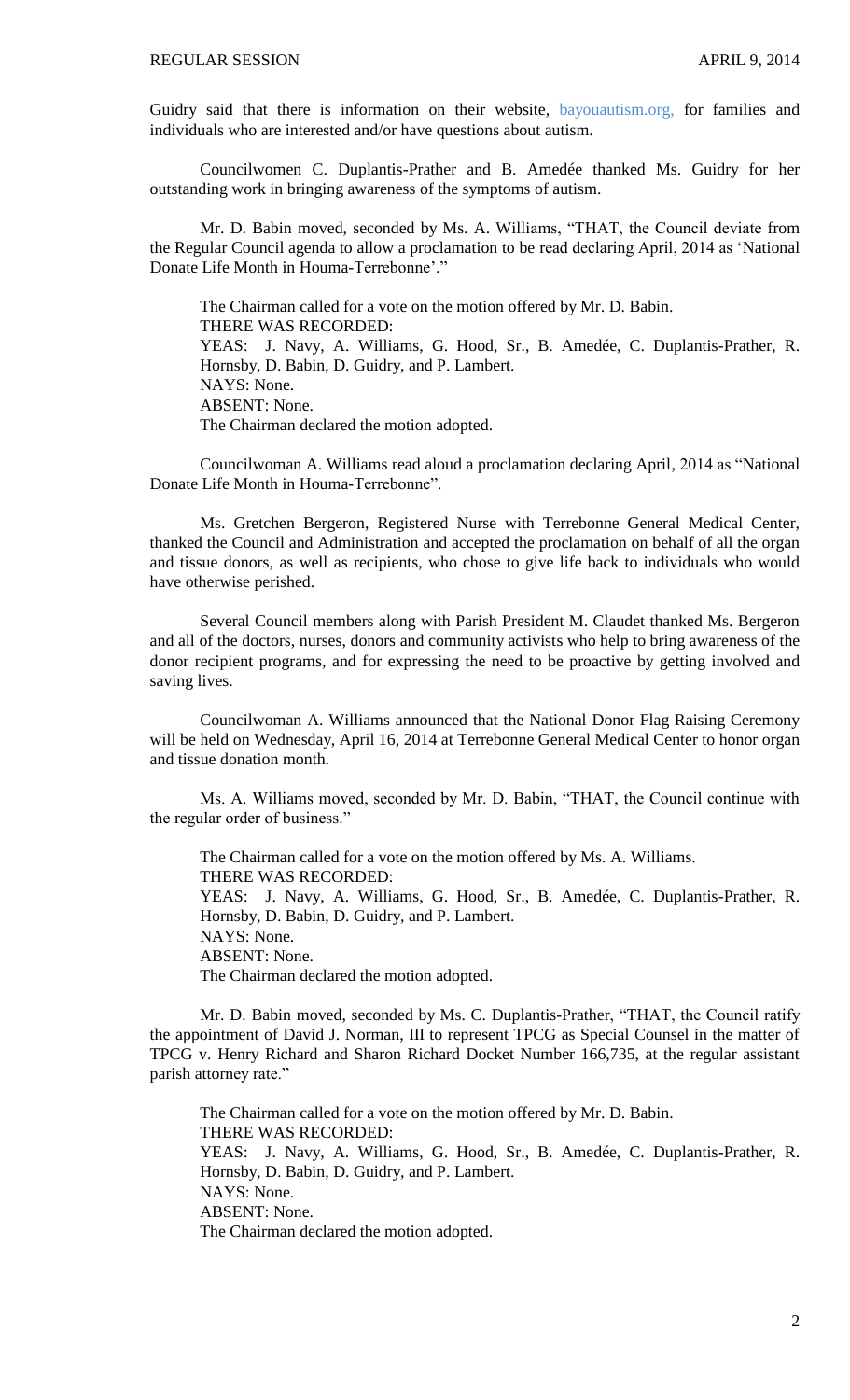OFFERED BY: Mr. D. Guidry. SECONDED BY: Mr. P. Lambert.

RESOLUTION NO. 14-176

A resolution changing the location of the polling place for two precincts within Terrebonne Parish, which were established by Resolution No. 13-314, and providing for other matters relative thereto.

WHEREAS, it has become necessary to change the location currently being used as the polling place for Precincts 00/063 and for 00/112, and

WHEREAS, the appropriate inspection has shown the Aswell Picou VFW Post 9608 at 6004 Hwy 56, Chauvin as appropriate and equipped to serve as a polling place, and

NOW THEREFORE BE IT RESOLVED, by the Terrebonne Parish Council, on behalf of the Terrebonne Parish Consolidated Government, that the change in the polling place for Precincts 00/063 and for 00/112 listed on Attachment A shall become effective upon approval by the appropriate State agencies.

THERE WAS RECORDED: YEAS: J. Navy, A. Williams, G. Hood, Sr., B. Amedée, C. Duplantis-Prather, R. Hornsby, D. Babin, D. Guidry and P. Lambert. NAYS: None. ABSTAINING: None. NOT VOTING: None. ABSENT: None. The Chairman declared the resolution adopted on this, the  $9<sup>th</sup>$  day of April, 2014.

\* \* \* \* \* \* \* \*

OFFERED BY: Mr. D. Babin. SECONDED BY: Ms. A. Williams.

RESOLUTION NO. 14-177

A Resolution giving Notice of Intent to adopt an Ordinance to establish Section 21-33 of Chapter 21, Recreation and Parks, Article II Parish Generally, of the Terrebonne Parish Code to provide for certain Recreational Facilities, and to address other matter relative thereto.

THEREFORE, BE IT RESOLVED by the Terrebonne Parish Council, on behalf of the Terrebonne Parish Consolidated Government, that notice of intent is given for adopting an ordinance to establish Section 21-33 of Chapter 21, Recreation and Parks, Article II Parish Generally, of the Terrebonne Parish Code to provide for certain Recreational Facilities; and,

BE IT FURTHER RESOLVED that a public hearing on said ordinance be called for Wednesday, April 23, 2014 at 6:30 p.m.

THERE WAS RECORDED: YEAS: J. Navy, A. Williams, G. Hood, Sr., B. Amedée, C. Duplantis-Prather, R. Hornsby, D. Babin, D. Guidry and P. Lambert. NAYS: None. ABSTAINING: None. NOT VOTING: None. ABSENT: None. The Chairman declared the resolution adopted on this, the  $9<sup>th</sup>$  day of April, 2014. (*Attachment A is available for viewing in the Council Clerk's Office, 8026 Main Street, Houma, LA during regular business hours*)

\* \* \* \* \* \* \* \*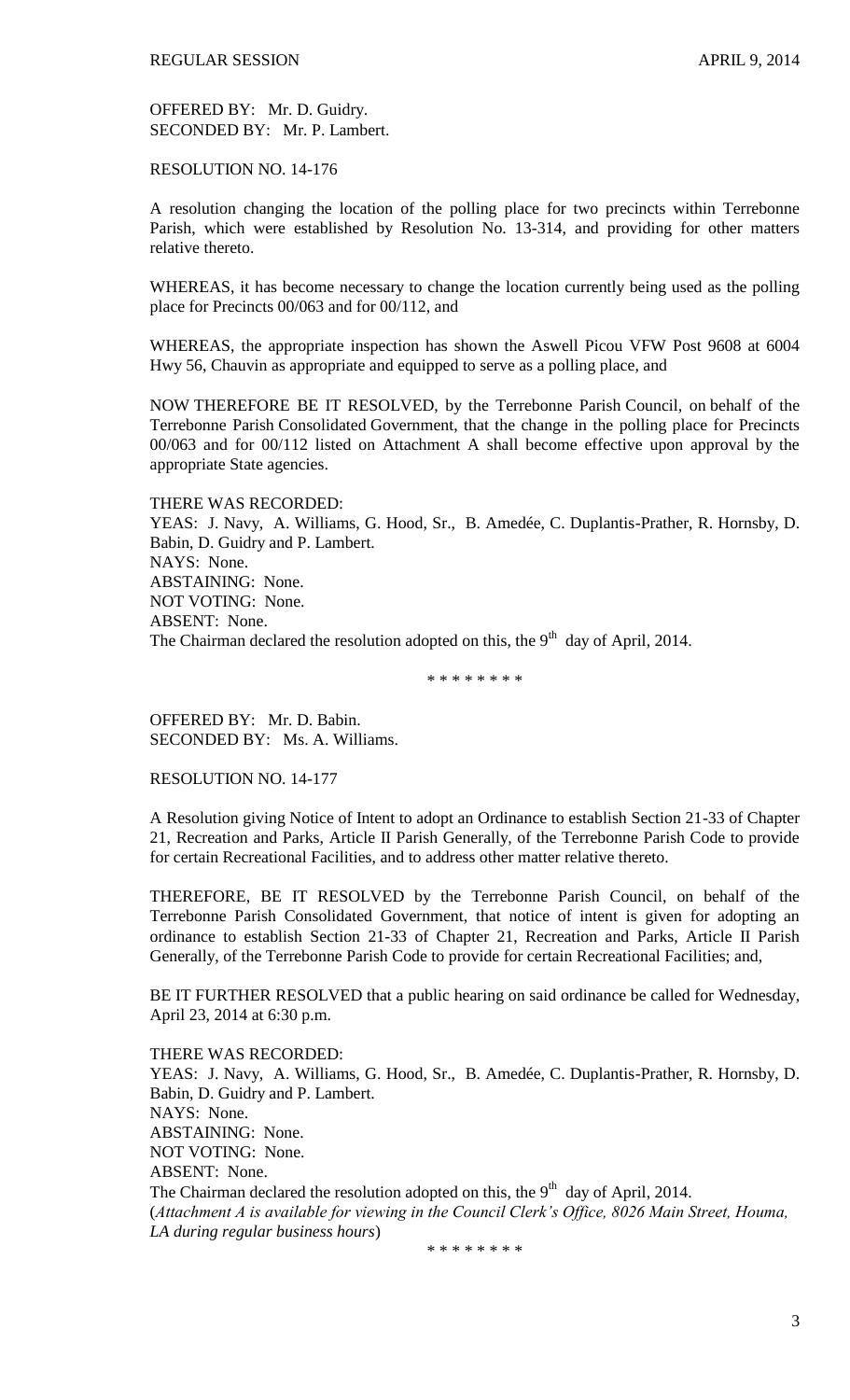The Council Chairman recognized Mr. Cullen Curole, Economic Development Administrator with South Central Planning and Development Commission, who presented a brief power-point presentation detailing their Revolving Loan Fund Programs. Mr. Curole introduced two new staff members, Ms. Monique Boulette and Mr. Anthony Perniciaro, who are willing and ready to assist the residents of Terrebonne Parish when needed. He explained that the goal of the South Central Planning and Development Commission Economic Develop program is to help small businesses obtain funding that is not readily available to them through bank funding and to create jobs. Mr. Curole stated that their budget has increased due to funding received from Hurricanes Katrina and Gustav, noting that they are also required to provide funding for businesses that are outside of the Terrebonne Parish area. He further explained that the Economic Development Program is working efficiently and that they are going to continue to provide services to small businesses as needed.

Upon questioning, Mr. Curole said that the percentage of businesses that remain open after receiving Revolving Loan funding is unavailable at this time, but that he will forward this information to the Council and Administration as soon as it becomes available.

The Council Chairman recognized Mr. Kevin Rizzo, representative of T. Baker Smith, LLC, who presented the Council with an updated status of the services it is performing for Terrebonne Parish. Mr. Rizzo presented a brief power-point presentation detailing the projects that are currently under contract and/or near completion, as follows: 1) Gibson Jarvis Sewer Improvements Phase II Project, 2) Infiltration/Inflow Elimination Program Project, 3) Rosemarie Lane Waterline Replacements Projects, 4) County Drive Widening Project, 4) Thompson Road Extension Phase II Project, 5) Bayou Gardens Boulevard Extension Project, Forced Drainage Project 1-1B Channel Improvements (Phase IB- St. Louis Bayou, Phase 3A- CCC Ditch Improvements Reach 2, Phase 3A – CCC Ditch Improvements Reach 3), 6) Falgout Canal Freshwater Enhancement Project, 7) Bonanza Pump Station Improvements Project, 8) Forced Drainage 1-1A Pump Station, 9) Mount Pilgrim Forced Drainage e Project, 10) Cedar Grove Levee and Water Control Structure Project and 11) North Lake Boudreaux Forced Drainage System Project.

Several Council members along with President Claudet thanked Mr. Kevin Rizzo and T. Baker Smith, LLC for the updated status of the projects that their company is performing throughout Terrebonne Parish.

Ms. A. Williams moved, seconded by Mr. D. Babin, "THAT, it now being 6:45 p.m., the Council open public hearings."

The Chairman called for a vote on the motion offered by Ms. A. Williams. THERE WAS RECORDED: YEAS: J. Navy, A. Williams, G. Hood, Sr., B. Amedée, C. Duplantis-Prather, R. Hornsby, D. Babin, D. Guidry, and P. Lambert. NAYS: None. ABSENT: None. The Chairman declared the motion adopted.

The Chairman recognized the public for comments on the following:

A. A proposed ordinance to authorize the acquisition of structures and lands under the terms and conditions of the CDBG as part of the Gustav/Ike Recovery Plan (501 Harding Drive).

There were no comments from the public on the proposed ordinance.

Ms. C. Duplantis-Prather moved, seconded by Mr. G. Hood, Sr., "THAT, the Council close the aforementioned public hearing."

The Chairman called for a vote on the motion offered by Ms. C. Duplantis-Prather. THERE WAS RECORDED:

YEAS: J. Navy, A. Williams, G. Hood, Sr., B. Amedée, C. Duplantis-Prather, R. Hornsby, D. Babin, D. Guidry, and P. Lambert. NAYS: None.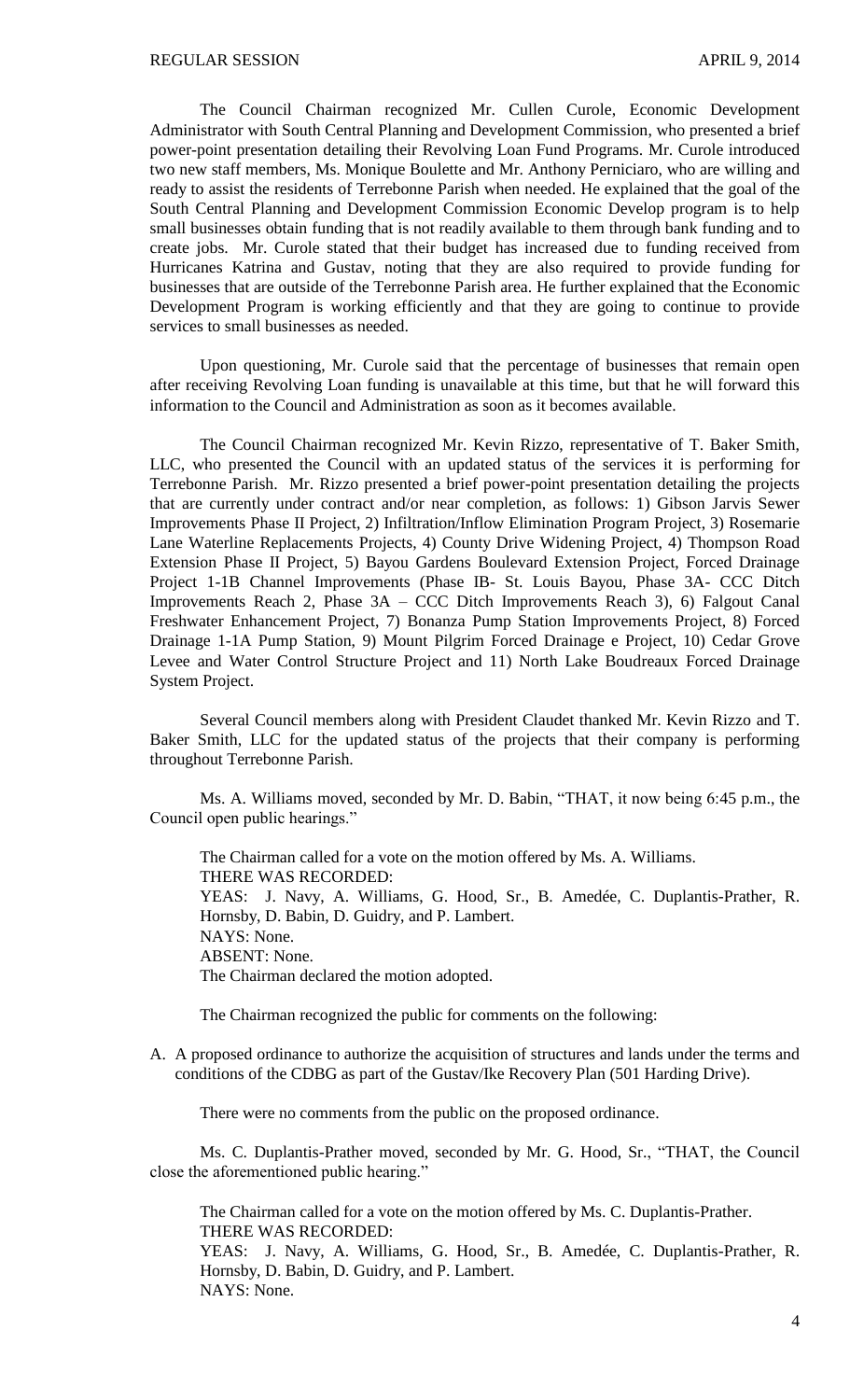ABSENT: None. The Chairman declared the motion adopted.

OFFERED BY: Ms. C. Duplantis-Prather. SECONDED BY: Mr. P. Lambert.

### ORDINANCE NO. 8410

AN ORDINANCE TO AUTHORIZE THE ACQUISITION OF STRUCTURES AND LANDS UNDER THE TERMS AND CONDITIONS OF THE COMMUNITY DEVELOPMENT BLOCK GRANT (CDBG) BUYOUT PROGRAM; AND TO AUTHORIZE THE PARISH PRESIDENT TO EXECUTE ANY AND ALL DOCUMENTS NECESSARY TO EFFECT ACQUISITION.

WHEREAS, the Terrebonne Parish Consolidated Government has been advised by consultants, Leidos, Inc. as part of the implementation of the Gustav/Ike Recovery Plan CDBG Buyout Program project management duties that they recommend acquisition under the grant program of the following properties; and

WHEREAS, as agents, Leidos, Inc. has executed all necessary documents with the following property owner to acquire all structures and lands located at the address and for the amount stipulated below:

| Owner(s) and address:                 | 501 Harding, Houma, LA 70364 |  |  |
|---------------------------------------|------------------------------|--|--|
|                                       | Wayne Garibaldi, owner       |  |  |
| <b>Appraised Value:</b>               | \$156,500.00                 |  |  |
| <b>Estimated Total Project Costs:</b> | \$185,480.00                 |  |  |
| <b>Offer Amount:</b>                  | \$156,500.00                 |  |  |

**Legal Description:** LOT 1 BLOCK 21 LISA PARK SUBDIVISION ADDEN #9. CB 522/375

WHEREAS, the above listed property owner has agreed to the offer to purchase for the amounts stipulated.

## SECTION I

NOW, THEREFORE, BE IT ORDAINED by the Terrebonne Parish Council in regular session convened, and on behalf of the Terrebonne Parish Consolidated Government, that notice is hereby given to adopt an ordinance to authorize the acquisition of structures and lands under the terms and conditions of the Gustav/Ike Recovery Plan CDBG Buyout Program is hereby authorized; and that the Parish President, Michel H. Claudet, is hereby authorized to execute any and all documents necessary to effect acquisition.

#### SECTION II

If any word, clause, phrase, section or other portion of this ordinance shall be declared null, void, invalid, illegal, or unconstitutional, the remaining words, clauses, phrases, sections and other portions of this ordinance shall remain in full force and effect, the provisions of this ordinance hereby being declared to be severable.

### SECTION III

This ordinance shall become effective upon approval by the Parish President or as otherwise provided in Section 2-13(b) of the Home Rule Charter for a Consolidated Government for Terrebonne Parish, whichever occurs sooner.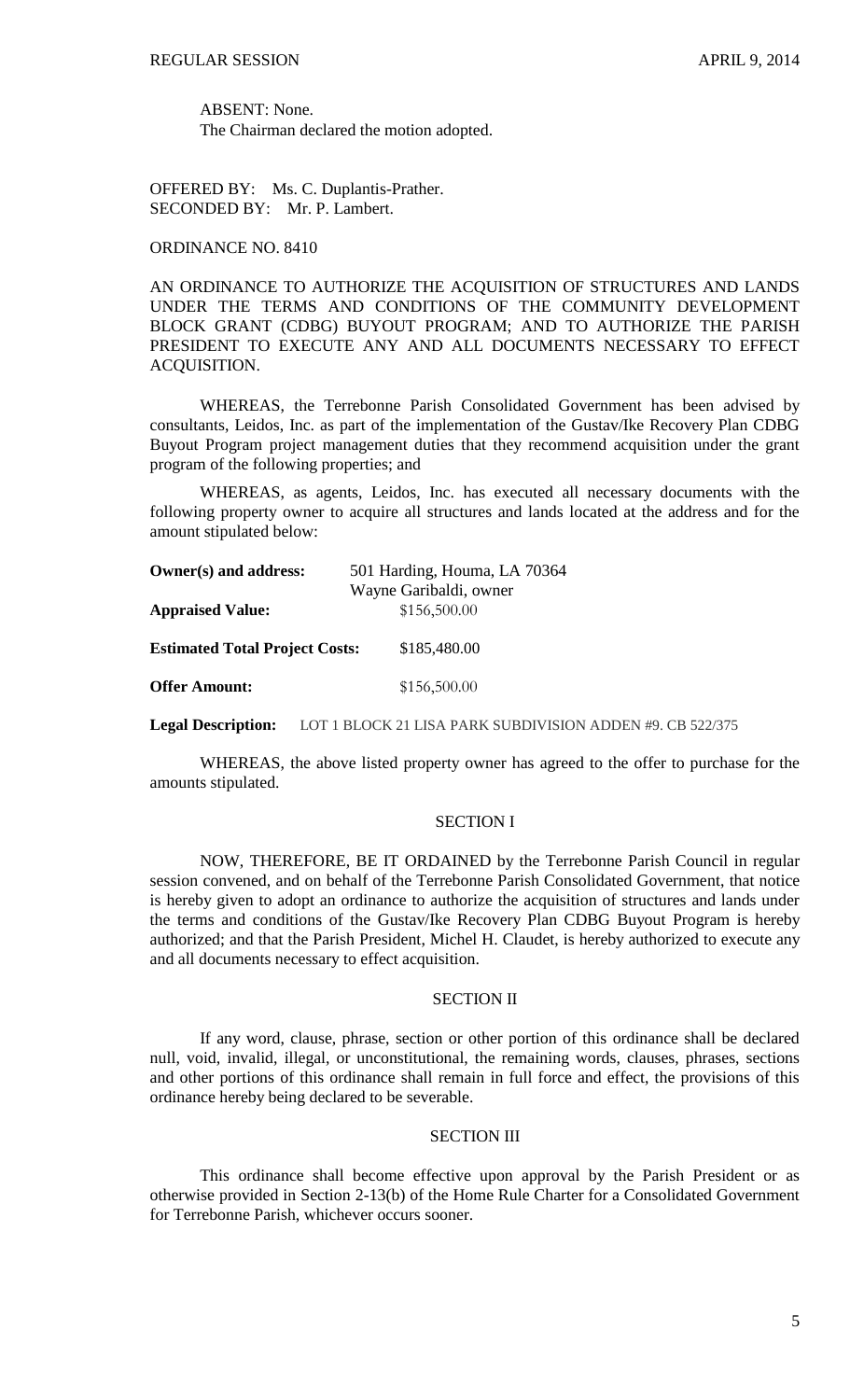This ordinance, having been introduced and laid on the table for at least two weeks, was voted upon as follows:

THERE WAS RECORDED: YEAS: J. Navy, A. Williams, G. Hood, Sr., B. Amedée, C. Duplantis-Prather, R. Hornsby, D. Babin, D. Guidry and P. Lambert. NAYS: None. ABSTAINING: None. NOT VOTING: None. ABSENT: None. The Chairman declared the ordinance adopted on this, the  $9<sup>th</sup>$  day of April, 2014.

\* \* \* \* \* \* \* \* \*

The Chairman recognized the public for comments on the following:

B. A proposed ordinance to amend the Parish Code with regards to Flood Damage Prevention provisions.

There were no comments from the public on the proposed ordinance.

Mr. D. Babin moved, seconded by Ms. B. Amedée, "THAT, the Council close the aforementioned public hearing."

The Chairman called for a vote on the motion offered by Mr. D. Babin. THERE WAS RECORDED: YEAS: J. Navy, A. Williams, G. Hood, Sr., B. Amedée, C. Duplantis-Prather, R. Hornsby, D. Babin, D. Guidry, and P. Lambert. NAYS: None. ABSENT: None. The Chairman declared the motion adopted.

OFFERED BY: Mr. D. Babin. SECONDED BY: Mr. J. Navy.

ORDINANCE NO. 8411

Amending the Terrebonne Parish Code, Chapter 9, Flood Damage Prevention, Article III, Flood Hazard Reduction, Section 9-1, Definitions and Section 9-56, General Standards, and Section 9- 57, Specific Standards.

NOW, THEREFORE BE IT ORDAINED, by the Terrebonne Parish Council, on behalf of the Terrebonne Parish Consolidated Government, that the Terrebonne Parish Code, Chapter 9, Flood Damage Prevention, Article III, Flood Hazard Reduction, Section 9-1, Definitions and Section 9-56, General Standards, and Section 9-57, Specific Standards, be amended to read as follows:

Sec. 9-1. Definitions.

**Remove "**Existing manufactured home park or subdivision" definition.

Sec. 9-56. General standards.

In all areas of special flood hazard, the following provisions are required for all new construction and substantial improvements:

(1) All new construction and substantial improvements shall be designed (or modified) and adequately anchored to prevent flotation, collapse, or lateral movement of the structure resulting from hydrodynamic and hydrostatic loads, including the effects of buoyancy;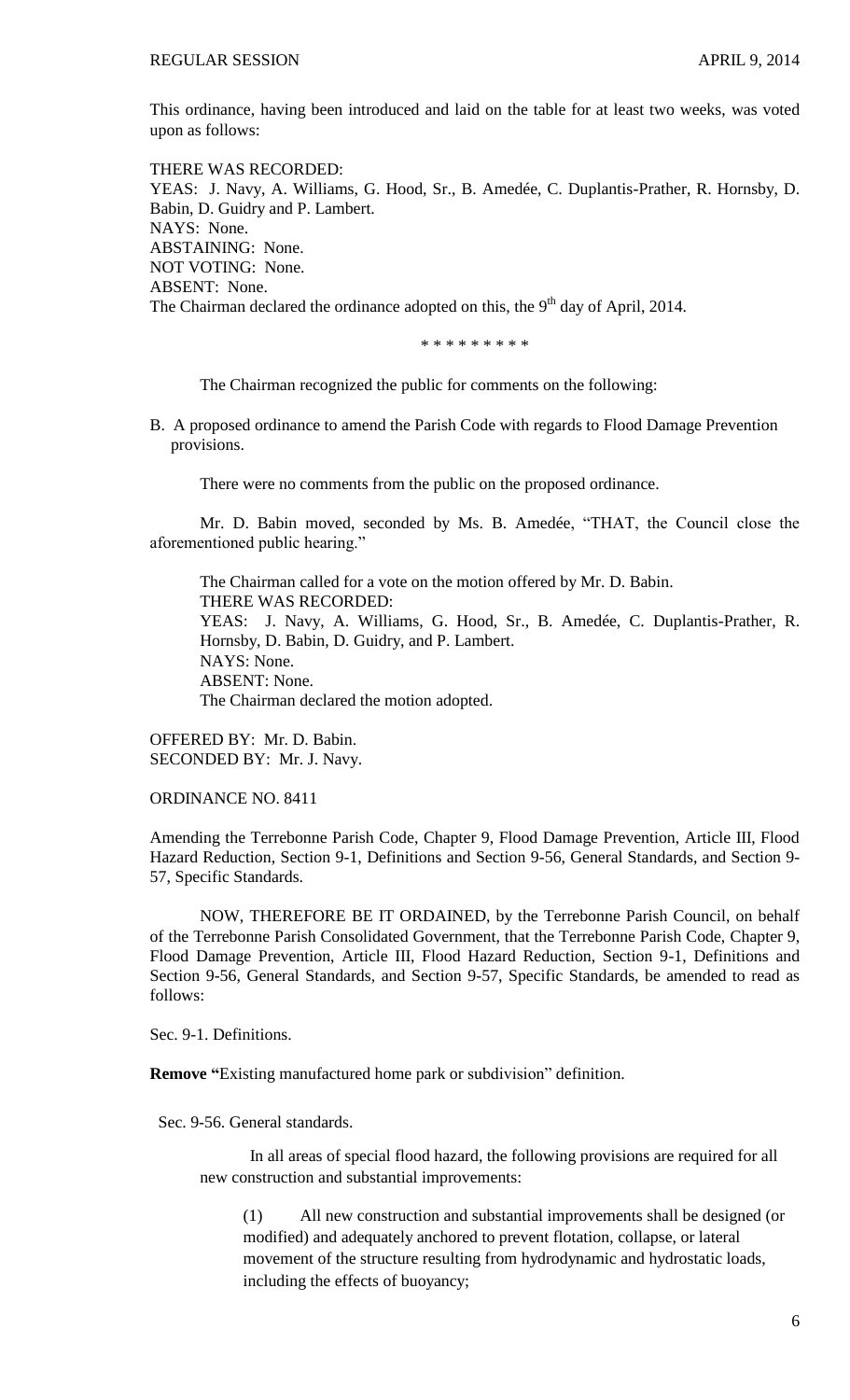(2) All new construction or substantial improvements shall be constructed by methods and practices that minimize flood damage;

(3) All new construction or substantial improvements shall be constructed with materials resistant to flood damage;

(4) All new construction or substantial improvements shall be constructed with electrical, heating, ventilation, plumbing, and air conditioning equipment and other service facilities that are designed and/or located so as to prevent water from entering or accumulating within the components during conditions of flooding;

(5) All new and replacement water supply systems shall be designed to minimize or eliminate infiltration of floodwaters into the system;

(6) New and replacement sanitary sewage systems shall be designed to minimize or eliminate infiltration of floodwaters into the systems and discharge from the systems into floodwaters; and

(7) On-site waste disposal systems shall be located to avoid impairment to them or contamination from them during flooding.

(8) No new sanitary landfills will be permitted, and

(9) No new or expanded hazardous waste sites including saltwater injection wells will be permitted, nor the temporary storage of hazardous waste materials.

Sec. 9-57. Specific standards.

In all areas of special flood hazards where base flood elevation data has been provided as set forth in [section](http://library.municode.com/HTML/10737/level3/PTIIPACO_CH9FLDAPR_ARTIIIFLHARE.html#PTIIPACO_CH9FLDAPR_ARTIIIFLHARE_S9-58STSUPR) 9-8, section 9-31(b)(7), or section 9-58(c), the following provisions are required:

(1) *Residential construction.* New construction and substantial improvement of any residential structure shall have the lowest floor (including basement) elevated to or above the base flood elevation. A registered professional engineer, architect or land surveyor shall submit a certification to the floodplain administrator that the standard of this subsection as proposed in [section](http://library.municode.com/HTML/10737/level3/PTIIPACO_CH9FLDAPR_ARTIIIFLHARE.html#PTIIPACO_CH9FLDAPR_ARTIIIFLHARE_S9-58STSUPR) 9-58 is satisfied.

(2) *Nonresidential construction.* New construction and substantial improvements of any commercial, industrial or other nonresidential structure shall either have the lowest floor (including basement) elevated to or above the base flood level or, together with attendant utility and sanitary facilities, be designed so that below the base flood level the structure is watertight with walls substantially impermeable to the passage of water and with structural components having the capability of resisting hydrostatic and hydrodynamic loads and effects of buoyancy. A registered professional engineer or architect shall develop and/or review structural design, specifications, and plans for the construction, and shall certify that the design and methods of construction are in accordance with accepted standards of practice as outlined in this subsection. A record of such certification which includes the specific elevation (in relation to mean sea level) to which structures are floodproofed shall be maintained by the floodplain administrator.

(3) *Enclosures.* New construction and substantial improvements, with fully enclosed areas below the lowest floor that are usable solely for parking of vehicles, building access or storage in an area other than a basement and which are subject to flooding shall be designed to automatically equalize hydrostatic flood forces on exterior walls by allowing for the entry and exit of floodwater. Designs for meeting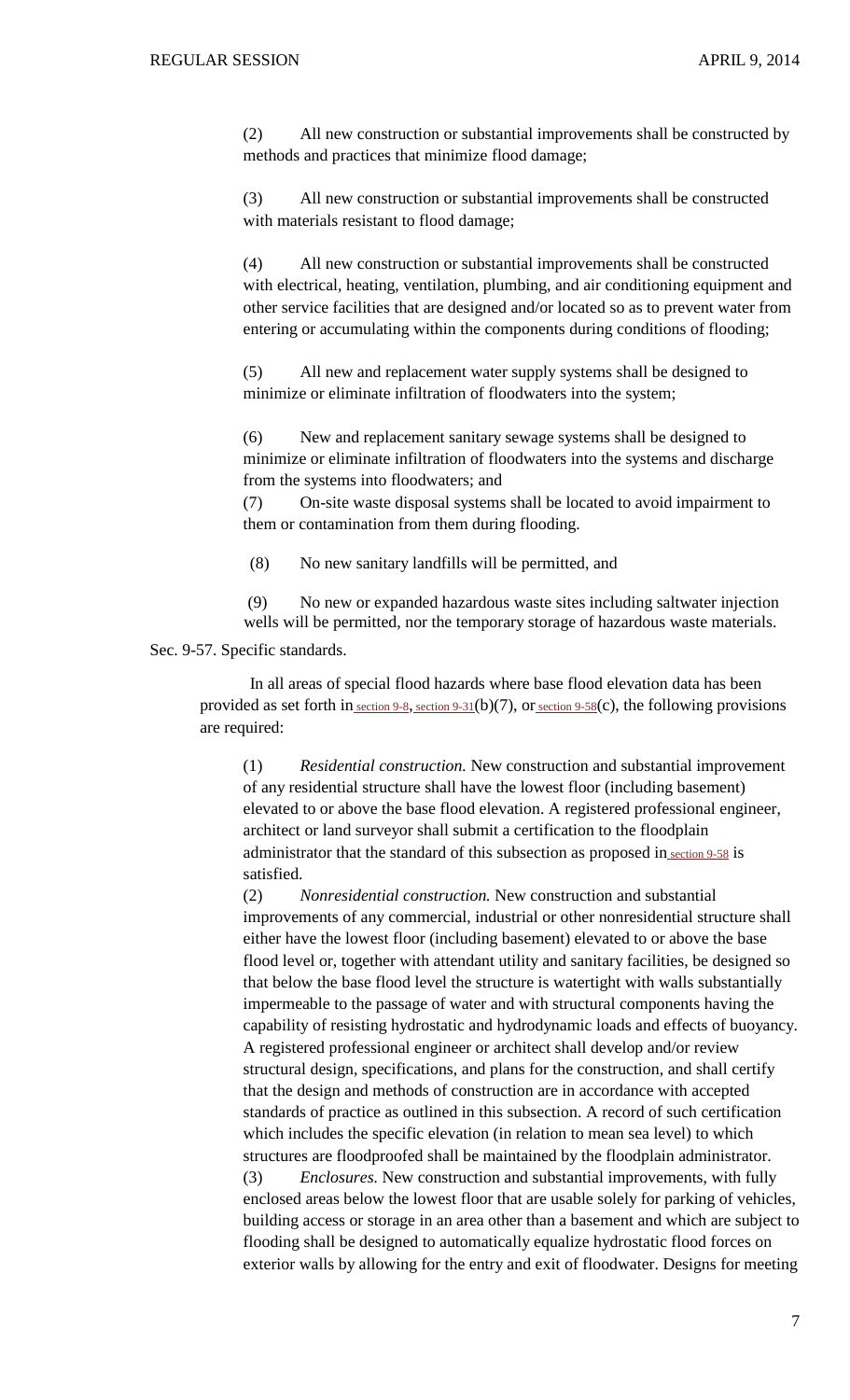this requirement must either be certified by a registered professional engineer or architect or meet or exceed the following minimum criteria:

> a. A minimum of two (2) openings having a total net area of not less than one (1) square inch for every square foot of enclosed area subject to flooding shall be provided.

b. The bottom of all openings shall be no higher than one (1) foot above grade.

c. Openings may be equipped with screens, louvers, valves or other coverings or devices provided that they permit the automatic entry and exit of floodwater.

(4) *Manufactured homes:*

a. All manufactured homes to be placed within zone A on a community's FHBM or FIRM shall be installed using methods and practices which minimize flood damage. For the purpose of this requirement, manufactured homes must be elevated and anchored to resist flotation, collapse, or lateral movement. Methods of anchoring may include, but are not limited to, use of over-the-top or frame ties to ground anchors. This requirement is in addition to applicable state and local anchoring requirements for resisting wind forces.

b. All newly placed, substantially damaged, or substantially improved manufactured homes in the Special Flood Hazard Area shall be elevated on a permanent foundation such that the manufactured home is elevated to or above the base flood elevation as determined by the Floodplain Manager, including electrical components, ductwork, and the bottom of the chassis, supported by approved foundation elements. The structure will be securely anchored to an adequately anchored foundation system to resist flotation, collapse, and lateral movement. Any additions to the manufactured home shall be similarly elevated and anchored.

# SECTION II

If any word, clause, phrase, section or other portion of this ordinance shall be declared null, void, invalid, illegal, or unconstitutional, the remaining words, clauses, phrases, sections and other portions of this ordinance shall remain in full force and effect, the provisions of this ordinance hereby being declared to be severable.

# SECTION III

This ordinance shall become effective upon approval by the Parish President or as otherwise provided in Section 2-13(b) of the Home Rule Charter for a Consolidated Government for Terrebonne Parish, whichever occurs sooner.

This ordinance, having been introduced and laid on the table for at least two weeks, was voted upon as follows:

THERE WAS RECORDED:

YEAS: J. Navy, A. Williams, G. Hood, Sr., B. Amedée, C. Duplantis-Prather, R. Hornsby, D. Babin, D. Guidry and P. Lambert.

NAYS: None.

ABSTAINING: None.

NOT VOTING: None.

ABSENT: None.

The Chairman declared the ordinance adopted on this, the 9<sup>th</sup> day of April, 2014. \* \* \* \* \* \* \* \* \*

The Chairman recognized the public for comments on the following:

C. A proposed ordinance to amend the Parish Code to incorporate regulations regarding borrow pits.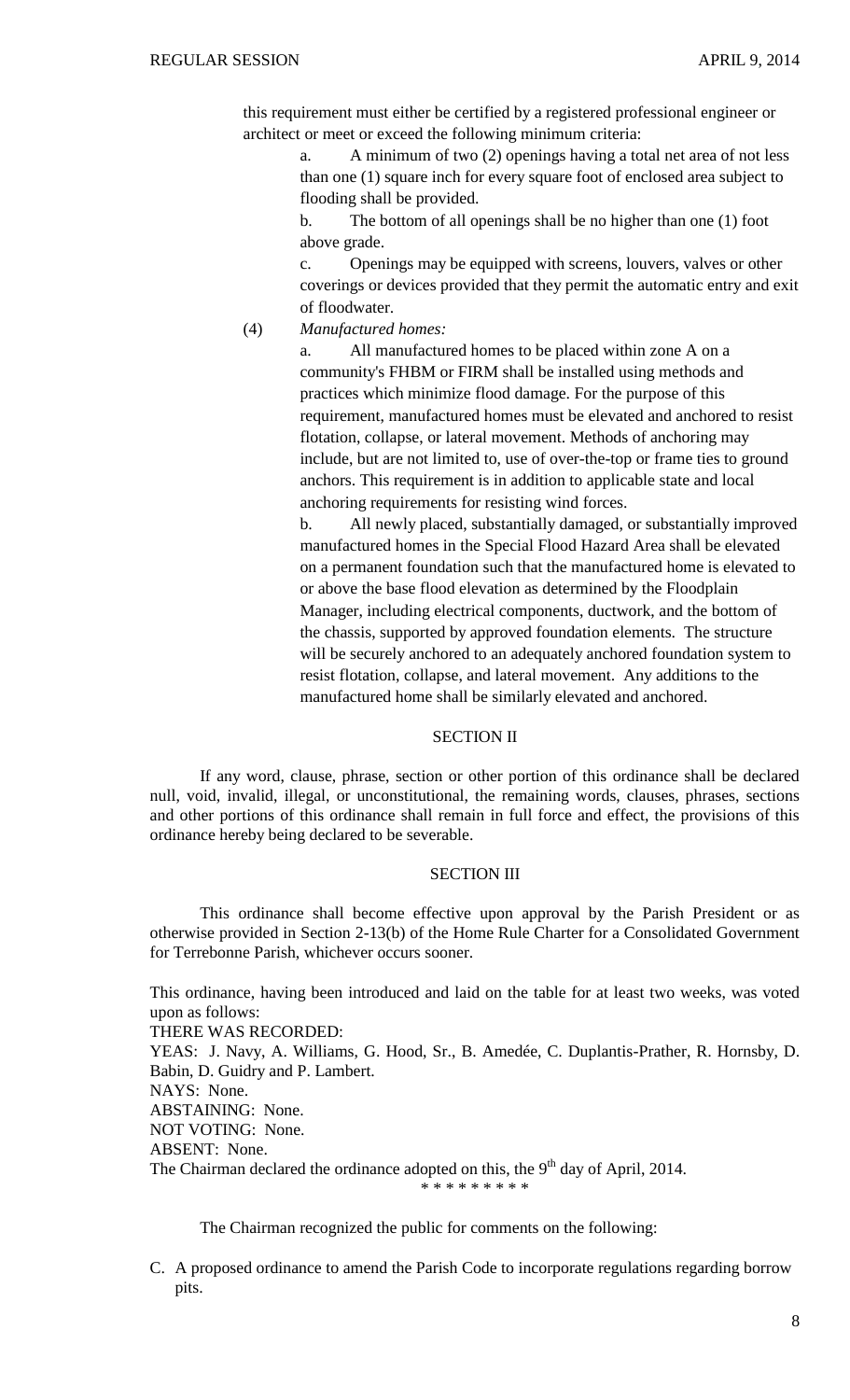Ms. Wendy Billiot, a resident of Lower Bayou Dularge, commended the Council for this ordinance, but said that she would like additional verbiage to be included in this ordinance to consider the proximity of the borrow pits to homes, schools and operating businesses.

Councilman J. Navy commended Ms. Billiot for coming forth and sharing her concerns with the Council and encouraged the public to attend meetings so that their concerns can be heard.

Councilwoman B. Amedée explained that this particular concern is being discussed further by the Council's Subdivision Regulations Review Committee, and that an ordinance pertaining to this matter has not been drafted yet, noting that property lines and proximity to homes and businesses are being considered as they relate to borrow pits.

Mr. D. Guidry moved, seconded by Mr. D. Babin and Ms. B. Amedée, "THAT, the Council close the aforementioned public hearing."

The Chairman called for a vote on the motion offered by Mr. D. Guidry. THERE WAS RECORDED: YEAS: J. Navy, A. Williams, G. Hood, Sr., B. Amedée, C. Duplantis-Prather, R. Hornsby, D. Babin, D. Guidry, and P. Lambert. NAYS: None. ABSENT: None. The Chairman declared the motion adopted.

OFFERED BY: Mr. D. Babin. SECONDED BY: Mr. G. Hood, Sr.

#### ORDINANCE NO. 8412

AN ORDINANCE TO AMEND THE TERREBONNE PARISH CODE OF ORDINANCES, CHAPTER 12, "GAS AND PETROLEUM PIPELINES, SEISMORAPHS, ETC.", ARTICLE III. "PIPELINE, SEISMOGRAPH, WELL SITE, BULKHEAD CONSTRUCTION", SECTION 12-66 THROUGH SECTION 12-73 TO INCORPORATE REGULATIONS REGARDING BORROW PITS, AND ADDRESS OTHER MATTERS RELATIVE THERETO.

# SECTION I

BE IT ORDAINED by the Terrebonne Parish Council, in regular session convened, acting pursuant to the authority invested in it by the Constitution and laws of the State of Louisiana, the Home Rule Charter for a Consolidated Government for Terrebonne Parish, and including, but not limited to, LSA R.S. 33:1368 and other statutes of the State of Louisiana, to amend the Terrebonne Parish Code of Ordinances, Chapter 12, "Gas and Petroleum Pipelines, Seismographs, Etc.", Article III, "Pipeline, Seismograph, Well Site, Bulkhead Construction", Section 12-66 through Section 12-73 to incorporate regulations regarding Borrow Pits, as per "Attachment A".

## SECTION II

If any word, clause, phrase, section or other portion of this ordinance shall be declared null, void, invalid, illegal, or unconstitutional, the remaining words, clauses, phrases, sections and other portions of this ordinance shall remain in full force and effect, the provisions of this ordinance hereby being declared to be severable.

# SECTION III

This ordinance shall become effective upon approval by the Parish President or as otherwise provided in Section 2-13(b) of the Home Rule Charter for a Consolidated Government for Terrebonne Parish, whichever occurs sooner.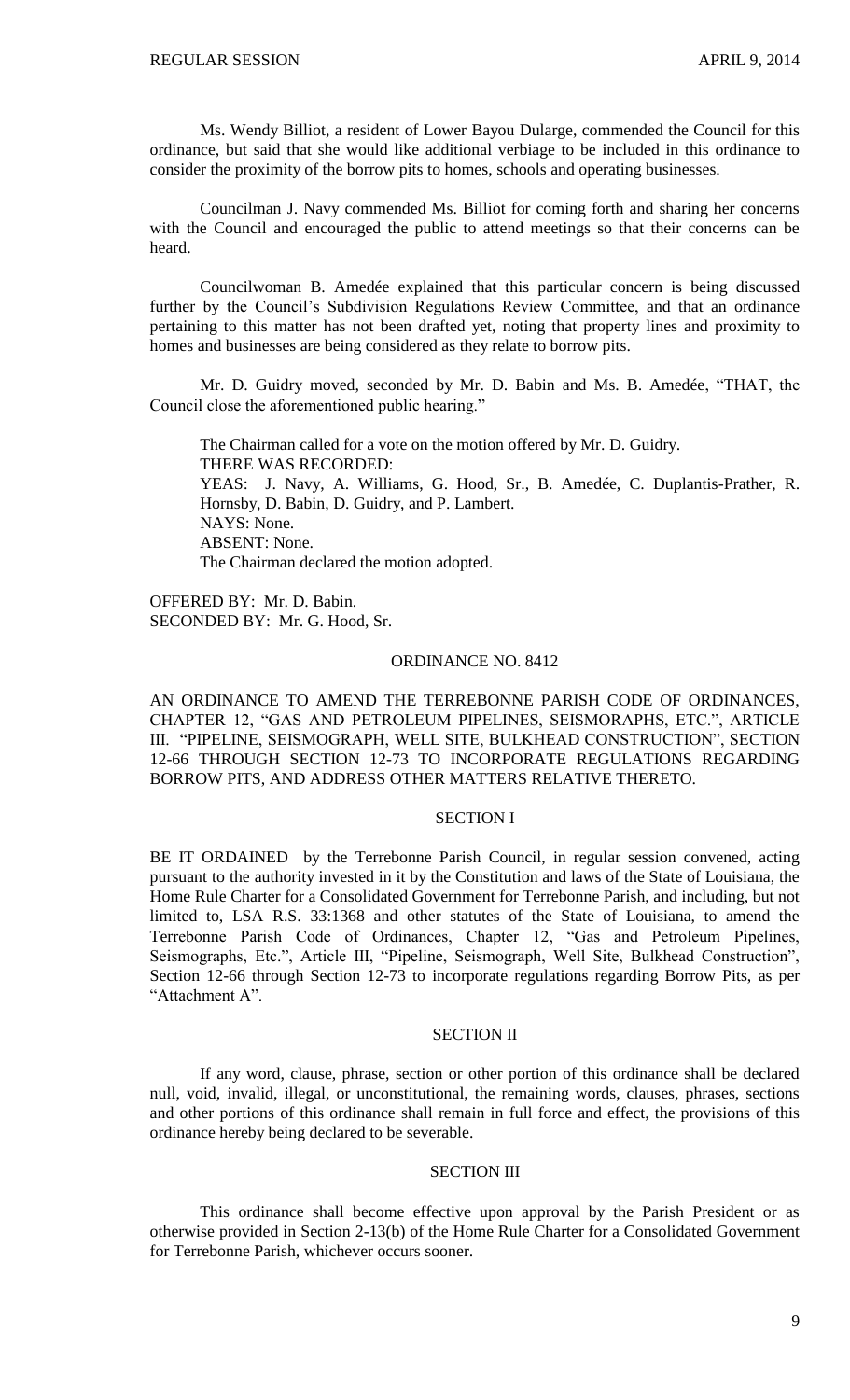This ordinance, having been introduced and laid on the table for at least two weeks, was voted upon as follows: THERE WAS RECORDED: YEAS: J. Navy, A. Williams, G. Hood, Sr., B. Amedée, C. Duplantis-Prather, R. Hornsby, D. Babin, D. Guidry and P. Lambert. NAYS: None. ABSTAINING: None. NOT VOTING: None. ABSENT: None. The Chairman declared the ordinance adopted on this, the  $9<sup>th</sup>$  day of April, 2014.

\* \* \* \* \* \* \* \* \*

# ATTACHMENT A

**Sec. 12-66. Statement of purpose.**

(a)

Terrebonne Parish is committed to providing aggressive leadership, direction and consonance in the development and implementation of policies, plans, and programs which encourage multiple use of the coastal zone and achieve a proper balance between development and conservation, restoration, creation and nourishment of coastal resources in Terrebonne Parish.

(b)

It is the purpose of the coastal impact certificate to enhance and to protect the ecological systems of the parish, whose renewable resources include numerous species of wildlife and support fisheries, and whose nonrenewable resources, such as crude oil and natural gas, serve as the economic base of the parish. The coastal impact certificate process reviews activities, outlined in [section 12-71](http://library.municode.com/HTML/10737/level3/PTIIPACO_CH12GAPEPISEET_ARTIIIPISEWESIBUCO.html#PTIIPACO_CH12GAPEPISEET_ARTIIIPISEWESIBUCO_S12-71COIMCERE) of this article, to:

(1)

Assure that the proposed activity is consistent with local coastal restoration efforts and coastal zone plans;

(2)

Assure that the proposed activity does not unnecessarily or excessively impact wetlands and/or water bottoms;

(3)

Assure that the proposed activity does not negatively impact parish infrastructure facilities such as Morganza/Gulf Levee alignment, force drainage levee alignment or future roadways as depicted on the Parish GIS Map;

(4)

Determine the extent that the proposed activity will impact coastal areas and the viability of proposed mitigation plans; and

(5)

Minimize expenditures of public money for costly erosion control and environmental restoration projects.

*(Ord. No. 4303, § 1, 3-8-89; Ord. No. 6877, 5-26-04; Ord. No. 7104, § II, 4-12-06; Ord. No. 8271, § I, 3-27-13)*

**Sec. 12-67. Land to which this article applies.**

This article shall apply to all areas within the jurisdiction of the Terrebonne Parish Consolidated Government.

*(Ord. No. 4303, § 1, 3-8-89)*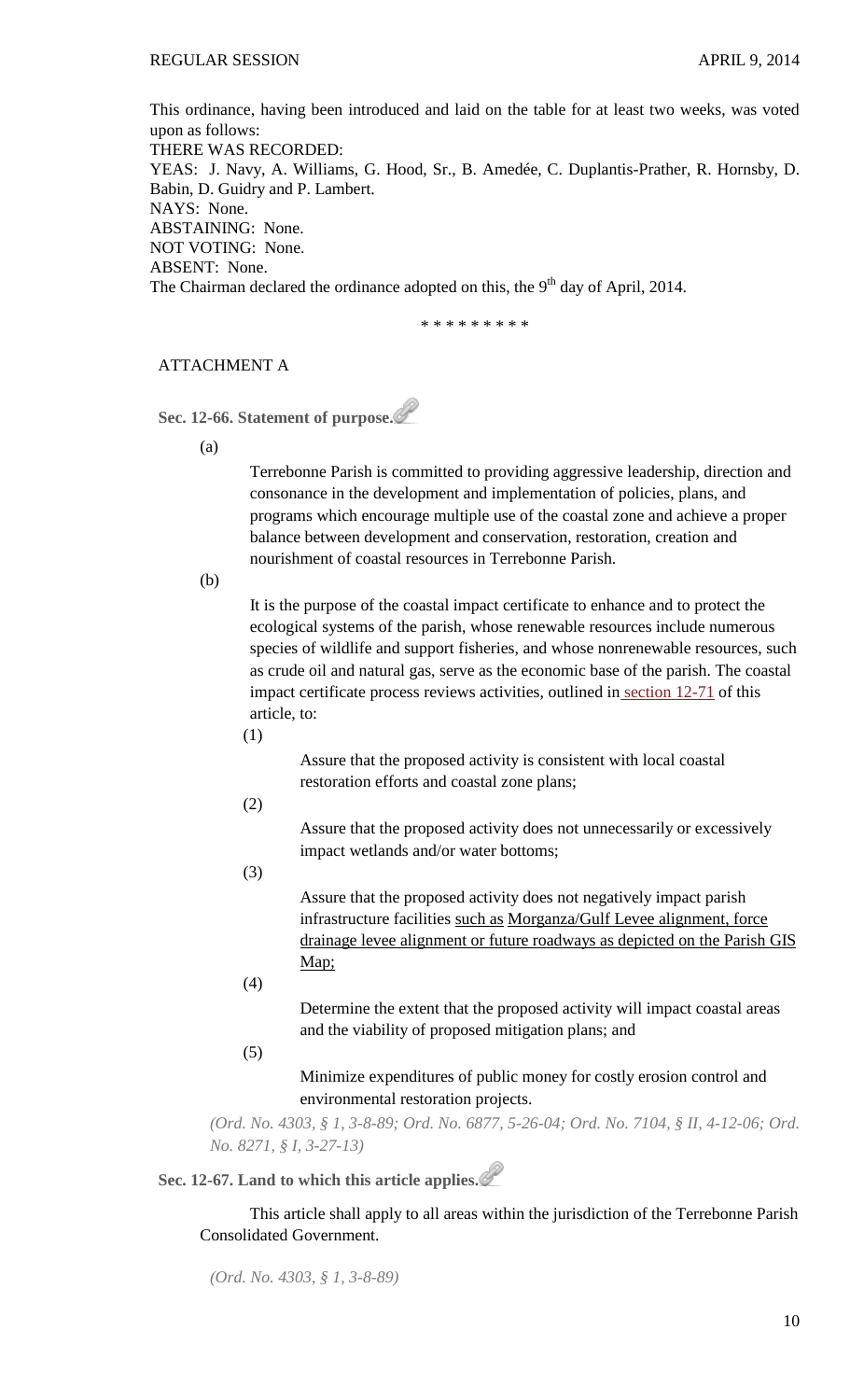**Sec. 12-68. Abrogation and greater restrictions.**

This article is not intended to impair any existing federal or state regulations or statutes.

*(Ord. No. 4303, § 1, 3-8-89)*

**Sec. 12-69. Interpretation.**

In the interpretation and application of this article, all provisions shall be:

(1)

Liberally construed in favor of the Terrebonne Parish Consolidated Government; and

(2)

Deemed neither to limit nor repeal any other powers granted under state statutes.

*(Ord. No. 4303, § 1, 3-8-89)*

**Sec. 12-70. Violations.**

(a)

Any person violating any provisions of this article shall be so notified by personal service or by certified return receipt mail of the specific violation and if the violation can be corrected the violating party will be given no less than five (5) days and no more than thirty (30) days to correct the violation by securing a valid coastal impact certificate, by removal of the obstruction/activity if it is prohibited or by causing the structure/activity to conform with the provisions of this article and coastal zone plans.

(b)

If the violating party has committed an offense which cannot be corrected by securing a valid coastal impact certificate, by conformance to this article or if the violating party fails or refuses to comply with the provisions of this article relating to permitting or removal, each such offense shall constitute a misdemeanor subject to penalties up to, but not to exceed state law. Each day that a violation exists shall constitute a separate offense. Any offense arising due to the submission of falsified or fraudulent certificate information shall carry the maximum misdemeanor allowed by state law.

(c)

The imposition of any penalty hereunder shall not preclude the director of planning, Director of Coastal Restoration, the parish legal counsel, or other appropriate authority of the parish, or any adjacent or neighboring property owner who would be specifically damaged by such violation, from instituting injunction, mandamus, or other appropriate action or proceeding to prevent such unlawful erection, construction, reconstruction, alteration, conversion, maintenance, repair and/or improvement, or to correct or abate such violation, or to prevent the occupancy of such structure, building, or land.

*(Ord. No. 4303, § 1, 3-8-89; Ord. No. 6877, 5-26-04; Ord. No. 7104, § II, 4-12-06)*

# **Sec. 12-71. Coastal impact certificate required.**

(a) A coastal impact certificate from the Terrebonne Parish Consolidated Government shall be

> required prior to the performing of any of the following: seismographic survey; or the construction of any well, well site, well platform, other mining operation, pipeline, canal; or for the dredging of canals, bayous, borrow pits,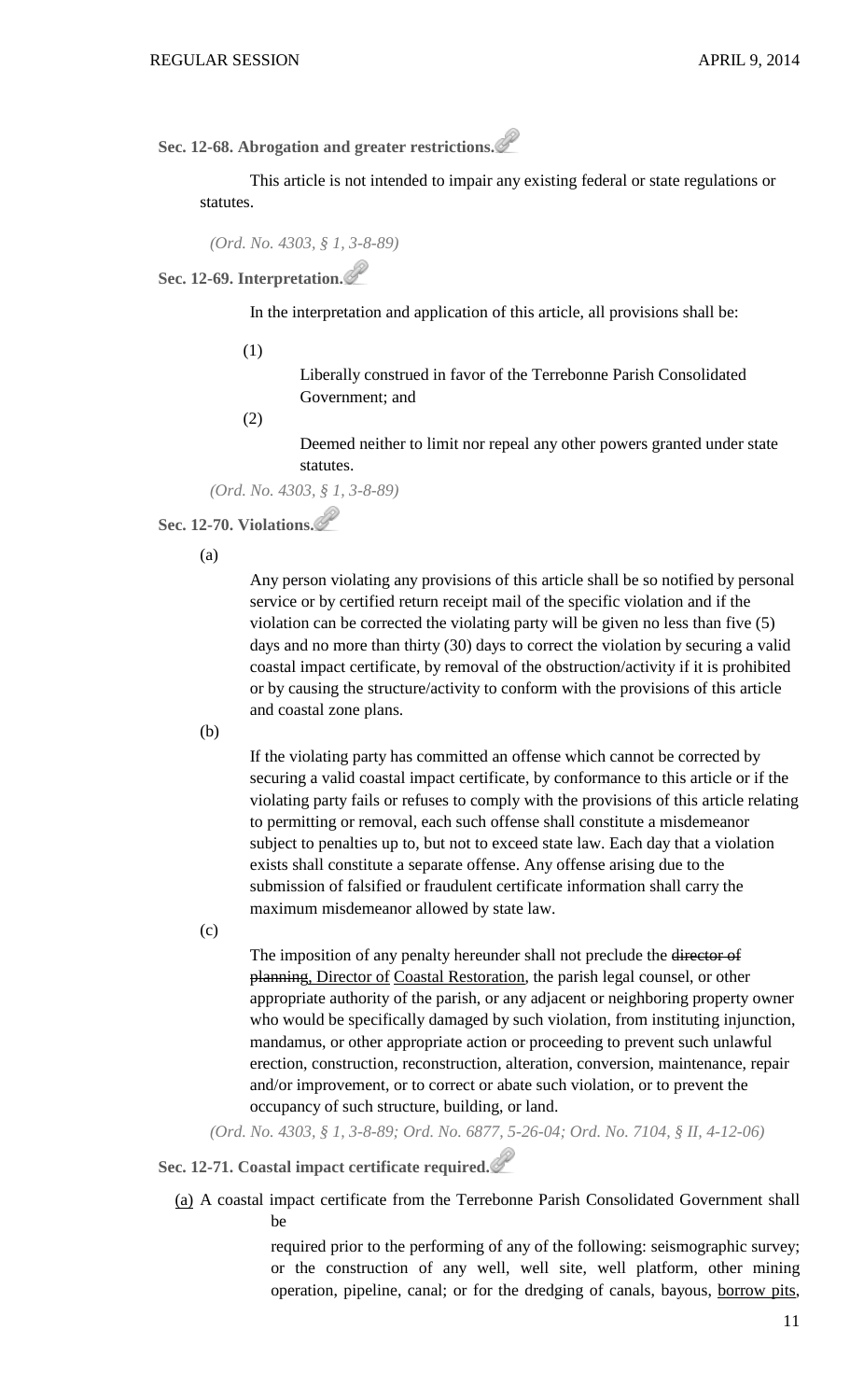wetlands, lakes, bays, slips, shells or other excavation; or the construction of bulkheads, drainage control structures, flood control structures, landfills, spoil areas, platforms, board roads, levees, battures; or the construction of nonresidential facilities requiring a coastal zone permit from the Louisiana Department of Natural Resources or a Section 10/404 permit from the United States Army Corps of Engineers; or the construction of single-family residential structures requiring a coastal zone permit from the Louisiana Department of Natural Resources or a Section 10/404 permit from the United States Army Corps of Engineers; or any other type of structure or facility within the boundaries of the parish requiring a coastal zone permit from the Louisiana Department of Natural Resources or a Section 10/404 permit from the United States Army Corps of Engineers.

- (b) No excavation site or borrow pit will be constructed within the right of way alignment of any proposed Hurricane Protection Levee, Forced Drainage Levee, Future Roadway as depicted on the Parish GIS Map, or environmentally sensitive areas of Terrebonne Parish outside of the Hurricane Levee Protection.
- (c) All excavation sites will be required to maintain a minimum side slope of (1) foot vertical drop for () (2) feet horizontal run to a depth of ten (10) feet. Below the depth of 10 feet side slopes are not subject to this requirement.

*(Ord. No. 4303, § 1, 3-8-89; Ord. No. 6877, 5-26-04; Ord. No. 7104, § II, 4-12-06)*

**Sec. 12-72. Application for coastal impact certificate.**

(a)

An application for a coastal impact certificate, as required by [section 12-71](http://library.municode.com/HTML/10737/level3/PTIIPACO_CH12GAPEPISEET_ARTIIIPISEWESIBUCO.html#PTIIPACO_CH12GAPEPISEET_ARTIIIPISEWESIBUCO_S12-71COIMCERE) of this article, shall be made on forms furnished by the Terrebonne Parish Consolidated Government and shall be signed and certified as to authenticity by an authorized agent, representative or owner.

(b)

Accompanying the application must be a clear description of the facility and its proposed purpose, plans, specifications, locations, vicinity maps, construction costs, proposed maintenance plan, possible environmental impacts and plans for minimizing impacts, acres of wetlands and/or water bottoms affected, proposed mitigation plans, and the names and addresses of its owner, contractor, and the authorized agent or representative.

(c)

All mitigation plans shall be in accordance with local, state and federal guidelines. There is an ongoing duty to amend a permit application should the mitigation plan be altered.

(d)

All emergency operations shall be carried out in accordance with state and federal laws.

*(Ord. No. 4303, § 1, 3-8-89; Ord. No. 6877, 5-26-04; Ord. No. 7104, § II, 4-12-06; Ord. No. 8271, § I, 3-27-13)*

# **Sec. 12-73. Coastal impact fees.**

(a)

For construction related to any single-family dwelling units requiring a coastal zone permit from the Louisiana Department of Natural Resources or a Section 10/404 permit from the United States Army Corps of Engineers, the following fees will apply: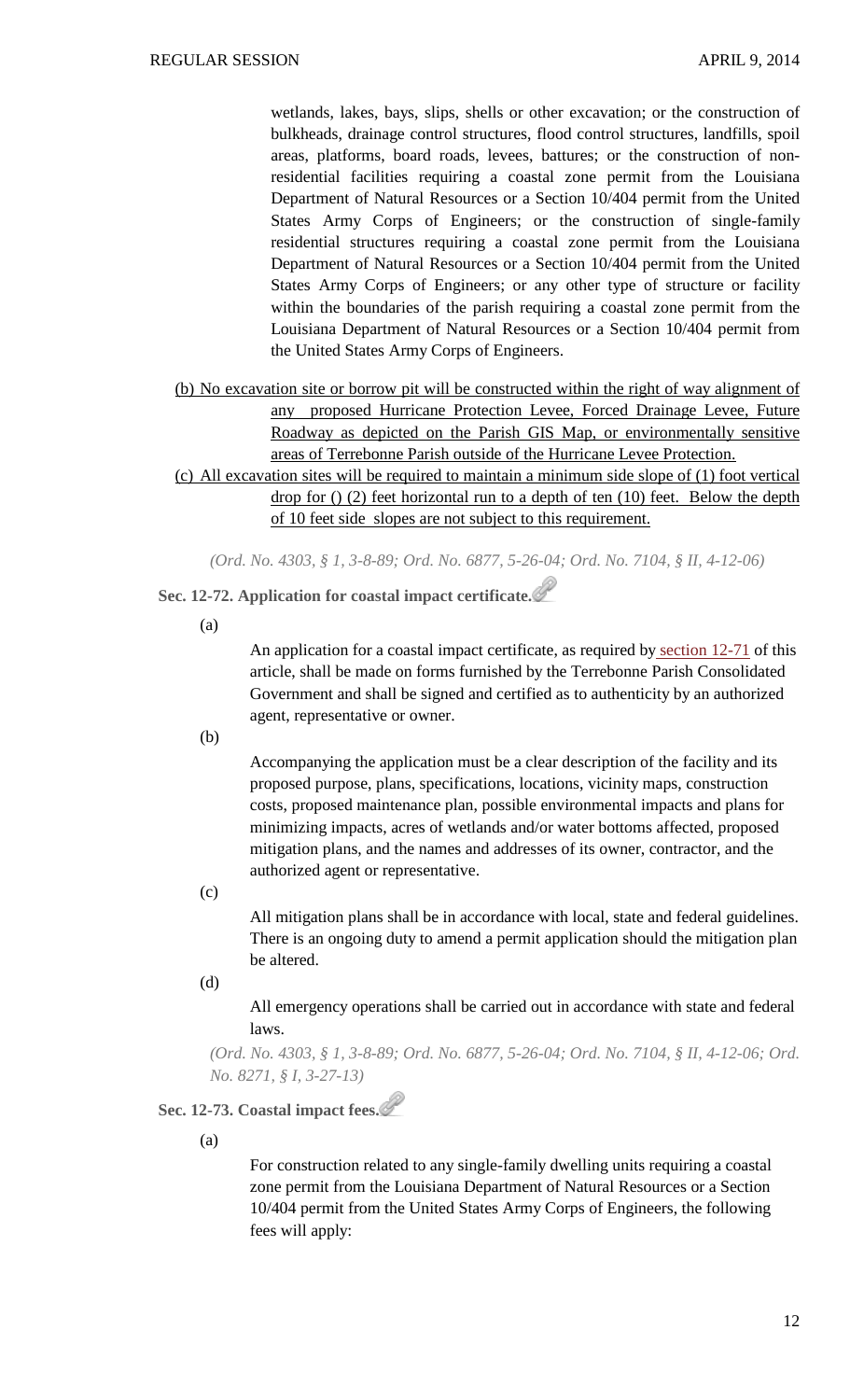| Value                    | Wetland and/or Water Bottom<br>Acreage Impacted | Fee      |
|--------------------------|-------------------------------------------------|----------|
| Less than \$200,000.00   | Less than 1                                     | \$100.00 |
| Less than 200,000.00     | 1 to less than 3                                | 500.00   |
| $[200,000.00$ or greater | Less than 3                                     | 1,000.00 |
| Any value                | 3 to less than 10                               | 2,000.00 |
| Any value                | 10 to less than 15                              | 3,500.00 |
| Any value                | $\frac{15}{2}$ or greater                       | 5,000.00 |

(b)

For construction related to any commercial/industrial, nonresidential facility requiring a coastal zone permit from the Louisiana Department of Natural Resources or a Section 10/404 permit from the United States Army Corps of Engineers, the following fees will apply:

| Value                   | Wetland and/or Water Bottom<br>Acreage Impacted | Fee      |
|-------------------------|-------------------------------------------------|----------|
| Less than \$200,000.00  | Less than 1                                     | \$500.00 |
| Less than $200,000.00$  | 1 to less than 3                                | 1,000.00 |
| Less than $200,000.00$  | 3 to less than 10                               | 2,000.00 |
| $200,000.00$ or greater | Less than 10                                    | 2,000.00 |
| Any value               | 10 to less than 15                              | 3,500.00 |
| Any value               | 15 or greater                                   | 5,000.00 |

(c)

For activity not subject to regulations by the tables in subsections (a) and (b) above that relates to any of the following: seismographic survey; or the construction of any well, well site, well platform, other mining operation, pipeline, canal; or for the dredging of canals, bayous, borrow pits, wetlands, lakes, bays, slips, shells or other excavation; or the construction of bulkheads, drainage control structures, flood control structures, landfills, spoil areas, platforms, board roads, levees, and battures, the certificate fee shall be five hundred dollars (\$500.00).

(d)

As it relates to the construction or maintenance of public works projects, a coastal impact certificate shall only be required where the activity is regulated by state and federal agencies. No processing fee will be charged for any required application for coastal impact certificate for the construction or maintenance of public works projects financed by local, state or federal government funds.

*(Ord. No. 4303, § 1, 3-8-89; Ord. No. 4994, § I, 2-20-93; Ord. No. 6877, 5-26-04; Ord. No. 7104, § II, 4-12-06; Ord. No. 8271, § I, 3-27-13)*

# **Sec. 12-74. Decisions on applications.**

(a)

Within twenty (20) working days after receipt of a completed application package which meets the requirements of this article, the applicant shall either receive a coastal impact certificate from the Director of Coastal Restoration and Preservation of the Terrebonne Parish Consolidated Government or shall be advised in writing by the director as to specific reasons for the denial of same.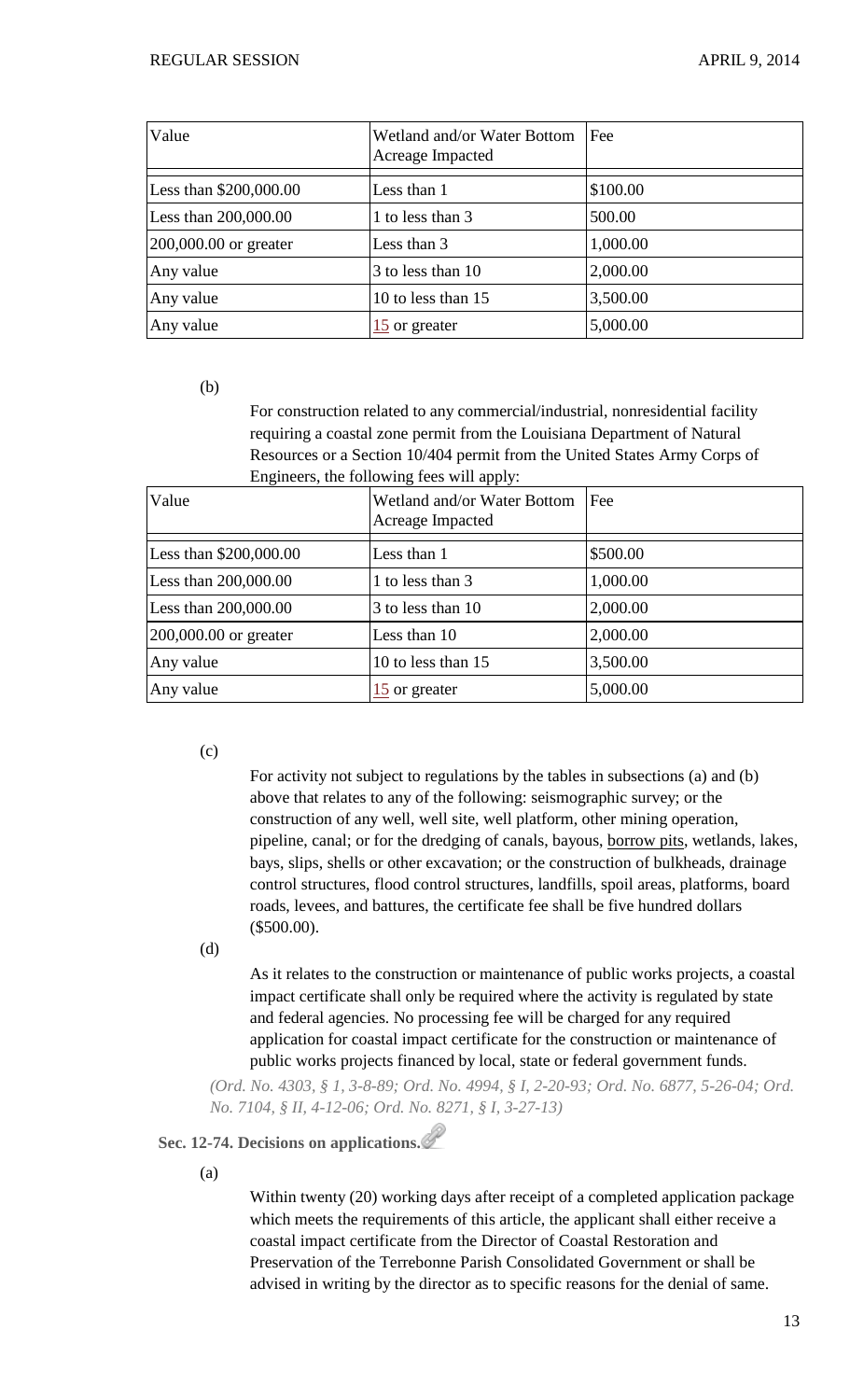#### (b)

The applicant shall have twenty (20) days to file a written notice of appeal with the clerk of the council and in the event of appeal, the council shall schedule a public hearing at its next regularly scheduled meeting wherein the applicant will have the opportunity to appeal the decision of the director.

(c)

The Terrebonne Parish Consolidated Government may place any reasonable conditions deemed necessary so as to minimize or compensate for environmental impact.

*(Ord. No. 4303, § 1, 3-8-89; Ord. No. 6877, 5-26-04; Ord. No. 7006, § II, 6-22-05; Ord. No. 7104, § II, 4-12-06)*

# FOOTNOTE(S):

*--- (3) ---*

*State Law reference— Louisiana Hazardous Liquid Pipeline Law, R.S. 30:751 et seq.; location and condition of pipelines, etc., included in plan prepared by development board, R.S. 33:127; petroleum pipelines, R.S. 45:251 et seq.; natural gas pipelines, R.S. 45:301 et seq.; safety standards for gas pipelines, R.S. 45:307 et seq. [\(Back\)](http://library.municode.com/HTML/10737/level3/PTIIPACO_CH12GAPEPISEET_ARTIIIPISEWESIBUCO.html#ref.fn_42)*

\*\*\*\*\*\*\*\*\*\*

The Chairman recognized the public for comments on the following:

D. A proposed ordinance to amend the 2014 Adopted Operating Budget for the following:

I. Donations – Animal Shelter, \$24,604.00

- II. CDBG Disaster Recovery Isaac PA Demolition Project, \$35,278.00
- III. Rosemarie Lane Waterline, \$36,834.00

There were no comments from the public on the proposed ordinance.

Ms. A. Williams moved, seconded by Mr. J. Navy, "THAT, the Council close the aforementioned public hearing."

The Chairman called for a vote on the motion offered by Ms. A. Williams. THERE WAS RECORDED: YEAS: J. Navy, A. Williams, G. Hood, Sr., B. Amedée, C. Duplantis-Prather, R. Hornsby, D. Babin, D. Guidry, and P. Lambert. NAYS: None. ABSENT: None. The Chairman declared the motion adopted.

OFFERED BY: Ms. A. Williams. SECONDED BY: Mr. J. Navy.

ORDINANCE NO. 8413

AN ORDINANCE TO AMEND THE 2014 ADOPTED OPERATING BUDGET OF THE TERREBONNE PARISH CONSOLIDATED GOVERNMENT FOR THE FOLLOWING ITEMS:

- I. Donations Animal Shelter, \$24,604
- II. CDBG Disaster Recovery-Isaac PA Demolition Project, \$35,278
- III. Rosemarie Lane Waterline, \$36,834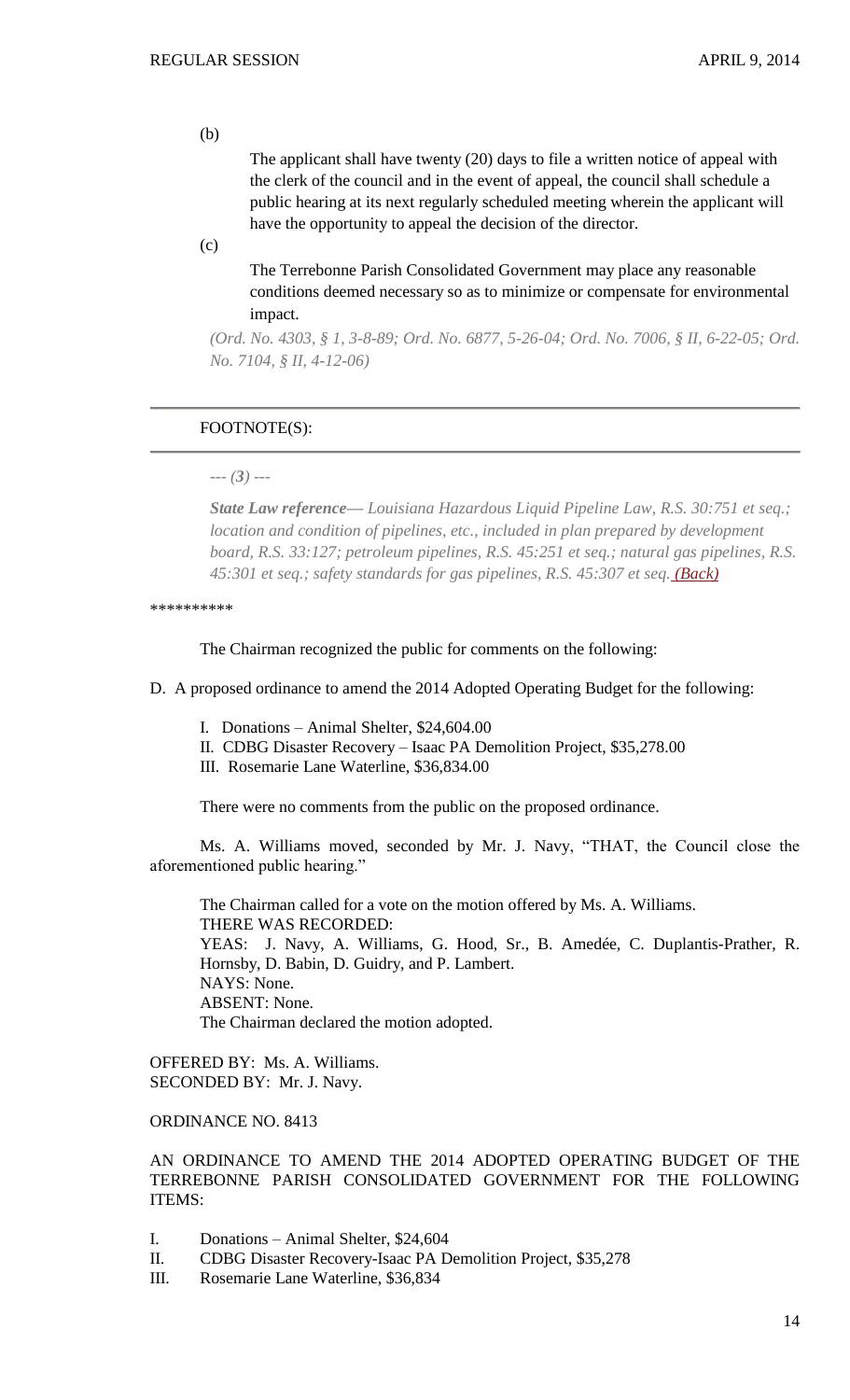#### SECTION I

WHEREAS, the 2013 donations for the Animal Shelter total \$24,604 were collected in the General Fund for transfer to the Animal Shelter Project, and

WHEREAS, the donations will be used towards the new animal shelter facility that will be built at the North Campus Site.

NOW, THEREFORE BE IT ORDAINED, by the Terrebonne Parish Council, on behalf of the Terrebonne Parish Consolidated Government, that the 2014 Adopted Budget and the 5 Year Capital Outlay of the Terrebonne Parish Consolidated Government be amended for the New Animal Shelter Building. (Attachment A)

# SECTION II

WHEREAS, the Terrebonne Parish Consolidated Government has been awarded Community Development Block Grant (CDBG) funding as a result of the damage caused by Hurricanes Gustav and Ike; and

WHEREAS, the general scope of work consists of the demolition of approximately eight residential structures that were damaged in Hurricane Gustav/Ike, which the condition was later exacerbated by Hurricane Isaac; and

WHEREAS, consequently the structures are unsound and present a threat to public safety and have been approved for demolition under a FEMA Public Assistance grant; and

WHEREAS, the FEMA funded and approved Isaac Public Assistance Demolition Project in the amount of \$35,278 is recommended as a new priority project under the Gustav/Ike Recovery Plan, and

WHEREAS, Community Development Block Grant funds can be used to provide this to meet a national objective of eliminating slum and blight, assisting low to moderate income residents, or of the project is an urgent need.

NOW, THEREFORE BE IT FURTHER ORDAINED, by the Terrebonne Parish Council, on behalf of the Terrebonne Parish Consolidated Government, that the 2014 Adopted Budget of the Terrebonne Parish Consolidated Government be amended for the Isaac Public Assistance Demolition Project. (Attachment B)

# SECTION III

WHEREAS, the Parish has a commitment from Consolidated Waterworks District in the amount of \$36,834 for the Rosemarie Lane Waterline Project, and

WHEREAS, the purpose of this project is to install a waterline on Rosemarie Lane, and

WHEREAS, the Parish budgeted \$30,270 in prior years from the ¼% Capital Sales Tax Fund and \$74,062 from State of Louisiana, Community Water Enrichment Fund along with Consolidated Waterworks District amount totals to \$141,166 for the Project.

NOW, THEREFORE BE IT FURTHER ORDAINED, by the Terrebonne Parish Council, on behalf of the Terrebonne Parish Consolidated Government, that the 2014 Adopted Budget of the Terrebonne Parish Consolidated Government be amended for the Rosemarie Lane Waterline Project. (Attachment C)

This ordinance, having been introduced and laid on the table for at least two weeks, was voted upon as follows:

THERE WAS RECORDED:

YEAS: J. Navy, A. Williams, G. Hood, Sr., B. Amedée, C. Duplantis-Prather, R. Hornsby, D. Babin, D. Guidry and P. Lambert.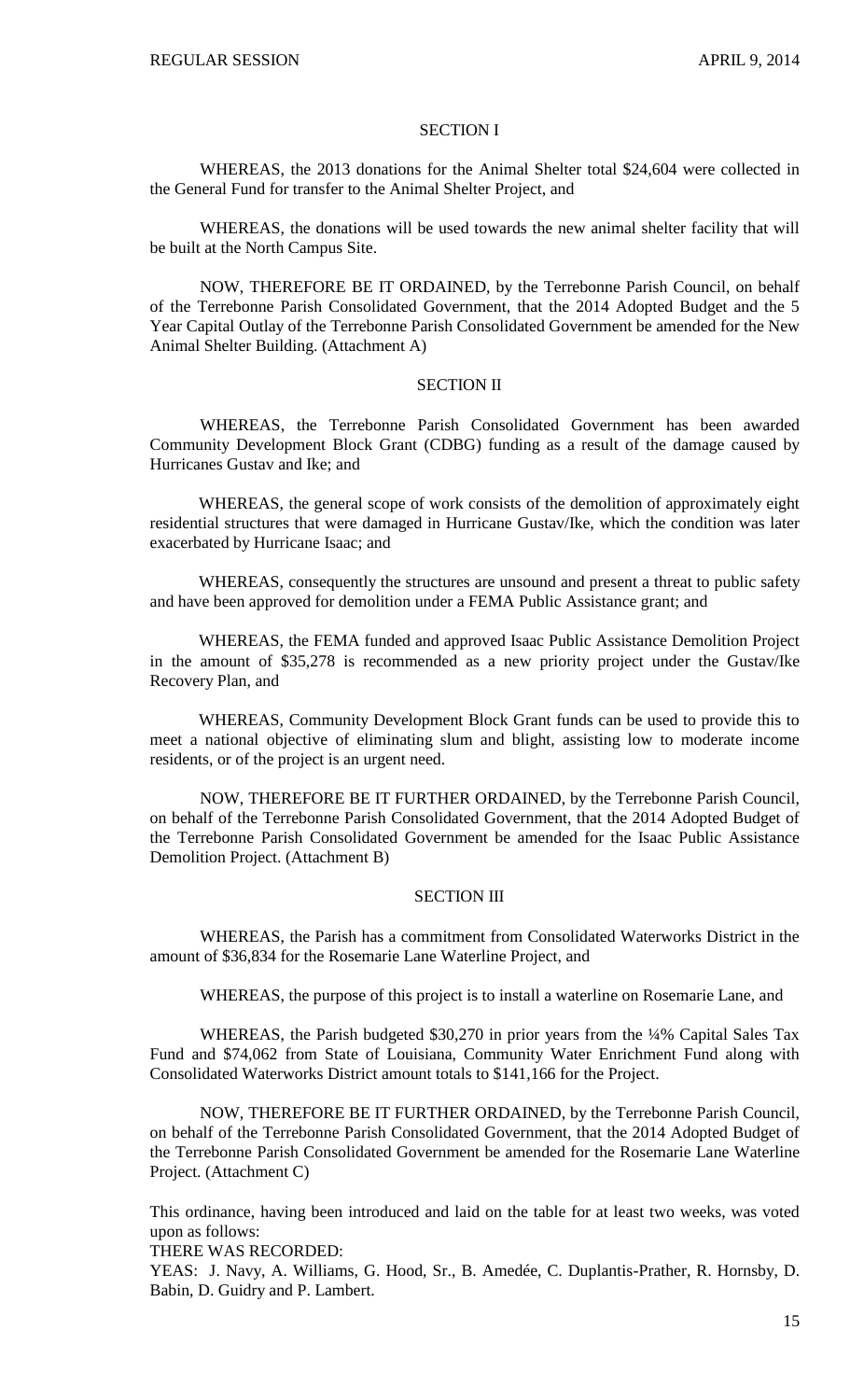NAYS: None. ABSTAINING: None. NOT VOTING: None. ABSENT: None. The Chairman declared the ordinance adopted on this, the 9<sup>th</sup> day of April, 2014.

\* \* \* \* \* \* \* \* \*

| <b>ATTACHMENT A - Animal Shelter Donation</b>                    |                |               |                |  |  |  |
|------------------------------------------------------------------|----------------|---------------|----------------|--|--|--|
|                                                                  | 2014           |               |                |  |  |  |
|                                                                  | <b>Adopted</b> | <b>Change</b> | <b>Amended</b> |  |  |  |
| Transfer to Capital Project Fund                                 | 1,290,000      | 24,604        | 1,314,604      |  |  |  |
| Fund Balance (Decrease)                                          | N/A            | (24, 604)     | N/A            |  |  |  |
| Animal Shelter Building                                          | 1,982,374      | 24,604        | 2,006,978      |  |  |  |
| Transfer from General Fund (Donation)                            | (1, 290, 000)  | (24, 604)     | (1,314,604)    |  |  |  |
| <b>ATTACHMENT B - CDBG Disaster Recovery-Isaac PA Demolition</b> |                |               |                |  |  |  |
|                                                                  | 2014           |               |                |  |  |  |
|                                                                  | <b>Adopted</b> | <b>Change</b> | <b>Amended</b> |  |  |  |
|                                                                  |                |               |                |  |  |  |
| <b>Demolition-Biighted Properties</b>                            | 737,152        | (35, 278)     | 701,874        |  |  |  |
| Hurricane Isaac PA Demo                                          |                | 35,278        | 35,278         |  |  |  |
|                                                                  |                |               |                |  |  |  |
| <b>ATTACHMENT C - Rosemarie Lane Waterline</b>                   |                |               |                |  |  |  |
|                                                                  | 2014           |               |                |  |  |  |
|                                                                  | <b>Adopted</b> | <b>Change</b> | <b>Amended</b> |  |  |  |
| Rosemarie Lane Waterline                                         | 88,065         | 36,834        | 124,899        |  |  |  |
| <b>Consolidated Waterworks</b>                                   |                | (36, 834)     | (36, 834)      |  |  |  |

The Chairman recognized the public for comments on the following:

E. A proposed ordinance to provide for the mergers of Precinct 93 with Precinct 5 (becomes Precinct Number 5), and Precinct 80 with Precinct 46 (become Precinct Number 46).

There were no comments from the public on the proposed ordinance.

Ms. C. Duplantis-Prather moved, seconded by Ms. B. Amedée, "THAT, the Council close the aforementioned public hearing."

The Chairman called for a vote on the motion offered by Ms. C. Duplantis-Prather. THERE WAS RECORDED: YEAS: J. Navy, A. Williams, G. Hood, Sr., B. Amedée, C. Duplantis-Prather, R. Hornsby, D. Babin, D. Guidry, and P. Lambert. NAYS: None. ABSENT: None. The Chairman declared the motion adopted.

OFFERED BY: Ms. C. Duplantis-Prather. SECONDED BY: Mr. D. Guidry.

# ORDINANCE NO. 8414

# AN ORDINANCE TO PROVIDE FOR THE MERGERS OF CERTAIN PRECINCTS IN TERREBONNE PARISH AND TO ADDRESS OTHER MATTERS RELATIVE THERETO.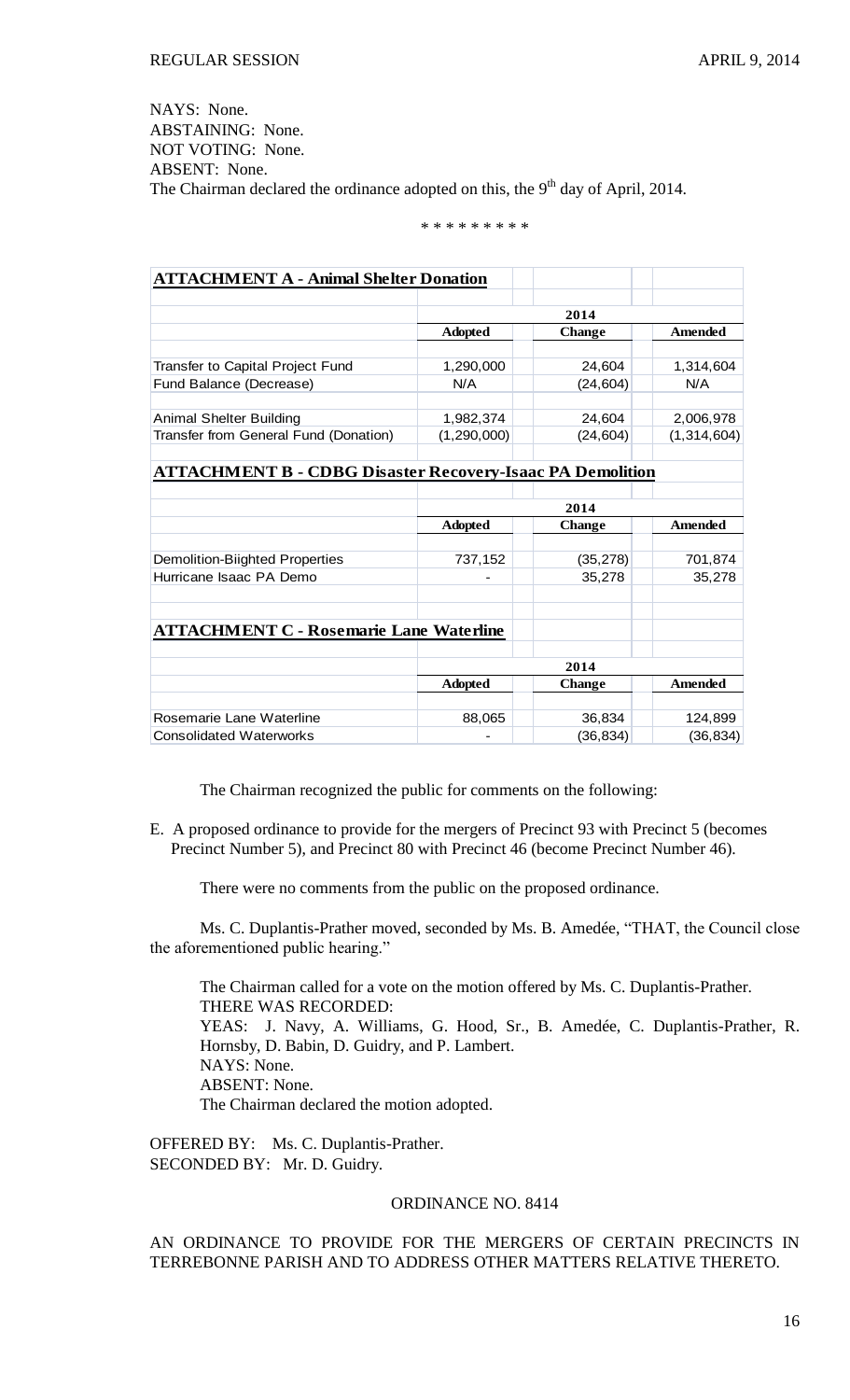NOW THEREFORE BE IT ORDAINED by the Terrebonne Parish Council on behalf of the Terrebonne Parish Consolidated Government, that the mergers of the precincts listed in the attachment to this ordinance are hereby adopted, as reviewed and approved by the Louisiana Secretary of State, Director of Voter Registration.

#### SECTION II

BE IT FURTHER ORDAINED that the polling places for the newly-merged precincts shall be as follows:

PRECINCT 5 (FORMERLY PRECINCTS 5 AND 93) – CALDWELL MIDDLE SCHOOL, 445 HWY 311, SCHRIEVER

PRECINCT 46 (FORMERLY PRECINCTS 46 AND 80) - MUNICIPAL AUDITORIUM, 880 VERRET STREET, HOUMA

#### SECTION III

If any word, clause, phrase, section or other portion of this ordinance shall be declared null, void, invalid, illegal, or unconstitutional, the remaining words, clauses, phrases, sections and other portions of this ordinance shall remain in full force and effect, the provisions of this ordinance hereby being declared to be severable.

#### SECTION IV

This ordinance shall become effective immediately upon signature by the Parish President.

This ordinance, having been introduced and laid on the table for at least two weeks, was voted upon as follows: THERE WAS RECORDED:

YEAS: J. Navy, A. Williams, G. Hood, Sr., B. Amedée, C. Duplantis-Prather, R. Hornsby, D. Babin, D. Guidry and P. Lambert.

NAYS: None.

ABSTAINING: None.

NOT VOTING: None.

ABSENT: None.

The Chairman declared the ordinance adopted on this, the 9<sup>th</sup> day of April, 2014. (*Attachment is available for viewing in the Council Clerk's Office, 8026 Main Street, Houma, LA during regular business hours*)

\* \* \* \* \* \* \* \* \*

OFFERED BY: Ms. C. Duplantis-Prather. SECONDED BY: Mr. P. Lambert and Mr. J. Navy.

RESOLUTION NO. 14-178

A resolution changing the location of the polling place for Terrebonne Parish Precinct 046

WHEREAS, it has become necessary to change the location of the polling place for Precinct 046, and

WHEREAS, the appropriate inspection has shown the Municipal Auditorium, 880 Verret Street, Houma as appropriate and equipped to serve as a polling place for this Precinct, and

WHEREAS, this change has been approved by the appropriate State agencies.

NOW THEREFORE BE IT RESOLVED, by the Terrebonne Parish Council, on behalf of the Terrebonne Parish Consolidated Government, that the change in the polling place for Precinct 046 listed on Attachment A shall become effective upon adoption of this resolution.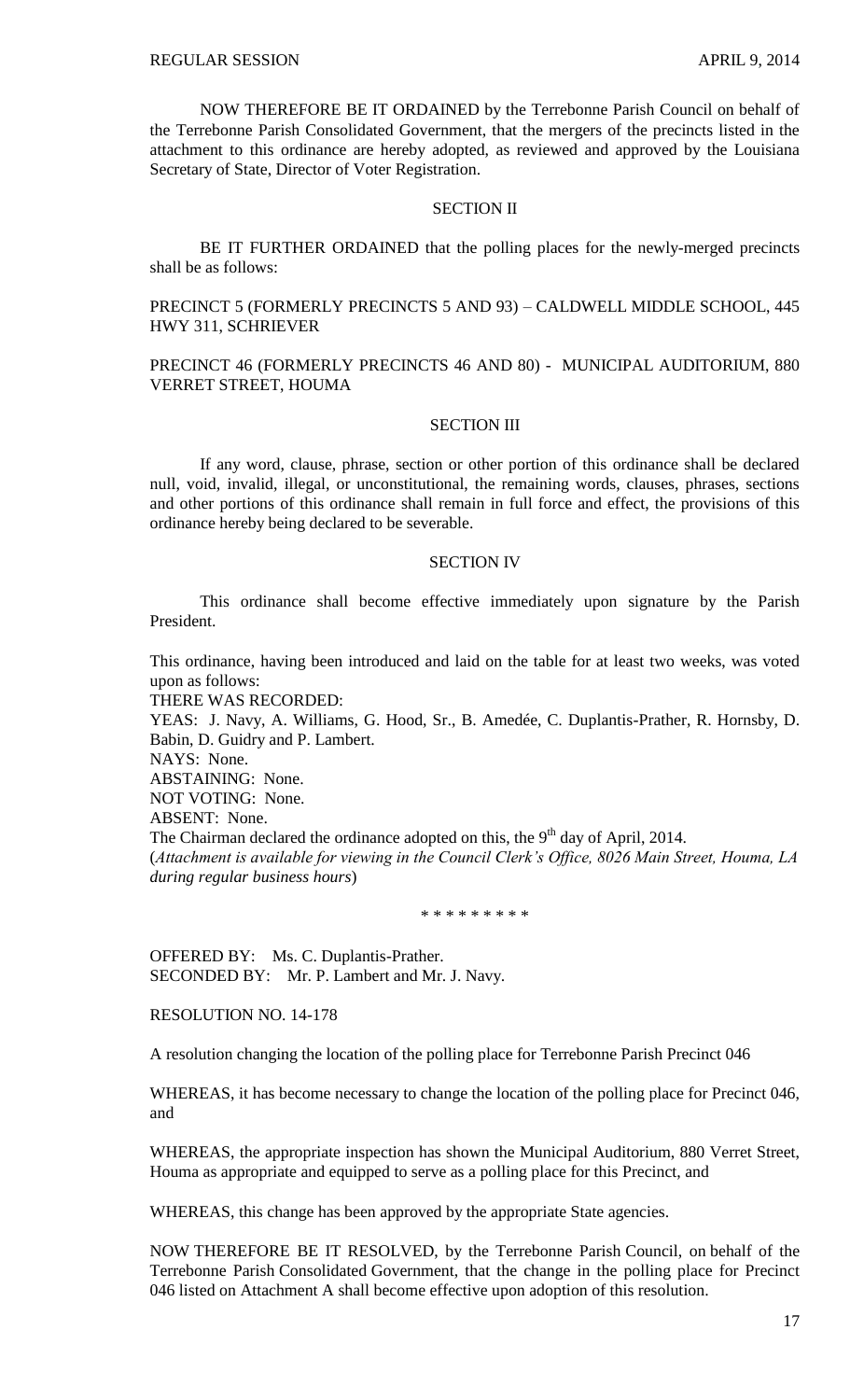## \* \* \* \* \* \* \* \*

THERE WAS RECORDED:

YEAS: J. Navy, A. Williams, G. Hood, Sr., B. Amedée, C. Duplantis-Prather, R. Hornsby, D. Babin, D. Guidry and P. Lambert. NAYS: None. ABSTAINING: None. NOT VOTING: None. ABSENT: None. The Chairman declared the resolution adopted on this, the  $9<sup>th</sup>$  day of April, 2014.

(*Attachment A is available for viewing in the Council Clerk's Office, 8026 Main Street, Houma, LA during regular business hours*)

\* \* \* \* \* \* \* \*

Mr. D. Babin moved, seconded by Mr. P. Lambert, "THAT, the Council continue with the regular order of business."

The Chairman called for a vote on the motion offered by Mr. D. Babin. THERE WAS RECORDED: YEAS: J. Navy, A. Williams, G. Hood, Sr., B. Amedée, C. Duplantis-Prather, R. Hornsby, D. Babin, D. Guidry, and P. Lambert. NAYS: None. ABSENT: None. The Chairman declared the motion adopted.

Under Agenda Item 2A – (Ms. Jerzelle Stewart and Ms. Christina Soudlier of the Lee Avenue Neighborhood Watch Association wish to address the Council with regards to "debris and blight"), upon call by the Council Chairman, no one came forward to address the Council.

Councilman J. Navy explained that he has been in contact with Mr. Patrick Gordon, Terrebonne Parish Planning and Zoning Director, and a viable solution has been found to alleviate the aforementioned issue. Mr. Navy directed the Council Staff to inform the Lee Avenue Neighborhood Watch Association of the resolution of this matter.

The Council Chairman recognized Ms. Loraine McGee, wife of Mr. Preston McGee, who addressed the Council with regards to "welding in their neighborhood". Ms. McGee explained that there is an individual in their Village East neighborhood who is performing welding at his home, which she feels is a nuisance for the area, noting that it is dangerous and hazardous. Ms. McGee requested the Council's help in getting this matter solved.

Councilman D. Guidry asked whether or not the person welding is for personal use or private use to which Ms. McGee responded that at this time she has "no" idea, but that this procedure goes on throughout the afternoons for extended periods of time.

Upon questioning, Mr. Patrick Gordon responded by explaining that industrial-type of use generally increases in non-zoned areas, and that the Planning Department is in the process of looking into incorporating land use regulations to prohibit this kind of activity .

The Council Chairman recognized Mr. Randy Rochel, a Merlin Street resident, who addressed the Council relative to the matter of traffic and parking due to the recent move of the Danos Corporate Offices onto Merlin Street. Mr. Rochel expressed his concern that the traffic flow in this area is going to increase and cause delays for residents coming to and from work, while also prohibiting and/or delaying school buses from picking up and dropping off children. He explained that the residents of Merlin Street were not informed that a company of this magnitude was moving into the area, noting that they are considered a subdivision with individuals who have lived there for over 30 years. Mr. Rochel requested the Council's and the Administration's help in solving these traffic and parking problem.

At this time, Councilwoman A. Williams submitted for public record a petition signed by Merlin Street residents opposing an influx of traffic and parking problems as a result of the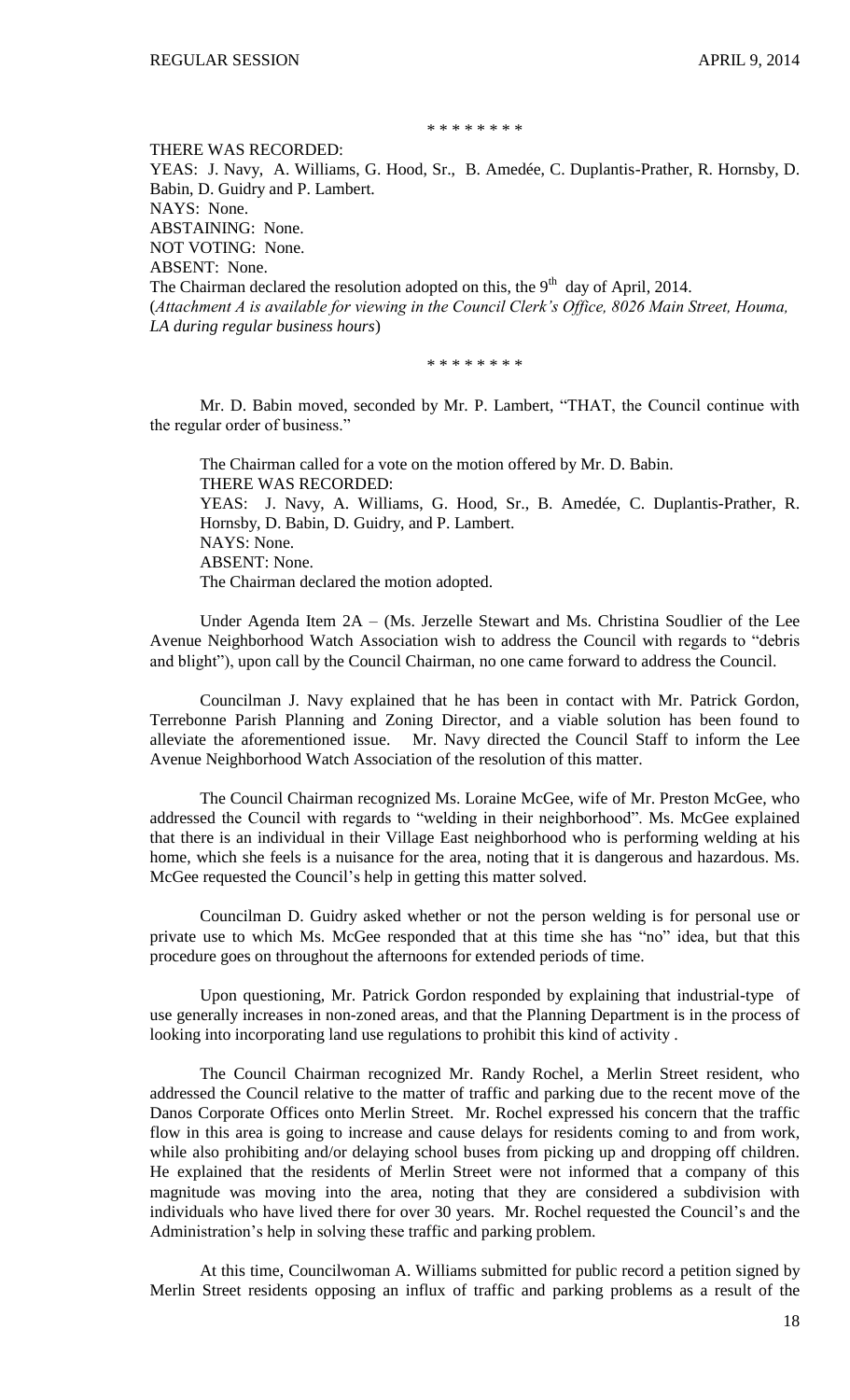Danos Corporate Offices located on Merlin Street. Ms. Williams explained that this is a nonzoned area.

Upon questioning, Planning and Zoning Director Pat Gordon explained that there will be a meeting on Saturday, April 12 in the parking area at the Danos Corporate Office beginning at 11:30 a.m. to discuss parking and traffic along Merlin Street.

 The Council Chairman recognized Mr. Sterling Crochet, Merlin Street resident, who questioned whether or not a traffic study was done to determine the amount of traffic that would be traveling down this street. He also stated that the property value of his home may decrease due to the changes that are going to take place by allowing the Danos Corporate Office to locate on Merlin Street. He requested the Council and Administration to research this matter.

The Council Chairman recognized Mr. Louis Hebert, Merlin Street resident, who expressed his concern about the elderly citizens in the neighborhood, as an increased flow of traffic is going to hinder emergency personnel from effectively coming into the neighborhood if an emergency arises. Mr. Hebert requested the Council to do something about this traffic before the problem becomes too unbearable for the residents who have lived on Merlin Street all of their lives.

Parish President Claudet explained that a permit from the State of Louisiana had to be issued to Danos Corporate Office personnel before they were allowed to enter from La. Hwy. 24, noting that he feels that this company will be considerate of area residents, and will bring many new jobs to Terrebonne Parish. Mr. Claudet reiterated that this is a non-zoned area and any type of business could have located within the neighborhood, noting that the Parish is only installing the necessary sewer lines, not the water lines or the roads.

Councilwoman A. Williams explained that, as of this morning, the mosquito control agency has been contacted and the "No Parking" signs that are missing along Merlin Street will be replaced. Ms. Williams said that she has also requested that a feasibility study be conducted to reduce the posted speed limit from 25 mph to 15 mph.

Mr. Patrick Gordon, Planning and Zoning Director, stated that the Danos Corporate Office construction is a permit issue only, not a TPCG Planning and Zoning issue, so it did not require that the adjacent property owners be notified. Mr. Gordon said that he has contacted the Department of Transportation and Development (DOTD) pertaining to the driveway permit that is required and was told that a traffic impact study was not necessary for this company to reside in this area because there are two entrances that can be accessed. Mr. Gordon explained that according to the Parish Code all of the north side of Merlin Street is a "No Parking" zone and the first 500 feet of the south side is a "No Parking" zone, noting that all of this information will be submitted to the Public Works Department and signs will be re-installed soon.

Councilwoman A. Williams thanked the residents of Merlin Street for voicing their concerns and for bringing their issues before the Council in an effort to be resolved.

The Council Chairman recognized Ms. Lauren Miller, a representative of the Danos Corporate Office, who stated that Danos personnel are looking forward to the community event on Saturday (April 12) and are always open to communication. She stated that Danos is taking all issues of concern into consideration and are looking forward to finding viable solutions to them.

The Council Chairman recognized Ms. Diane Theriot, a Houma resident, who addressed the Council relative to the levee being constructed on Vice Road in Bayou Dularge. Ms. Theriot explained that she is fearful of the levee's construction stopping runoff behind it if a major rain event happens, noting that her property will be without protection. She expressed support of the borrow pit regulations, but requested the Council to look into the potential problems that could occur because of levee construction in Bayou Dularge.

Parish President Claudet explained that the Vice Road Levee Project is a Terrebonne Levee and Conservation District project, not a TPCG project, and suggested that Ms. Theriot's concerns would be better addressed by TLCD Director Reggie Dupre. Mr. Claudet assured Ms.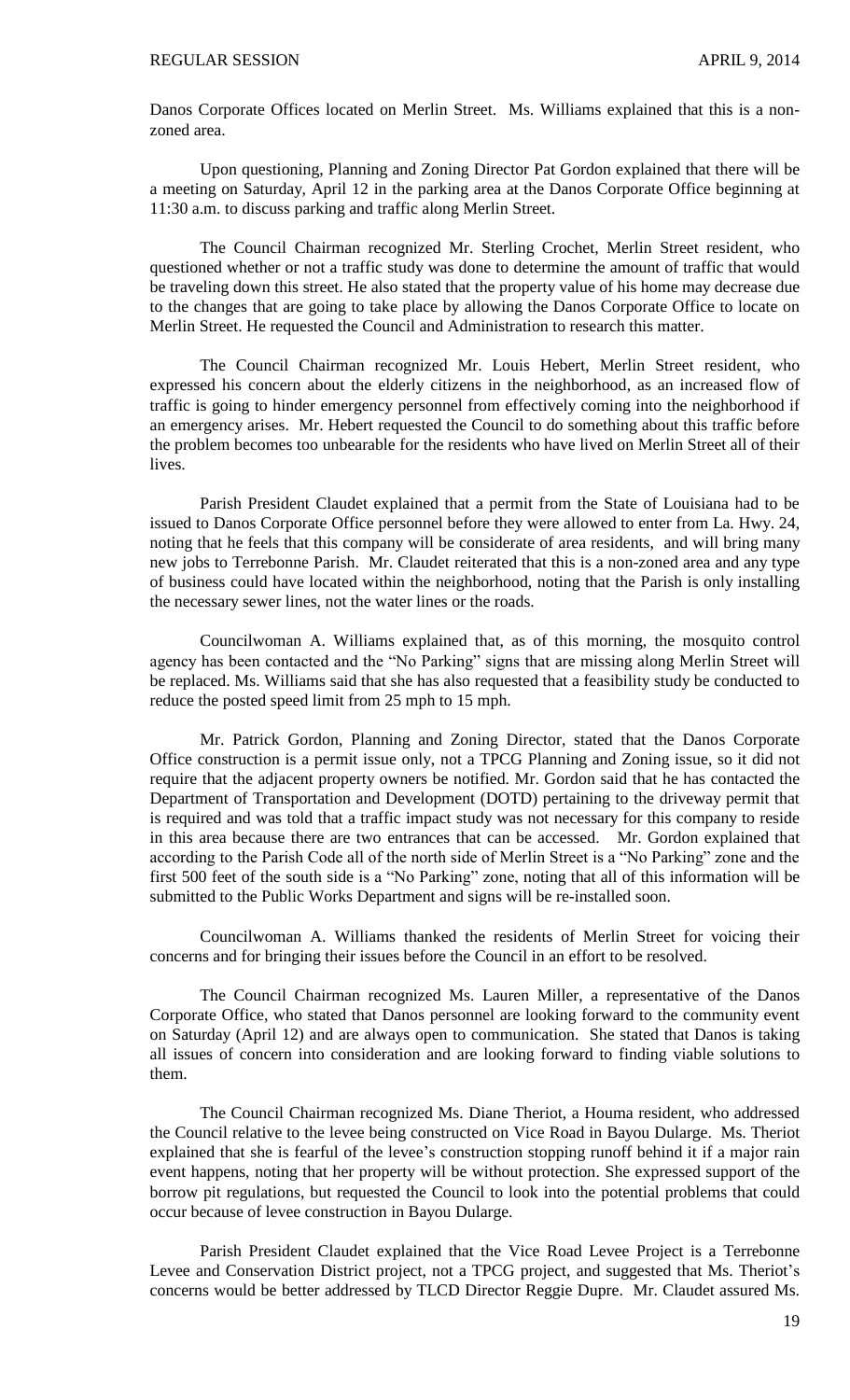Theriot that a drainage assessment is conducted before any levee project is constructed throughout Terrebonne Parish so as to not cause any drainage issues for any areas.

Councilman D. Babin stated that many improvements have been made in Bayou Dularge with which the residents in that area are very pleased, noting that the Council will continue to do what is right for the citizens of the Parish.

The Council Chairman recognized Mr. Nolan LeBouef, a Houma resident, who alleged that on numerous occasions the fire chief for Fire District No. 8 has been seen rushing to emergency sites and traveling with speeds in excess of the speed limits. He explained that the fire chief is an asset to the community, but if he is speeding and driving recklessly while responding to a call he could become a liability.

Upon questioning, Parish Manager Al Levron explained that the fire chief and other fire district employees are employed by the fire districts and all questions and concerns pertaining to their employees should be directed to the Fire District No. 8 Board of Commissioners.

Councilwoman A. Williams explained that the fire districts are autonomous boards which means they are not governed by the Council, but that she is willing to go to the next Fire District No. 8 Board meeting, along with some of the residents, so that their concerns pertaining to the aforementioned matter can be heard.

Councilman G. Hood, Sr. questioned whether the Sheriff and/or the Houma Police Department have been notified of these alleged excessive speeding occurrences. Mr. Hood explained that there is certain protocol that has to be followed by emergency personnel responding to a call and that all of the proper guidelines need to be met. He suggested that these complaints be addressed by the appropriate entities, and recommended that the citizens of this area contact the appropriate local law enforcement agency to find out what needs to be done to combat this problem.

The Chairman called for a report on the Budget and Finance Committee meeting held on 04/07/14, whereupon the Committee Chairman, noting that ratification of the minutes calls public hearings on 04/23/14, rendered the following:

#### **BUDGET & FINANCE COMMITTEE**

# **APRIL 7, 2014**

The Chairman, John Navy, called the Budget & Finance Committee meeting to order at 5:30 p.m. in the Terrebonne Parish Council Meeting Room with an Invocation offered by A. Williams and the Pledge of Allegiance led by B. Amedẻe. Upon roll call, Committee Members recorded as present were: B. Amedée, C. Duplantis-Prather, D. Babin, D. Guidry, Capt. Greg Hood, Sr., R. Hornsby, P. Lambert, J. Navy, and A. Williams. A quorum was declared present.

OFFERED BY: Mr. P. Lambert. SECONDED BY: Mr. D. Guidry.

#### RESOLUTION NO. 14-179

A Resolution authorizing the Parish President negotiate and execute a cooperative endeavor agreement with the Krewe of Hercules to fund up to \$65,000 for improvements to the Agricultural Arena/Pavilion Areas.

WHEREAS, Article VII, Section 14 of the Louisiana Constitution provides that "[F]or a public purpose, the state and its political subdivisions or political corporations may engage in cooperative endeavors with each other, with the United States or its agencies, or with any public or private association, corporation or individual"; and

WHEREAS, Louisiana Revised Statue 33:4553 provides that local governing bodies may establish recreation systems; and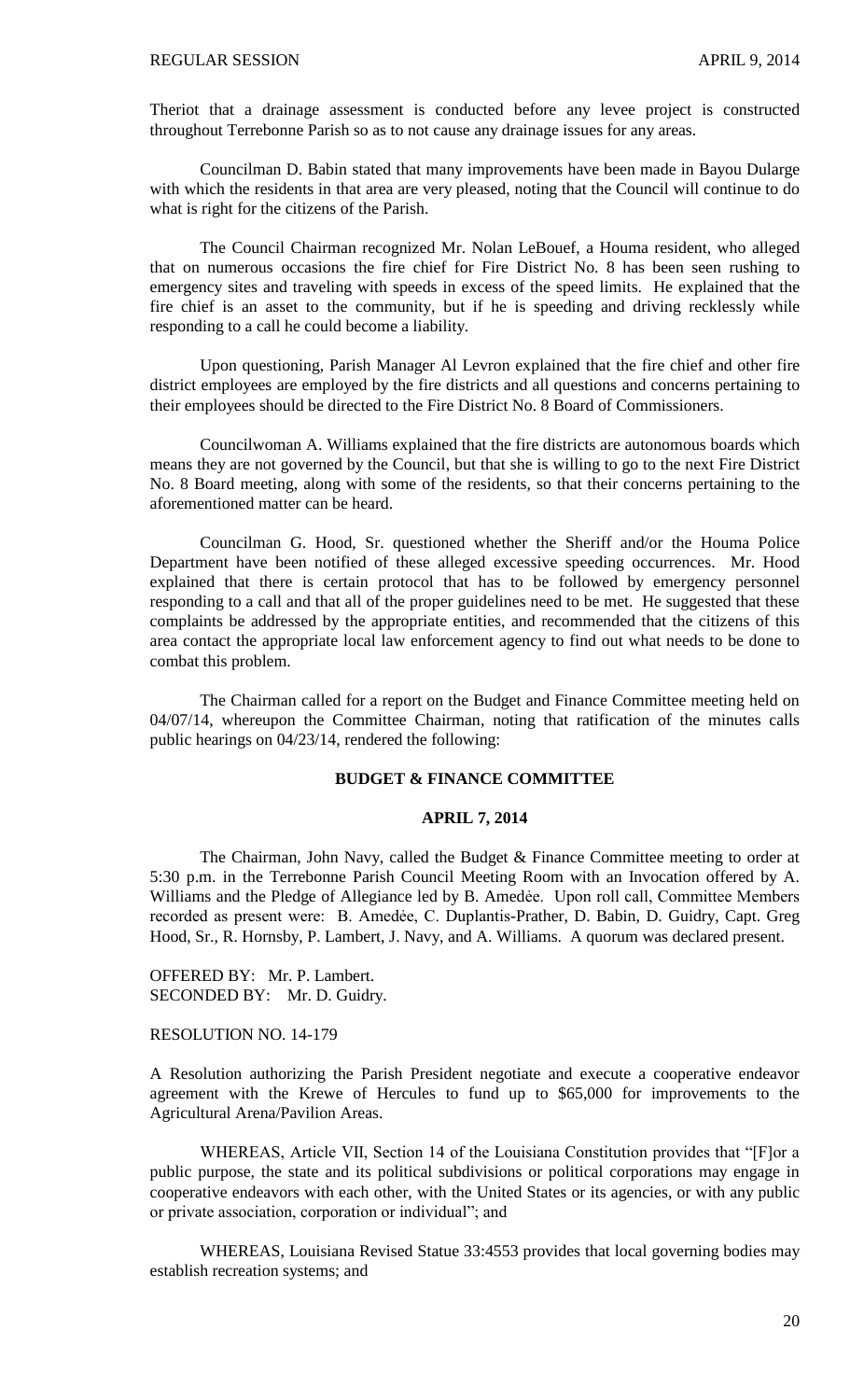WHEREAS, TPCG and Krewe have entered into a Cooperative Endeavor Lease Agreement, dated February 27, 2014, under the authorization of the Parish Council pursuant to resolution No. 13-535, and

WHEREAS, TPCG has agreed to fund up to Sixty-five thousand dollars and 00/100 (\$65,000.00) for improvements to the Agricultural Arena/Pavilion Areas, and

WHEREAS, the improvement funds have been provided for in the TPCG 2014 Operating and Maintenance Budget, and

WHEREAS, TPCG will reimburse the Krewe upon presentation of receipts and proof of payment as per the agreed upon budget.

NOW THEREFORE BE IT RESOLVED, that the Terrebonne Parish Council (Budget and Finance Committee), on behalf of the Terrebonne Parish Consolidated Government, hereby authorizes the Parish President to negotiate and execute a cooperative endeavor agreement with the Krewe of Hercules to fund up to \$65,000 for improvements to the Agricultural Arena/Pavilion Areas.

THERE WAS RECORDED: YEAS: J. Navy, A. Williams, G. Hood, Sr., B. Amedée, C. Duplantis-Prather, R. Hornsby, D. Babin, D. Guidry and P. Lambert. NAYS: None. ABSTAINING: None. NOT VOTING: None. ABSENT: None. The Chairman declared the resolution adopted on this, the  $7<sup>th</sup>$  day of April, 2014. \* \* \* \* \* \* \* \* \*

OFFERED BY: Mr. D. Babin. SECONDED BY: Mr. G. Hood, Sr.

# RESOLUTION NO. 14-180

A Resolution to amend Resolution No. 14-105 due to Hat World d/b/a Anaconda Sports failing to comply with TPCG's Insurance Requirements.

WHEREAS, on February 6, 2014 bids were received for Bid #13-WHSE-48 (rebid) Purchase of New/Unused Recreation Equipment for Various Sports (2014) by the Terrebonne Parish Consolidated Government, and

WHEREAS, Item 4 (Softball Slow Pitch Green Dot 11") was awarded to Hat World d/b/a Anaconda Sports at a unit price of \$2.60, and

WHEREAS, Hat World d/b/a Anaconda Sports failed to comply with TPCG's Insurance Requirements, it is necessary to award Item # 4 to the second lowest bidder Crowne Sporting Goods at a unit price of \$2.72, and

WHEREAS, the Parish Administration has concurred with the recommendation that Item # 4 be awarded to Crowne Sporting Goods at a unit price of \$2.72, and

NOW, THEREFORE BE IT RESOLVED by the Terrebonne Parish Council (Budget and Finance Committee), on behalf of the Terrebonne Parish Consolidated Government, that the recommendation of the Parish Administration be approved and Resolution No. 14-105 be amended to reflect the aforementioned change.

# THERE WAS RECORDED:

YEAS: J. Navy, A. Williams, G. Hood, Sr., B. Amedée, C. Duplantis-Prather, R. Hornsby, D. Babin, D. Guidry and P. Lambert. NAYS: None. ABSTAINING: None.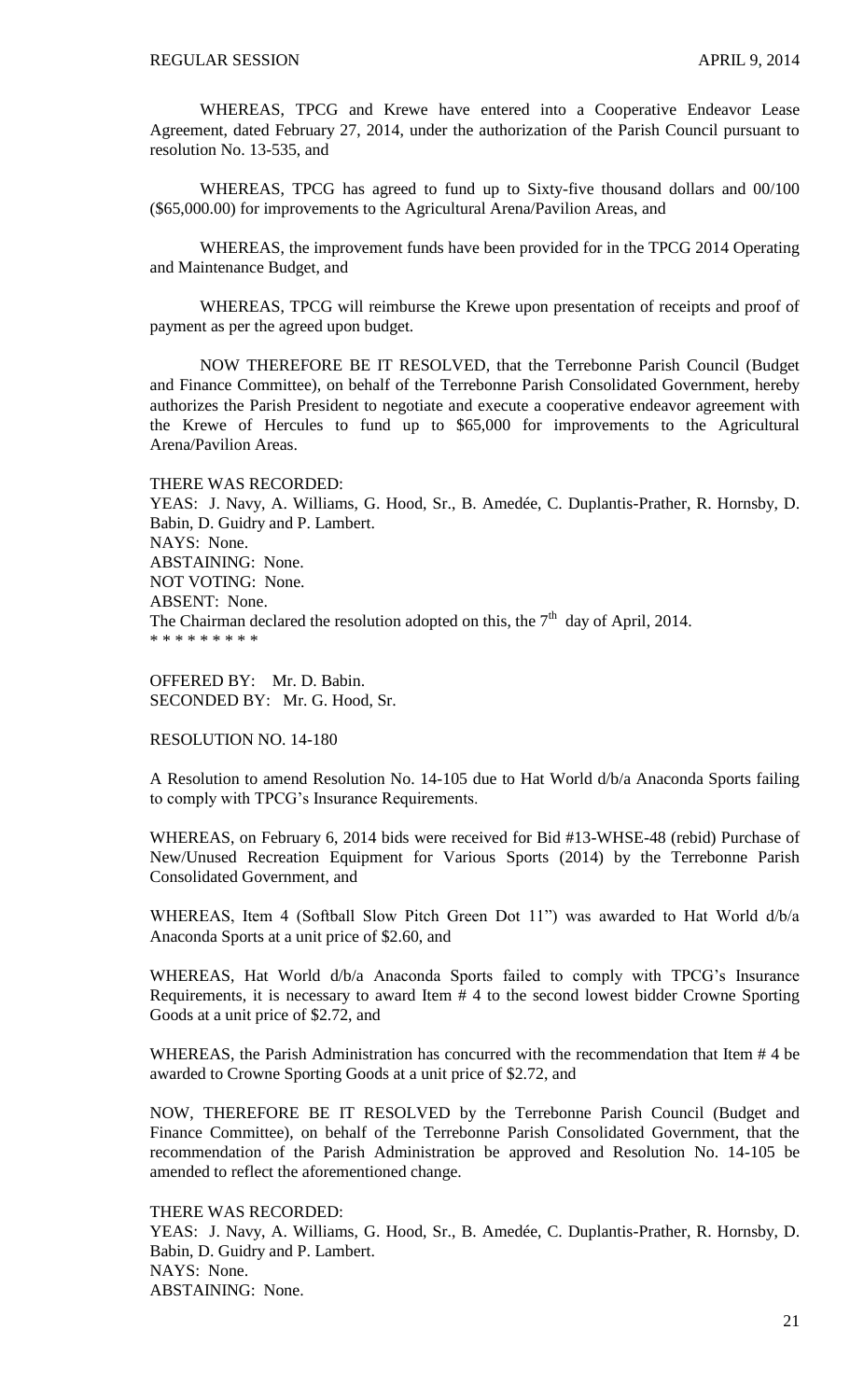NOT VOTING: None. ABSENT: None. The Chairman declared the resolution adopted on this, the  $7<sup>th</sup>$  day of April, 2014. \* \* \* \* \* \* \* \* \*

OFFERED BY: Ms. C. Duplantis-Prather. SECONDED BY: Mr. P. Lambert.

# RESOLUTION NO. 14-181

WHEREAS, on August 28, 2013 the Terrebonne Parish Council adopted Ordinance No. 8344 declaring the following described property adjudicated to the Terrebonne Parish Consolidated Government, with an owner of record as GERTIE L. BOQUET as surplus:

LOT 14 BLOCK 6 GARNET ADDITION. CB 2201/668. (828 ELDER STREET), and

WHEREAS, on March 14, 2014 bids were received by the Terrebonne Parish Consolidated Government for Bid No. 13-S/P-52 (Re-Bid) Surplus Sale of Adjudicated Property Located at 828 Elder Street (100%) (Account #A03C-18388), and

WHEREAS, after careful review by Parish Administration it has been determined that the highest bid received is that of Nolan W. Porche in the amount of Two Thousand Five Hundred Dollars (\$2,500.00) and that the bid should be accepted as per bid forms and pursuant to all the terms and conditions as stated in Ordinance No. 8344, and

 WHEREAS, the Parish Administration has recommended the acceptance of the aforementioned bid for Bid No. 13-S/P-52 (Re-Bid) Surplus Sale of Adjudicated Property Located at 828 Elder Street (100%) (Account #A03C-18388).

NOW, THEREFORE BE IT RESOLVED by Terrebonne Parish Council (Budget and Finance Committee), on behalf of the Terrebonne Parish Consolidated Government, that the recommendation of the Parish Administration is approved and the bid of Nolan W. Porche is accepted as per bid forms and pursuant to all the terms and conditions as stated in Ordinance No. 8344.

THERE WAS RECORDED:

YEAS: J. Navy, A. Williams, G. Hood, Sr., B. Amedée, C. Duplantis-Prather, R. Hornsby, D. Babin, D. Guidry and P. Lambert. NAYS: None. ABSTAINING: None. NOT VOTING: None. ABSENT: None. The Chairman declared the resolution adopted on this, the  $7<sup>th</sup>$  day of April, 2014.

\* \* \* \* \* \* \* \* \*

OFFERED BY: Mr. D. Guidry. SECONDED BY: Mr. D. Babin.

# RESOLUTION NO. 14-182

A resolution approving the 2014 Budget Amendment as submitted by the Terrebonne Parish Veterans Memorial District; to recognize additional ad valorem taxes; related tax collection expenses; and amend the Museum Construction Budget.

WHEREAS, effective June 17, 2008, the Terrebonne Parish Veterans Memorial District (the "District) was created as a governing authority under the provisions of LA R.S. 33:9357, which requires the District to receive approval of the Terrebonne Parish Council prior to any of the following actions by the board: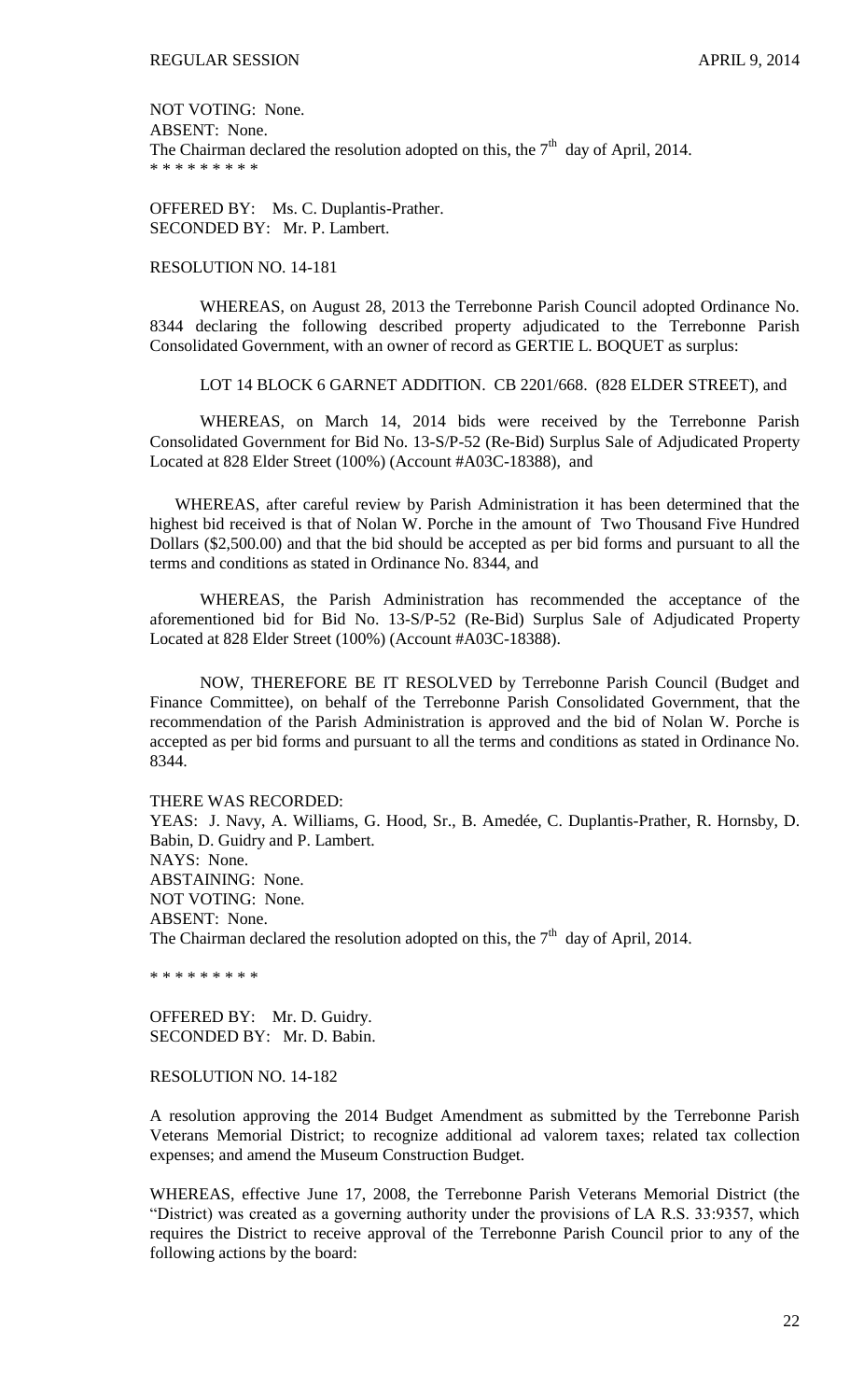- 1. Adoption of an annual budget
- 2. Purchase, sale or encumbrance of immovable property.
- 3. Submitting for voter approval any tax proposal.

4. Any other matter or action as determined by ordinance adopted by the Terrebonne Parish Consolidated Government, and

WHEREAS, at the April 2, 2014 Board Meeting, the District approved the amendment to their 2014 General Fund Operating Budget to recognize the following, pending Council ratification: Revenue:

Additional Ad Valorem Taxes, \$27,147

Expenditures:

 $\triangleright$  General –Other Expenses, \$1,537

Transfer to Capital Projects Fund, \$25,610

WHEREAS, the District also approved their 2014 Five Year Capital Outlay to recognize the following for the construction of the Military Museum and related costs: Revenue:

**Example 3** Transfer from General Operating Budget, \$25,610

Expenditures:

- Museum Construction, \$101,970
- $\blacktriangleright$  Museum Engineering, \$2,059
- $\triangleright$  Museum Contingency/Recordation/legal/Other, (\$78,419)

NOW, THEREFORE BE IT RESOLVED that the Terrebonne Parish Council (Budget and Finance Committee), on behalf of the Terrebonne Parish Consolidated Government, hereby approves the amendment to the Terrebonne Parish Veterans' Memorial District's 2014 Budget.

THERE WAS RECORDED:

YEAS: J. Navy, A. Williams, G. Hood, Sr., B. Amedée, C. Duplantis-Prather, R. Hornsby, D. Babin, D. Guidry and P. Lambert. NAYS: None. ABSTAINING: None. NOT VOTING: None. ABSENT: None. The Chairman declared the resolution adopted on this, the  $7<sup>th</sup>$  day of April, 2014. \* \* \* \* \* \* \* \* \*

Ms. A. Williams moved, seconded by Mr. R. Hornsby, "THAT, the Budget & Finance Committee introduce an ordinance to amend the 2014 Adopted Operating Budget of the Terrebonne Parish Consolidated Government for the following items:

I. Hollywood Road Widening Project - \$11,130,078.00

II. Animal Shelter Building Project - \$900,000.00

and call a public hearing on said matter on April 23, 2014 at 6:30 p.m."

The Chairman called for the vote on the motion offered by Ms. A. Williams. THERE WAS RECORDED:

YEAS: B. Amedėe, C. Duplantis-Prather, D. Babin, D. Guidry, G. Hood, Sr., R. Hornsby, P. Lambert, J. Navy, and A. Williams.

NAYS: None.

ABSENT: None.

The Chairman declared the motion adopted.

Mr. G. Hood, Sr. moved, seconded by Ms. B. Amedẻe, "THAT, there being no further business to come before the Budget & Finance Committee, the meeting be adjourned."

The Chairman called for the vote on the motion offered by Mr. G. Hood, Sr. THERE WAS RECORDED: YEAS: B. Amedẻe, C. Duplantis-Prather, D. Babin, D. Guidry, G. Hood, Sr., R. Hornsby, P. Lambert, J. Navy, and A. Williams. NAYS: None. ABSENT: None.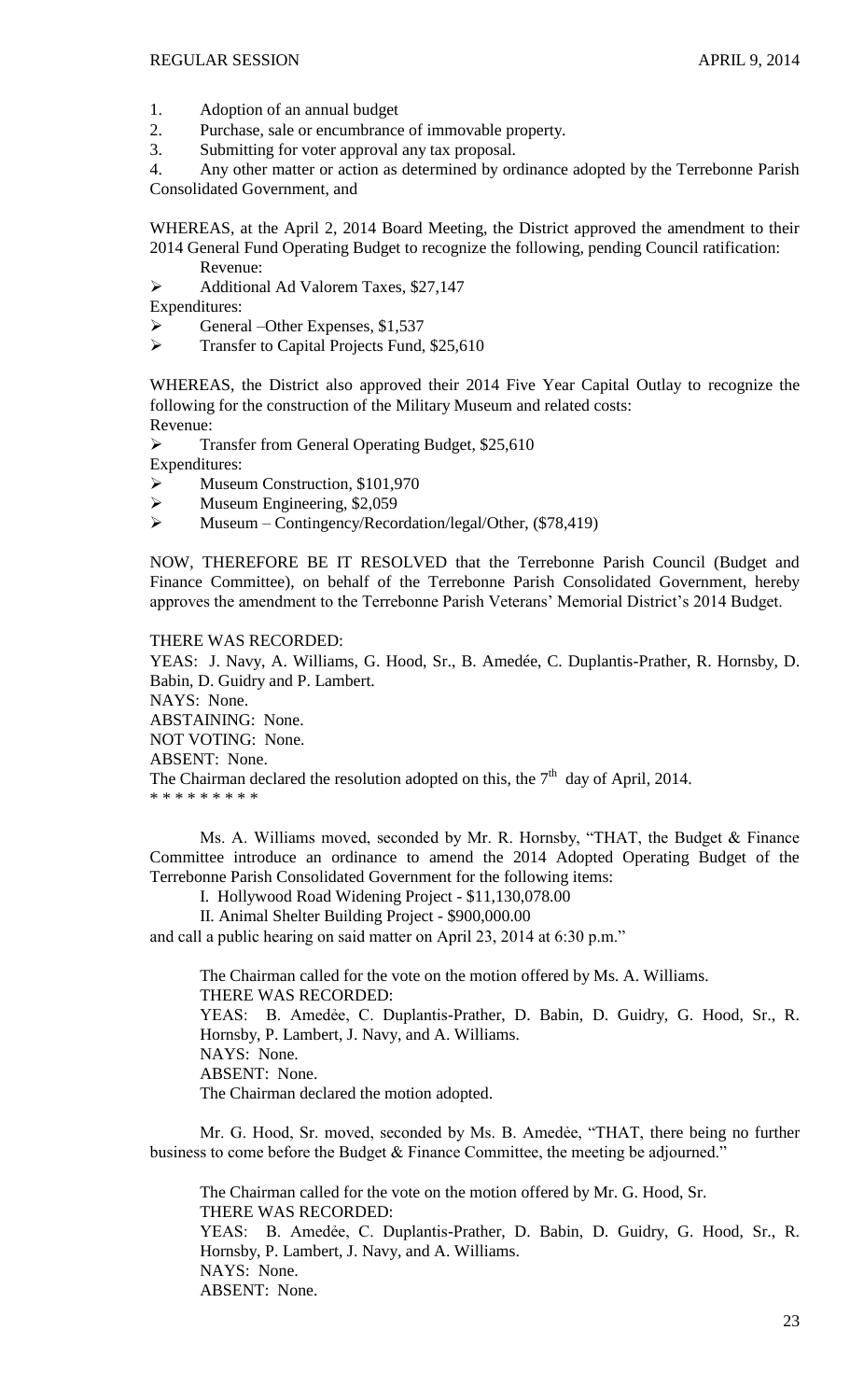The Chairman declared the motion adopted and the meeting was adjourned at 5:34 p.m.

John Navy, Chairman

Suzette Thomas, Minute Clerk

Mr. J. Navy moved, seconded by Mr. D. Babin, "THAT, the Council accept and ratify the minutes of the Budget and Finance Committee meeting held on 04/07/14."

The Chairman called for a vote on the motion offered by Mr. J. Navy. THERE WAS RECORDED: YEAS: J. Navy, A. Williams, G. Hood, Sr., B. Amedee, R. Hornsby, D. Babin, D. Guidry, and P. Lambert. NAYS: None. ABSENT: C. Duplantis-Prather. The Chairman declared the motion adopted.

The Chairman called for a report on the Policy, Procedure and Legal Committee meeting held on 04/07/14, whereupon the Committee Chairwoman rendered the following:

# **POLICY, PROCEDURE, & LEGAL COMMITTEE**

#### **APRIL 7, 2014**

The Chairwoman, Arlanda J. Williams, called the Policy, Procedure, & Legal Committee meeting to order at 5:40 p.m. in the Terrebonne Parish Council Meeting Room with an Invocation offered by J. Navy and the Pledge of Allegiance led by P. Lambert. Committee Members recorded as present were: B. Amedẻe, D. Babin, C. Duplantis-Prather, D. Guidry, Capt. Greg Hood, Sr., HPD Ret., R. Hornsby, P. Lambert, J. Navy, and A. Williams. A quorum was declared present.

Mr. G. Hood, Sr. moved, seconded by Mr. D. Babin, "THAT, the Policy, Procedure, & Legal Committee authorize TPCG to co-sponsor and waive applicable Houma-Terrebonne Civic Center fees for the Annual Bayou Region Public Safety Expo to be held on Saturday, May 10, 2014 from 10:00 a.m. until 2:00 p.m."

The Chairwoman called for the vote on the motion offered by Mr. G. Hood, Sr. THERE WAS RECORDED: YEAS: B. Amedẻe, D. Babin, C. Duplantis-Prather, D. Guidry, G. Hood, Sr., R. Hornsby, P. Lambert, J. Navy, and A. Williams. NAYS: None. ABSENT: None. The Chairwoman declared the motion adopted.

OFFERED BY: Mr. J. Navy. SECONDED BY: Mr. D. Babin.

# RESOLUTION NO. 14-183

A RESOLUTION AUTHORIZING THE PARISH PRESIDENT TO EXECUTE AN INTERGOVERNMENTAL AGREEMENT BETWEEN TERREBONNE PARISH CONSOLIDATED GOVERNMENT AND THE TERREBONNE PARISH SHERIFF'S OFFICE.

WHEREAS, Louisiana Revised Statute 33:1324 provides that any parish or political subdivision of the state may make agreements between or among themselves to engage jointly in the construction, acquisition or improvement of any public project or improvement provided that at least one of the participants to the agreement is authorized under a provision of law to perform such activity for completion of the undertaking; and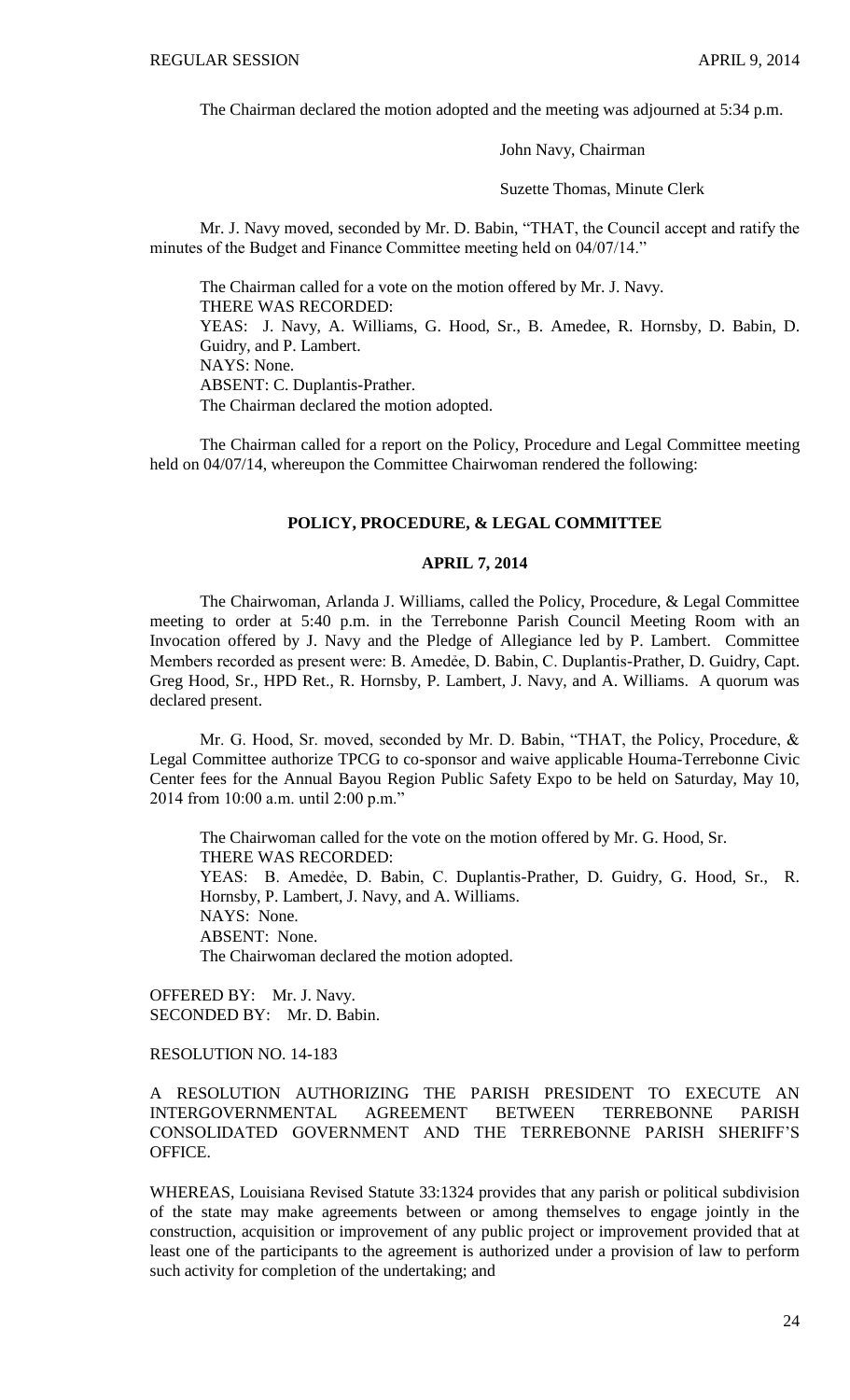WHEREAS, on May 29, 1980, Valhi, Inc. donated property described in Exhibit A to the Terrebonne Parish Police Jury which continued in use since that time as a rifle range or for any other public purpose, which donation is recorded in Book 796, Page 192, File # 625640; and

WHEREAS, as TPSO intends to make significant infrastructure improvements at the rifle range valued in excess of \$100,000.00, TPCG and the TPSO wish to enter into a formal agreement for the rifle range property, which shall continue to be used for a public safety purpose; and

WHEREAS, TPCG and TPSO find that TPSO's use of the said rifle range in exchange for enhanced public safety and maintenance of the property will serve a public purpose that is not gratuitous, and that each party has a reasonable expectation of receiving at least equivalent values in exchange for the expenditure or transfer of its public funds; and

NOW THEREFORE, in consideration of the mutual covenants herein contained, TPCG and TPSO, each represented by the undersigned duly authorized to act herein pursuant to their respective resolutions referenced above, agree to the following:

NOW THEREFORE BE IT RESOLVED that the Terrebonne Parish Council (Policy, Procedure and Legal Committee), on behalf of the Terrebonne Parish Consolidated Government, hereby authorizes the Terrebonne Parish President to execute an Intergovernmental Agreement with the Terrebonne Parish Sheriff's Office containing substantially the same terms as those contained within the attached agreement.

THERE WAS RECORDED: YEAS: J. Navy, A. Williams, G. Hood, Sr., B. Amedée, C. Duplantis-Prather, R. Hornsby, D. Babin, D. Guidry and P. Lambert. NAYS: None. ABSTAINING: None. NOT VOTING: None. ABSENT: None. The Chairwoman declared the resolution adopted on this, the  $7<sup>th</sup>$  day of April, 2014.

\* \* \* \* \* \* \* \* \*

OFFERED BY: Mr. J. Navy. SECONDED BY: Mr. D. Babin and Mr. P. Lambert.

RESOLUTION NO. 14-184

A RESOLUTION AUTHORIZING THE PARISH PRESIDENT TO EXECUTE AN INTERGOVERNMENTAL AGREEMENT BETWEEN TERREBONNE PARISH CONSOLIDATED GOVERNMENT AND THE TERREBONNE PARISH SHERIFF'S OFFICE.

WHEREAS, La. R.S. 33:1324 provides any parish or political subdivision of the state may make agreements among themselves to engage jointly in the construction or improvement of any public project or improvement provided that at least one of the participants to the agreement is authorized by law to complete the undertaking; and

WHEREAS, TPCG is authorized to provide for the safety and welfare of the citizens of Terrebonne Parish and to provide offices for the Terrebonne Parish Sheriff's Office; and

WHEREAS, the Terrebonne Parish Sheriff's Office is charged with providing various services and programs as well as protection for the citizens within Terrebonne Parish; and

WHEREAS, the Terrebonne Parish Sheriff's Office is presently without adequate office space necessary to provide these services; and

WHEREAS, in the spirit of cooperation and to enhance the quality of life for the citizens of Terrebonne Parish, TPCG has determined that there is sufficient space located at 424 Roussell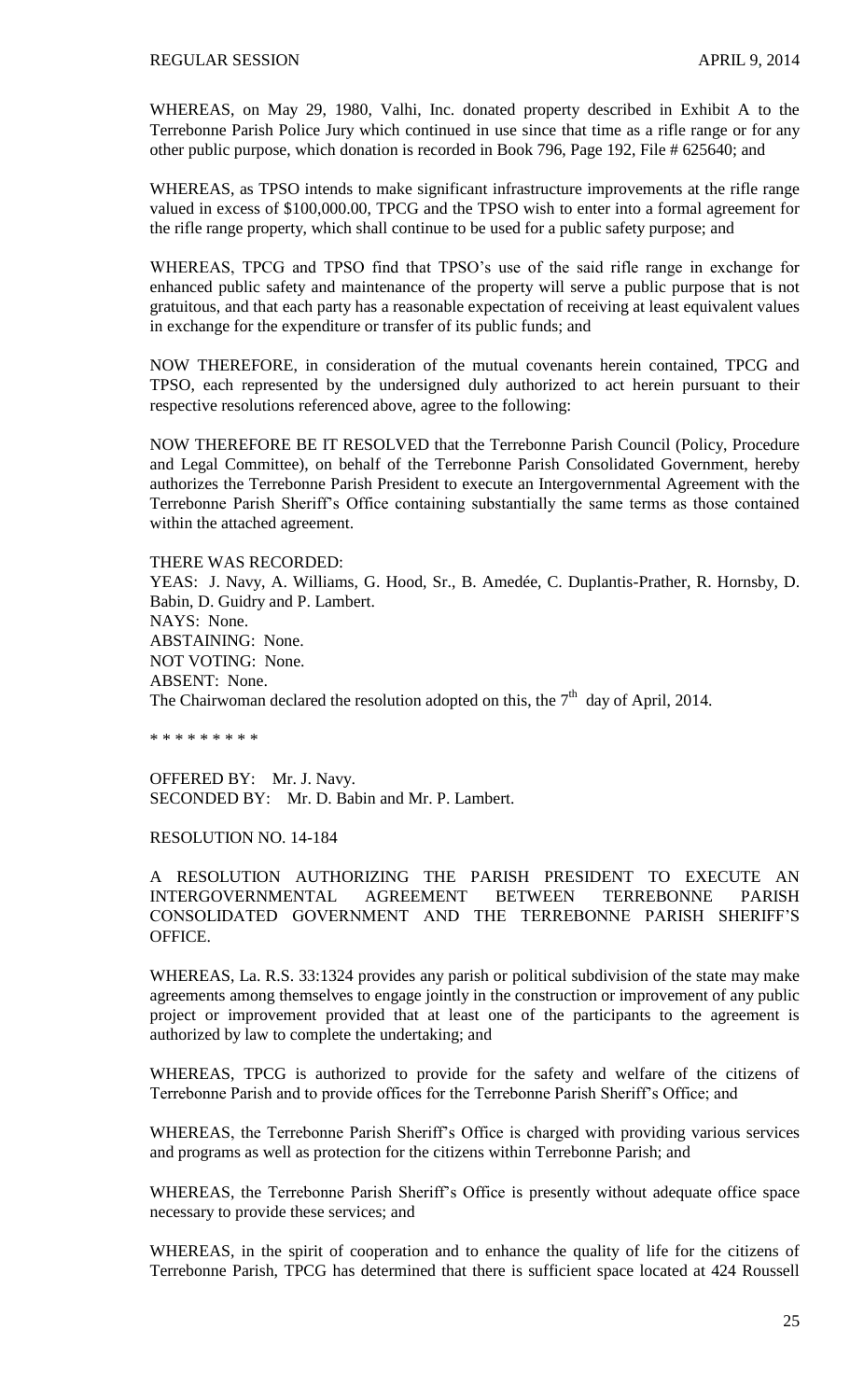Street, Houma, Louisiana to provide office space for these programs of the Terrebonne Parish Sheriff's Office; and

WHEREAS, the above parties believe that the Terrebonne Parish Sheriff's Office serves a necessary public purpose; and

NOW THEREFORE BE IT RESOLVED that the Terrebonne Parish Council (Policy, Procedure and Legal Committee), on behalf of the Terrebonne Parish Consolidated Government, hereby authorizes the Terrebonne Parish President to execute an Intergovernmental Agreement with the Terrebonne Parish Sheriff's Office containing substantially the same terms as those contained within the attached agreement.

THERE WAS RECORDED:

YEAS: J. Navy, A. Williams, G. Hood, Sr., B. Amedée, C. Duplantis-Prather, R. Hornsby, D. Babin, D. Guidry and P. Lambert. NAYS: None. ABSTAINING: None. NOT VOTING: None. ABSENT: None. The Chairwoman declared the resolution adopted on this, the  $7<sup>th</sup>$  day of April, 2014.

\* \* \* \* \* \* \* \* \*

Mr. G. Hood, Sr. moved, seconded by Mr. J. Navy, "THAT, there being no further business to come before the Policy, Procedure, & Legal Committee, the meeting be adjourned."

The Chairwoman called for the vote on the motion offered by Mr. G. Hood, Sr. THERE WAS RECORDED:

YEAS: B. Amedẻe, D. Babin, C. Duplantis-Prather, D. Guidry, G. Hood, Sr., R. Hornsby, P. Lambert, J. Navy, and A. Williams.

NAYS: None.

ABSENT: None.

The Chairwoman declared the motion adopted and the meeting was adjourned at 5:47 p.m.

Arlanda J. Williams, Chairwoman

#### Suzette Thomas, Minute Clerk

Ms. A. Williams moved, seconded by Mr. D. Babin, "THAT, the Council accept and ratify the minutes of the Policy Procedure and Legal Committee meeting held on 04/07/14."

The Chairman called for a vote on the motion offered by Ms. A. Williams. THERE WAS RECORDED: YEAS: J. Navy, A. Williams, G. Hood, Sr., B. Amedée, C. Duplantis-Prather, R. Hornsby, D. Babin, D. Guidry, and P. Lambert. NAYS: None. ABSENT: None. The Chairman declared the motion adopted.

The Chairman called for a report on the Public Services Committee meeting held on 04/07/14, whereupon the Committee Chairman rendered the following:

# **PUBLIC SERVICES COMMITTEE**

#### **APRIL 7, 2014**

The Chairman, Daniel Babin, called the Public Services Committee meeting to order at 5:50 p.m. in the Terrebonne Parish Council Meeting Room with an Invocation offered by A. Williams and the Pledge of Allegiance led by G. Hood, Sr. Upon roll call, Committee Members recorded as present were: B. Amedée, D. Babin, C. Duplantis-Prather, D. Guidry, Capt. Greg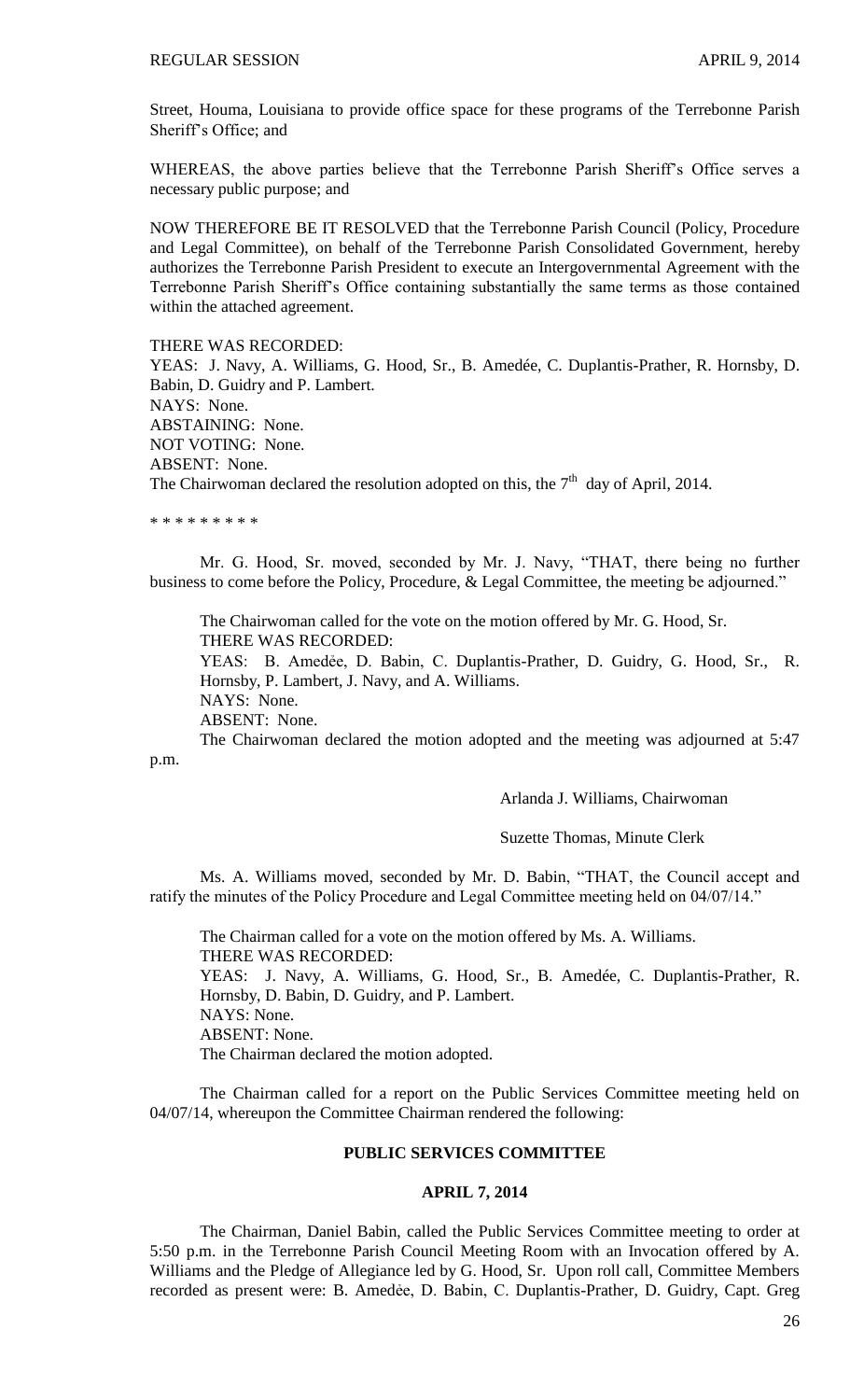Hood, Sr., HPD Ret., R. Hornsby, P. Lambert, J. Navy, and A. Williams. A quorum was declared present.

OFFERED BY: Ms. B. Amedee. SECONDED BY: Mr. G. Hood, Sr. and Mr. J. Navy.

RESOLUTION NO. 14-185

A resolution providing for the ratification of the appointment by Parish President Michel Claudet of the firm of Cheramie + Bruce Architects, APC to provide engineering services for the East Houma Branch Library Reroofing Project, and also authorizing Parish President Michel Claudet to execute the appropriate engineering contract documents for this project.

WHEREAS, Terrebonne Parish wishes to replace the East Houma Library roof, and

WHEREAS, Parish President Michel Claudet has recommended that the firm of Cheramie + Bruce Architects, APC, be retained to provide the necessary professional services for this project, and

NOW, THEREFORE BE IT RESOLVED, by the Terrebonne Parish Council (Public Services Committee), on behalf of the Terrebonne Parish Consolidated Government, that the Parish President Michel Claudet be ratified and that the architectural firm of Cheramie + Bruce Architects, APC be retained to provide the necessary professional services for the East Houma Branch Library Reroofing Project, and that Parish President Michel Claudet be authorized to execute any and all documents with said firm for this project.

THERE WAS RECORDED:

YEAS: J. Navy, A. Williams, G. Hood, Sr., B. Amedée, C. Duplantis-Prather, R. Hornsby, D. Babin, D. Guidry and P. Lambert. NAYS: None. ABSTAINING: None. NOT VOTING: None. ABSENT: None. The Chairman declared the resolution adopted on this, the  $7<sup>th</sup>$  day of April, 2014.

\* \* \* \* \* \* \* \* \*

OFFERED BY: Mr. D. Guidry. SECONDED BY: Mr. R. Hornsby.

RESOLUTION NO. 14-186

WHEREAS, a price quote was obtained by the Terrebonne Parish Consolidated Government for the purchase of one (1) Flygt CT 3231/430/250hp/460 V/FM Pump for the Airbase Sewer Pump Station for the Sewer Collection Division, and

WHEREAS, after careful review by Michael Ordogne, Pollution Control Administrator, and Gregory Bush, Director of Public Works, it has been determined that the quote purchase price of Eighty-Six Thousand, One Hundred Ninety-Three Dollars (\$86,193.00) from Gulf States Engineering Co., Inc. for the purchase of one (1) Flygt CT 3231/430/250hp/460 V/FM Pump Unit with 60-feet (2x60) power and 1xS12x1.5 pilot cable should be accepted as per the attached documents and the under provisions set forth in the Louisiana Revised Statutes Title 39:1551 et seq., and

WHEREAS, the Parish Finance Department has verified that funds are budgeted in the 2014 Budget under Account Number 311-434-8927-09 for the purchase of the aforementioned pumps, and

WHEREAS, the Parish Administration has recommended the acceptance of the price for the aforementioned pumps at a cost of Eighty-Six Thousand, One Hundred Ninety-Three Dollars (\$86,193.00), as per the quote documents.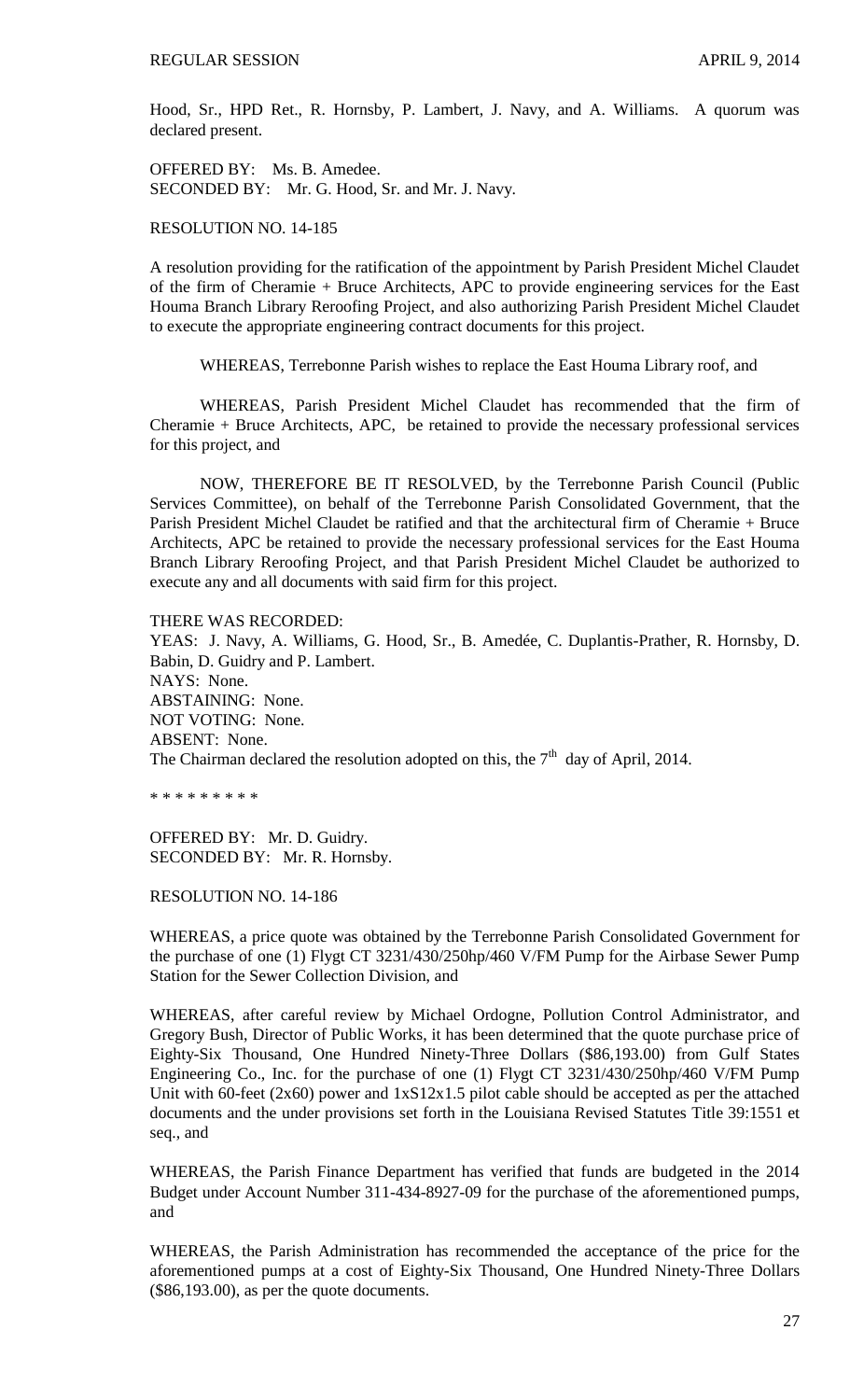NOW THEREFORE BE IT RESOLVED, by the Terrebonne Parish Council (Public Services Committee), on behalf of the Terrebonne Parish Consolidated Government, that the recommendation of the Parish Administration be approved and that the purchase of the aforementioned pumps be accepted as per the appropriate documentation.

THERE WAS RECORDED: YEAS: J. Navy, A. Williams, G. Hood, Sr., B. Amedée, C. Duplantis-Prather, R. Hornsby, D. Babin, D. Guidry and P. Lambert. NAYS: None. ABSTAINING: None. NOT VOTING: None. ABSENT: None. The Chairman declared the resolution adopted on this, the  $7<sup>th</sup>$  day of April, 2014.

\* \* \* \* \* \* \* \* \*

OFFERED BY: Ms. C. Duplantis-Prather. SECONDED BY: Mr. J. Navy.

RESOLUTION NO. 14-187

A Resolution authorizing the execution of Change Order No. 3 (Balancing) to the Construction Agreement for Parish Project No. 11-SEW-06, CWSRF Project No. CS221490-01, Sewer System Infiltration/Inflow Elimination Program, Terrebonne Parish, Louisiana.

WHEREAS, the Terrebonne Parish Consolidated Government has entered into a contract dated December 8, 2011, with Boh Brothers Construction Company, LLC for the Sewer System Infiltration/Inflow Elimination Program, Parish Project No. 11-SEW-06, and CWSRF Project No. CS221490-01, Terrebonne Parish, Louisiana, and

WHEREAS, T. Baker Smith, LLC, the Project Engineer has recommended this Change Order No. 3 (Balancing) to balance contract quantities with actual quantities, which will result in a decrease in the contract amount by Sixty-Five Thousand, One Hundred Seventy-Six Dollars and Twenty-Five Cents (\$65,176.25), and

WHEREAS, this change order is contingent upon approval from the Louisiana Department of Environmental Quality (LDEQ).

NOW THEREFORE BE IT RESOLVED, by the Terrebonne Parish Council (Public Services Committee), on behalf of the Terrebonne Parish Consolidated Government, does hereby approve and authorize the execution of Change Order No. 3 (Balancing) by Terrebonne Parish President Michel Claudet, for Parish Project No. 11-SEW-06, CWSRF Project No. CS221490-01, Sewer System Infiltration/Inflow Elimination Program; and,

BE IT FURTHER RESOLVED that a certified copy of the resolution be forwarded to the Engineer, T. Baker Smith, LLC.

THERE WAS RECORDED: YEAS: J. Navy, A. Williams, G. Hood, Sr., B. Amedée, C. Duplantis-Prather, R. Hornsby, D. Babin, D. Guidry and P. Lambert. NAYS: None. ABSTAINING: None. NOT VOTING: None. ABSENT: None. The Chairman declared the resolution adopted on this, the  $7<sup>th</sup>$  day of April, 2014.

\* \* \* \* \* \* \* \* \*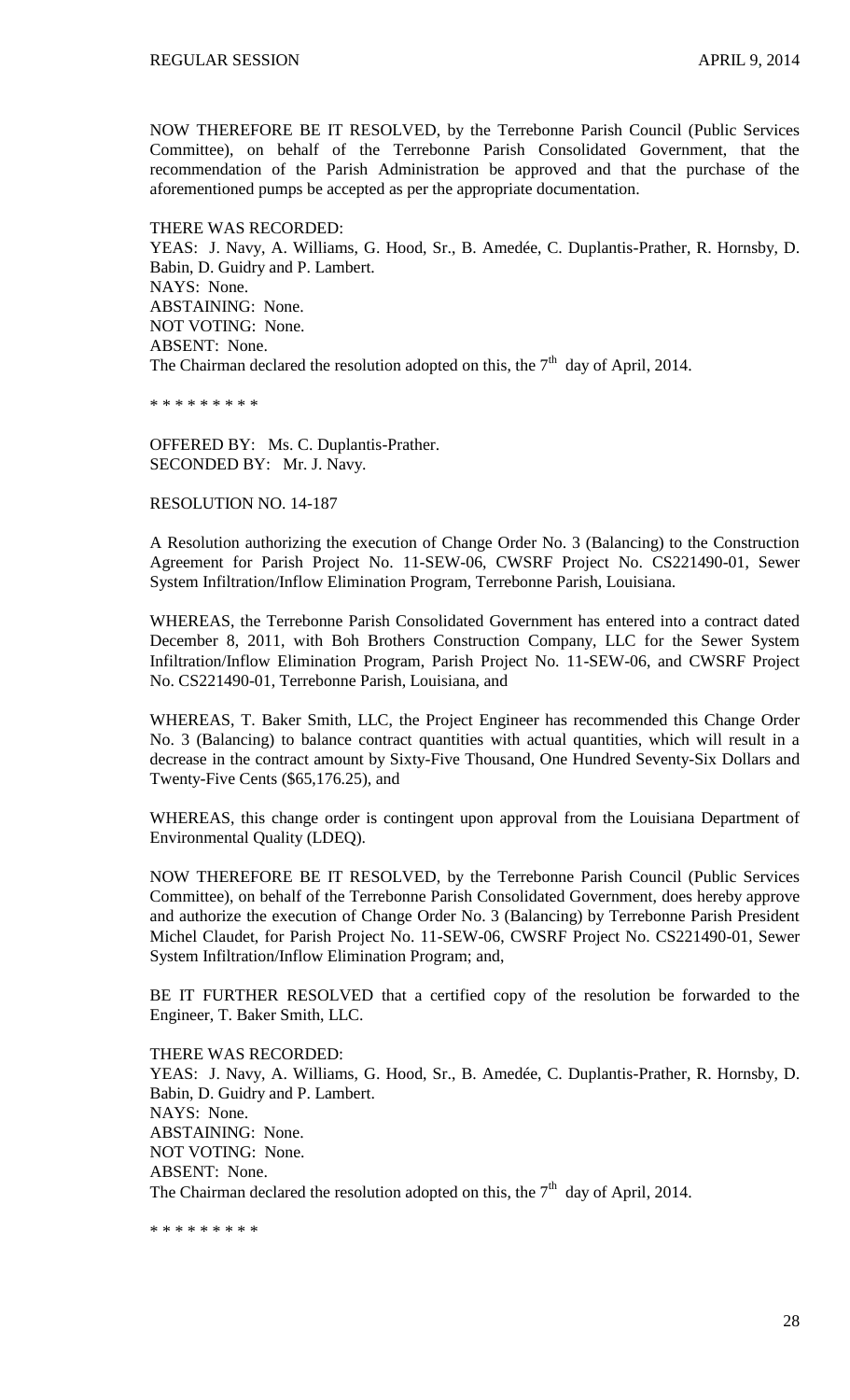OFFERED BY: Mr. P. Lambert. SECONDED BY: Mr. D. Guidry.

RESOLUTION NO. 14-188

A RESOLUTION AUTHORIZING THE PARISH PRESIDENT TO EXECUTE AN AMENDMENT TO THE CONSULTANT APPRAISAL SERVICES AGREEMENT BETWEEN THE TERREBONNE PARISH CONSOLIDATED GOVERNMENT AND AGUILAR CONSULTANTS, LLC

WHEREAS, the Terrebonne Parish Consolidated Government entered into a Contract for Consultant Appraisal Services dated June 14, 2012, with Aguilar Consultants, LLC, for the Project entitled Parish Project No. 97-PAV-21, State Project No. 742-55-0104 Country Drive Widening (Phase A) (Jeff Drive to Presque Isle Drive), and

WHEREAS, due to the passage of time, six (6) parcels require reappraisal and review of the reappraisals, and

WHEREAS, the Aguilar Consultants, LLC, has been asked to perform these activities for this project, and

WHEREAS, there is a need for additional funds to be added to the contract for an increase in the limit, and

WHEREAS, this amendment will increase the contract price by \$180 per reappraisal review, for a total not to exceed \$1,080.00.

NOW THEREFORE, BE IT RESOLOVED by the Terrebonne Parish Council (Public Services Committee), on behalf of Terrebonne Parish Consolidated Government, that the Parish President, Michel H. Claudet, is hereby authorized to execute an Amendment to the Consultant Appraisal Services Agreement with Aguilar Consultants, LLC containing substantially the same terms as those contained within the aforementioned agreement.

THERE WAS RECORDED:

YEAS: J. Navy, A. Williams, G. Hood, Sr., B. Amedée, C. Duplantis-Prather, R. Hornsby, D. Babin, D. Guidry and P. Lambert. NAYS: None. ABSTAINING: None. NOT VOTING: None. ABSENT: None. The Chairman declared the resolution adopted on this, the  $7<sup>th</sup>$  day of April, 2014.

\* \* \* \* \* \* \* \* \*

OFFERED BY: Ms. B. Amedee. SECONDED BY: Mr. G. Hood, Sr.

RESOLUTION NO. 14-189

A resolution providing approval of Amendment No. 4 to the Engineering Agreement for Parish Project No. 07-EXT-22, Bayou Gardens Extension Project (Coteau Road to Bayou Blue Road), Terrebonne Parish, Louisiana.

WHEREAS, the Terrebonne Parish Consolidated Government entered into a Engineering Agreement dated February 19, 2009, with T. Baker Smith, Inc., for the Project entitled Parish Project No. 07-EXT-22, Bayou Gardens Extension Project (Coteau Road to Bayou Blue Road), and

WHEREAS, the original Engineering Agreement between OWNER and ENGINEER has provisions for certain limitations for Basic & Additional Services, and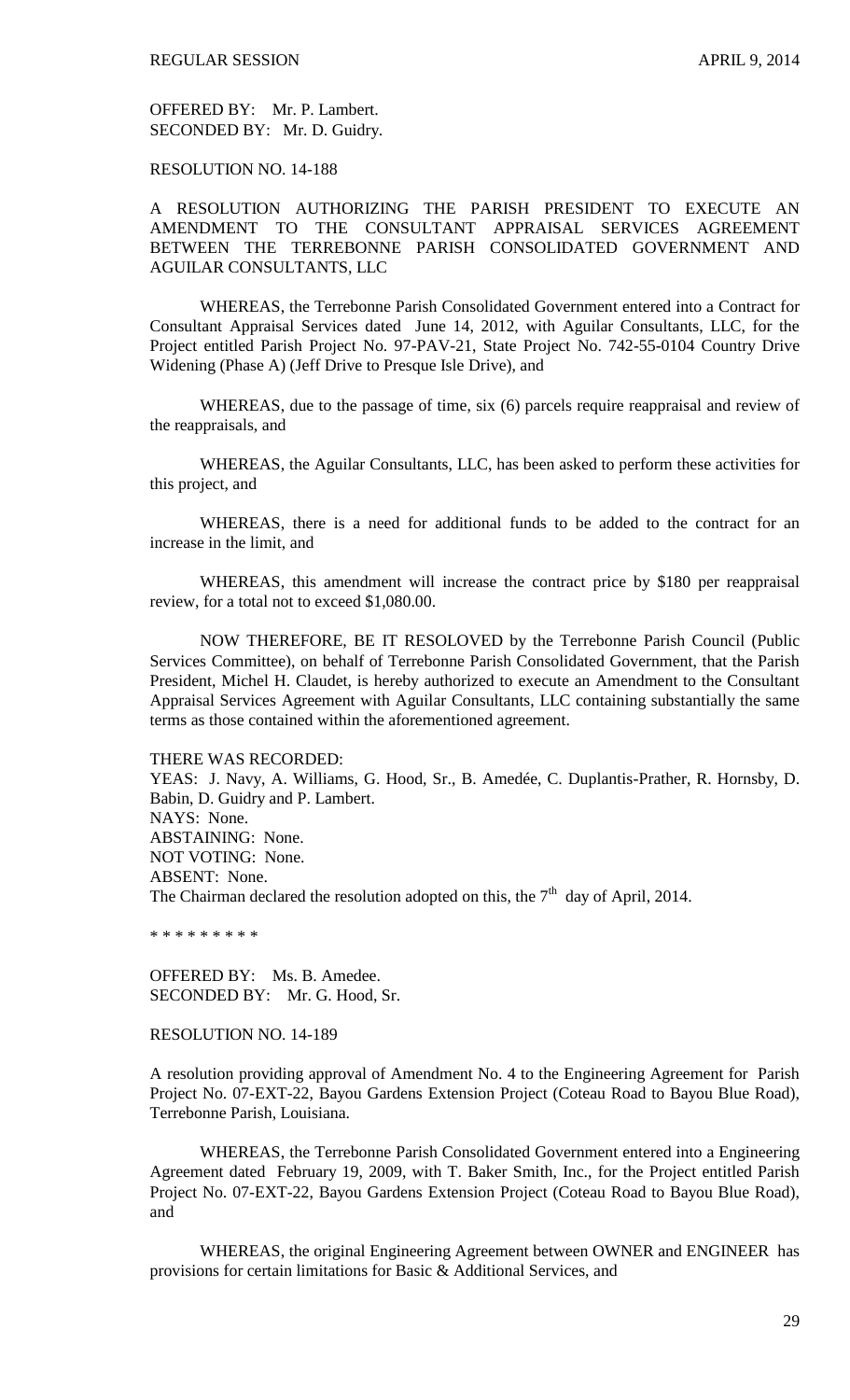WHEREAS, it is necessary to make changes to the basic services due to final construction cost of Phase I (Embankment) which resulted in a reduction of basic services fees for this phase and an increase in basic services fees for Phase II (Roadway and Bridge), and

WHEREAS, the Terrebonne Parish Consolidated Government would like to continue with the engineering effort necessary to proceed with the design and construction of this project, and

WHEREAS, the firm of T. Baker Smith, LLC., has been asked to perform these activities under the Basic & Additional Services section of the Engineering Agreement for this project, and

WHEREAS, there is a need for additional funds to be added to the contract for an increase in the upset limit, and

WHEREAS, this above work will increase the contract by \$280,535.00, and

NOW, THEREFORE BE IT RESOLVED that the Terrebonne Parish Council (Public Services Committee), on behalf of the Terrebonne Parish Consolidated Government, does hereby approve this Amendment No. 4 to the Engineering Agreement for a total increase of \$280,535.00 and authorizes Parish President, Michel Claudet, to execute this Amendment No. 4 to the Engineering Agreement for the Bayou Gardens Extension Project (Coteau Road to Bayou Blue Road), Parish Project No. 07-EXT-22, with T. Baker Smith, LLC., and

BE IT FURTHER RESOLVED that a certified copy of the resolution be forwarded to the Engineer, T. Baker Smith, LLC.

THERE WAS RECORDED:

YEAS: J. Navy, A. Williams, G. Hood, Sr., B. Amedée, C. Duplantis-Prather, R. Hornsby, D. Babin, D. Guidry and P. Lambert. NAYS: None. ABSTAINING: None. NOT VOTING: None. ABSENT: None. The Chairman declared the resolution adopted on this, the  $7<sup>th</sup>$  day of April, 2014.

\* \* \* \* \* \* \* \* \*

OFFERED BY: Ms. A. Williams. SECONDED BY: Mr. P. Lambert.

RESOLUTION NO. 14-190

A resolution providing for the acceptance of work performed by LA Contracting Enterprise, LLC., in accordance with the Certificate of Substantial Completion for Parish Project 09-SEW-54, Gibson/Jarvis Community Sewer Improvements, Terrebonne Parish, Louisiana.

WHEREAS, the Terrebonne Parish Consolidated Government entered into a contract dated September 6, 2013, with LA Contracting Enterprise, LLC. Recordation Number 1436328, for Parish Project No. 09-SEW-54, Contracting Enterprise, LLC, Terrebonne Parish, Louisiana, and

WHEREAS, the work performed has been inspected by authorized representatives of the Owner, Engineer, and Contractor and found to be substantially complete, and

WHEREAS, the Engineer for this project, T. Baker Smith, LLC., recommends the acceptance of the substantial completion,

NOW, THEREFORE BE IT RESOLVED that the Terrebonne Parish Council (Public Services Committee), on behalf of the Terrebonne Parish Consolidated Government, does hereby accept the work performed, effective as of the date of recording of this resolution, and does authorize and direct the Clerk of Court and Ex-Officio Recorder of Mortgages of Terrebonne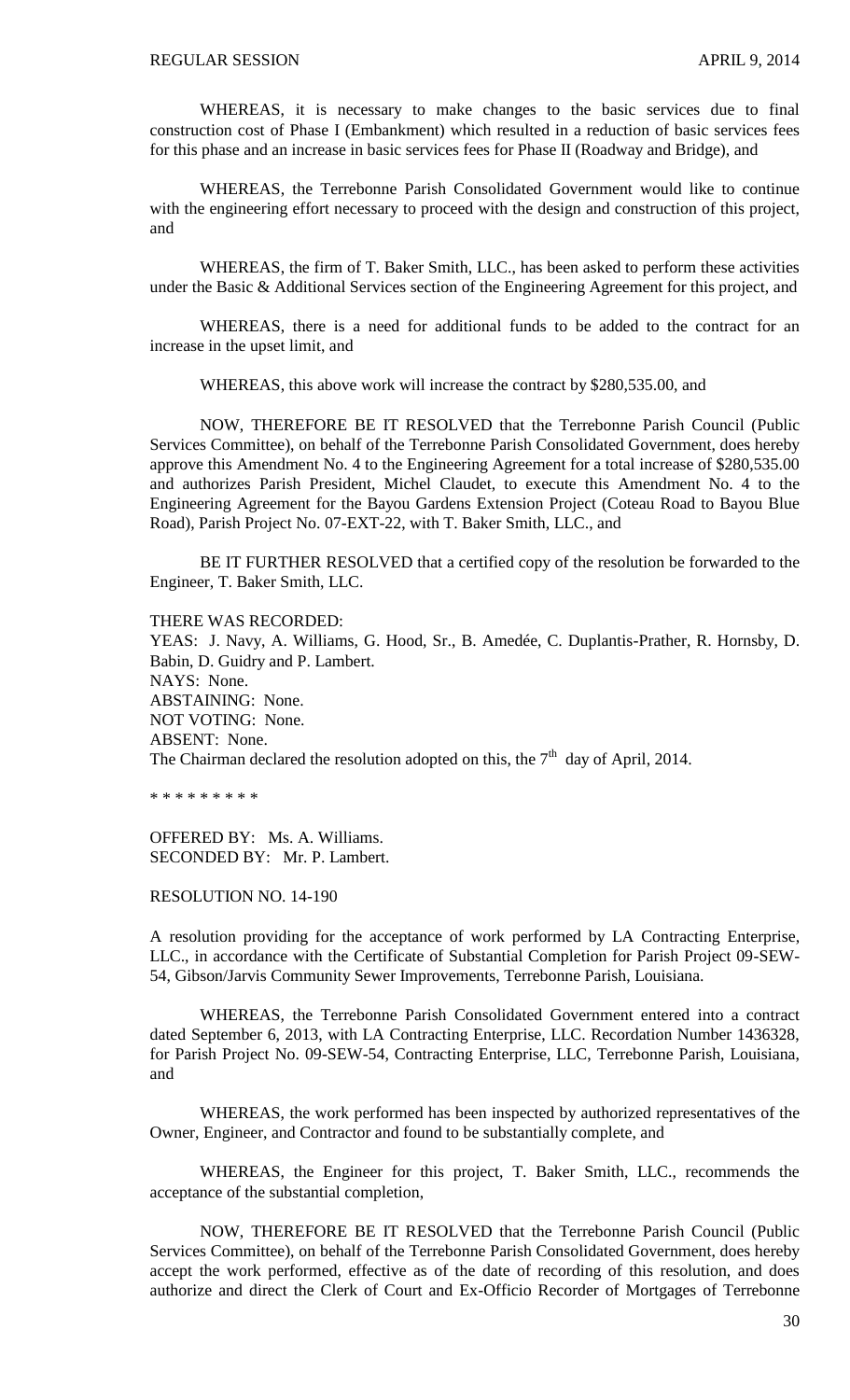Parish to note this acceptance thereof in the margin of the inscription of said contract under Entry No. 1436328 of the Records of Terrebonne Parish, Louisiana, and

BE IT FURTHER RESOLVED that a certified copy of the resolution be forwarded to the Engineer, T. Baker Smith, LLC., and

BE IT FURTHER RESOLVED that a certified copy of the resolution be recorded in the office of the Clerk of Court of Terrebonne Parish to commence a 45-day clear lien period, and

BE IT FURTHER RESOLVED that the Administration is authorized to make payment of retainage upon the presentation of a Clear Lien Certificate.

THERE WAS RECORDED:

YEAS: J. Navy, A. Williams, G. Hood, Sr., B. Amedée, C. Duplantis-Prather, R. Hornsby, D. Babin, D. Guidry and P. Lambert. NAYS: None. ABSTAINING: None. NOT VOTING: None. ABSENT: None. The Chairman declared the resolution adopted on this, the  $7<sup>th</sup>$  day of April, 2014. \* \* \* \* \* \* \* \* \*

OFFERED BY: Mr. J. Navy. SECONDED BY: Ms. A. Williams.

RESOLUTION NO. 14-191

A resolution providing for the acceptance of work performed by Byron E. Talbot Contractor, Inc., in accordance with the Certificate of Substantial Completion for Parish Project 01-DRA-11, Bayou LaCarpe Drainage Improvements, Phase D-1(Magnolia and Barringer Street Subsurface Drainage), Terrebonne Parish, Louisiana.

WHEREAS, the Terrebonne Parish Consolidated Government entered into a contract dated July 26, 2013 with Byron E. Talbot Contractor, Inc., for Parish Project 01-DRA-11, Bayou LaCarpe Drainage Improvements, Phase D-1 (Magnolia and Barringer Street Subsurface Drainage), Terrebonne Parish, Louisiana, as will be seen by reference to said contract which is recorded under Entry No. 1432990 of the records of Terrebonne Parish, and

WHEREAS, the work performed has been inspected by authorized representatives of the Owner, Engineer, and Contractor and found to be substantially complete, and

WHEREAS, the Engineer for this project, GSE Associates, LLC, recommends the acceptance of the substantial completion,

NOW, THEREFORE BE IT RESOLVED that the Terrebonne Parish Council (Public Services Committee), on behalf of the Terrebonne Parish Consolidated Government, does hereby accept the work performed, effective as of the date of recording of this resolution, and does authorize and direct the Clerk of Court and Ex-Officio Recorder of Mortgages of Terrebonne Parish to note this acceptance thereof in the margin of the inscription of said contract under Entry No. 1432990 of the Records of Terrebonne Parish, Louisiana, and

BE IT FURTHER RESOLVED that a certified copy of the resolution be forwarded to the Engineer, GSE Associates, LLC, and

BE IT FURTHER RESOLVED that a certified copy of the resolution be recorded in the office of the Clerk of Court of Terrebonne Parish to commence a 45-day clear lien period, and

BE IT FURTHER RESOLVED that the Administration is authorized to make payment of retainage upon the presentation of a Clear Lien Certificate.

THERE WAS RECORDED: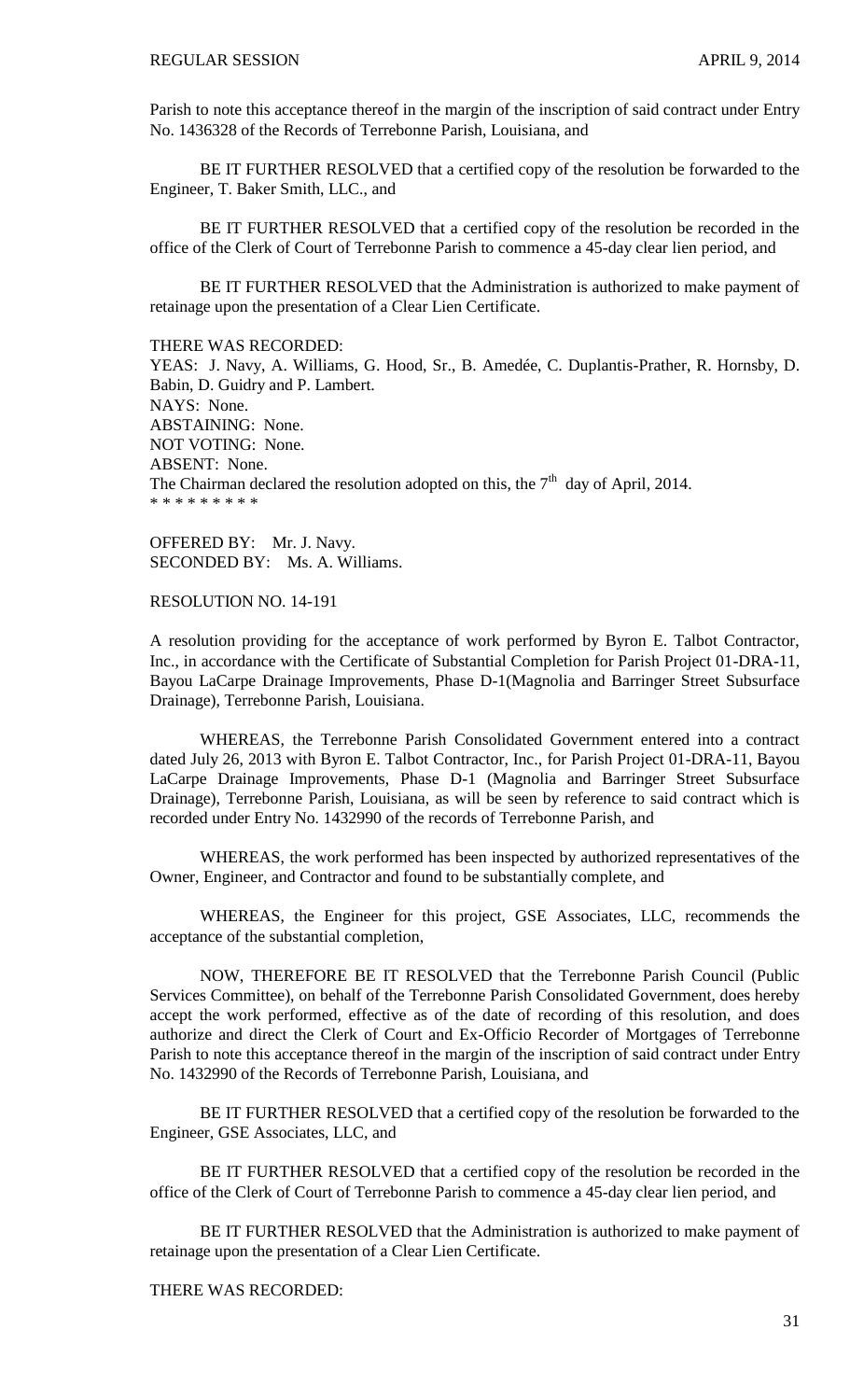YEAS: J. Navy, A. Williams, G. Hood, Sr., B. Amedée, C. Duplantis-Prather, R. Hornsby, D. Babin, D. Guidry and P. Lambert. NAYS: None. ABSTAINING: None. NOT VOTING: None. ABSENT: None. The Chairman declared the resolution adopted on this, the  $7<sup>th</sup>$  day of April, 2014.

\* \* \* \* \* \* \* \* \*

Mr. G. Hood, Sr. moved, seconded by Mr. J. Navy, "THAT, there being no further business to come before the Public Services Committee, the meeting be adjourned."

The Chairman called for the vote on the motion offered by Mr. G. Hood, Sr. THERE WAS RECORDED: YEAS: B. Amedẻe, D. Babin, C. Duplantis-Prather, D. Guidry, G. Hood, Sr., R. Hornsby, P. Lambert, J. Navy, and A. Williams. NAYS: None. ABSENT: None. The Chairman declared the motion adopted and the meeting was adjourned at 5:53 p.m.

Daniel Babin, Chairman

Suzette Thomas, Minute Clerk

Mr. D. Babin moved, seconded by Ms. B. Amedée, "THAT, the Council accept and ratify the minutes of the Public Services Committee meeting held on 04/07/14."

The Chairman called for a vote on the motion offered by Mr. D. Babin. THERE WAS RECORDED: YEAS: J. Navy, A. Williams, G. Hood, Sr., B. Amedée, C. Duplantis-Prather, R. Hornsby, D. Babin, D. Guidry, and P. Lambert. NAYS: None. ABSENT: None. The Chairman declared the motion adopted.

The Chairman called for a report on the Community Development and Planning Committee meeting held on 04/07/14, whereupon the Committee Chairman, noting that ratification of the minutes calls public hearings on 04/23/14 and on 05/14/14, rendered the following:

# **COMMUNITY DEVELOPMENT & PLANNING COMMITTEE**

#### **APRIL 7, 2014**

The Chairman, Dirk Guidry, called the Community Development & Planning Committee meeting to order at 6:01 p.m. in the Terrebonne Parish Council Meeting Room with an Invocation offered by D. Babin and the Pledge of Allegiance led by P. Lambert. Upon roll call, Committee Members recorded as present were: B. Amedẻe, D. Babin, C. Duplantis-Prather, D. Guidry, Capt. Greg Hood, Sr., HPD Ret., R. Hornsby, P. Lambert, J. Navy, and A. Williams. A quorum was declared present.

OFFERED BY: Ms. B. Amedee. SECONDED BY: Mr. D. Babin.

# RESOLUTION NO. 14-192

A RESOLUTION OF REQUEST FOR LOUISIANA STATE REPRESENTATIVE JOE HARRISON TO DRAFT AND INTRODUCE LEGISLATION TO CHANGE THE NAME OF "JOHN BRIDGE" TO "NORTHPARK BRIDGE" IN TERREBONNE PARISH, LOUISIANA.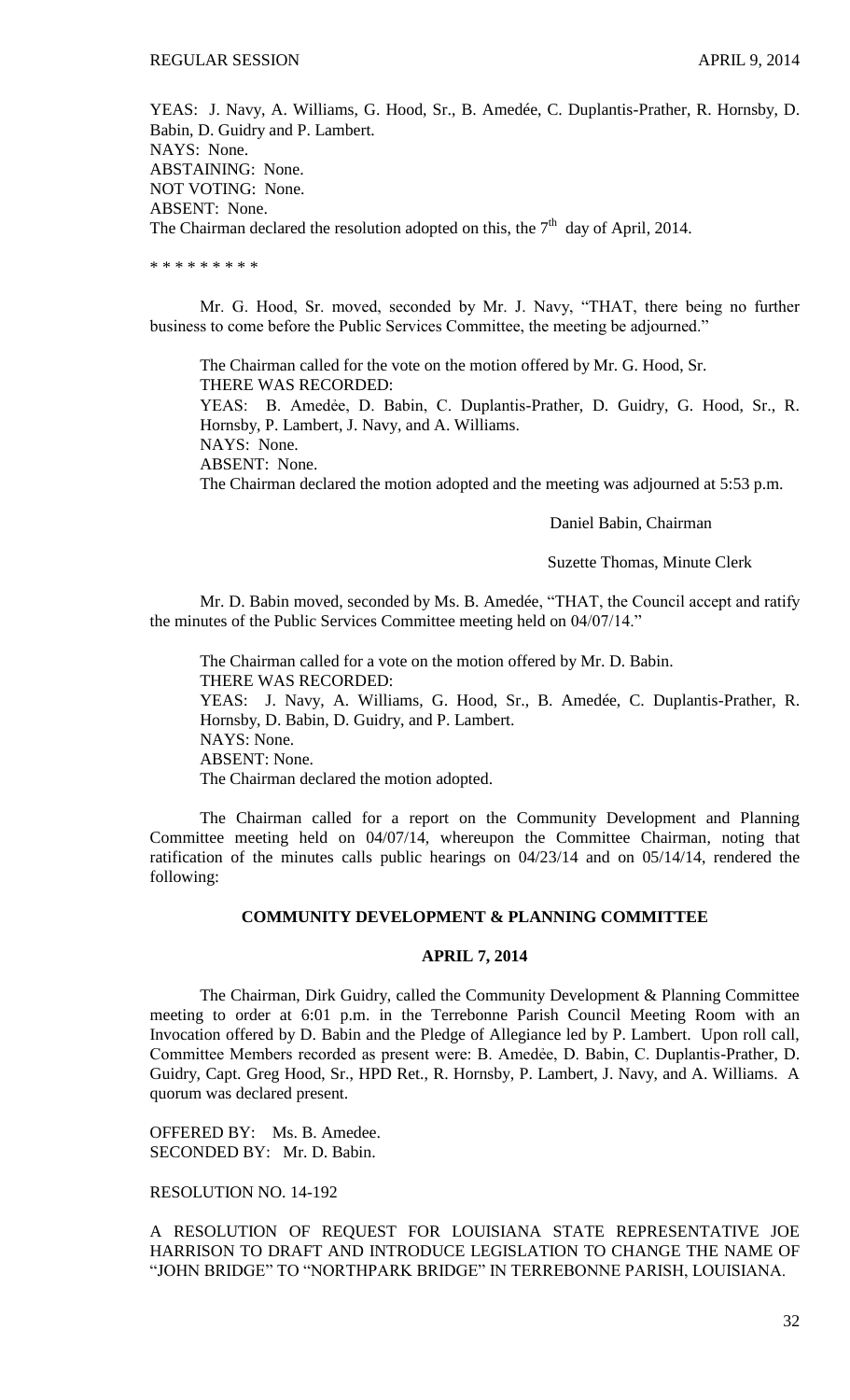WHEREAS, the John Bridge crosses Bayou Terrebonne and connects La. Hwy. 24 North and South in Terrebonne Parish, and

WHEREAS, the name of John Bridge has no relevance or meaning to the area, leaving the possibility of a negative tone being portrayed, and

WHEREAS, when complete, the Northpark development will have over 400 single family homes and multi-family dwellings of over 500 units, in addition to commercial, retail and office buildings, with the possibility of some medical facilities in the future, and

WHEREAS, a name change would be in the best interest of public safety and public good, as this would help alert traffic heading south of the proper turn approaching, and avoid knee-jerk reactions as motorists drive past John Bridge, with a possibility of over 1,000 cars per day making that turn, and

WHEREAS, as the fastest-growing area of the Parish, the cleaning up of the north area for both entering and exiting the Parish would be a highly positive move.

NOW, THEREFORE BE IT RESOLVE that the Terrebonne Parish Council (Community Development and Planning Committee), on behalf of the Terrebonne Parish Consolidated Government, hereby formally requests La. Rep. Joe Harrison to draft and introduce the appropriate legislation to change the name of "John Bridge" to "Northpark Bridge".

# THERE WAS RECORDED:

YEAS: J. Navy, A. Williams, G. Hood, Sr., B. Amedée, C. Duplantis-Prather, R. Hornsby, D. Babin, D. Guidry and P. Lambert. NAYS: None. ABSTAINING: None. NOT VOTING: None. ABSENT: None. The Chairman declared the resolution adopted on this, the  $7<sup>th</sup>$  day of April, 2014.

\* \* \* \* \* \* \* \* \*

OFFERED BY: Mr. R. Hornsby. SECONDED BY: Ms. C. Duplantis-Prather.

#### RESOLUTION NO. 14-193

A Resolution of the Terrebonne Parish Consolidated Government approving the application for grant funds from the Federal Highway Administration (FHWA) Recreational Trails Program for Louisiana (FRTPL), as established by Catalog of Federal Domestic Assistance Recreational Trails Program (CFDA RTP) 20.219:

WHEREAS, the US Federal Government provides funds to the State of Louisiana for grants to state, local and non-profit organizations to acquire, develop and/or maintain motorized and nonmotorized trails; and

WHEREAS, the FRTPL has been delegated the responsibility for the administration of the program within the state and setting up necessary procedures governing project application under the program; and

WHEREAS, said procedures require the applicant to certify by resolution the approval of the application before the submission of said application;

NOW, THEREFORE, BE IT RESOLVED by the Terrebonne Parish Council (Community Development and Planning Committee), on behalf of the Terrebonne Parish Consolidated Government, does hereby:

1. Approve the filing of an application with FRTPL; and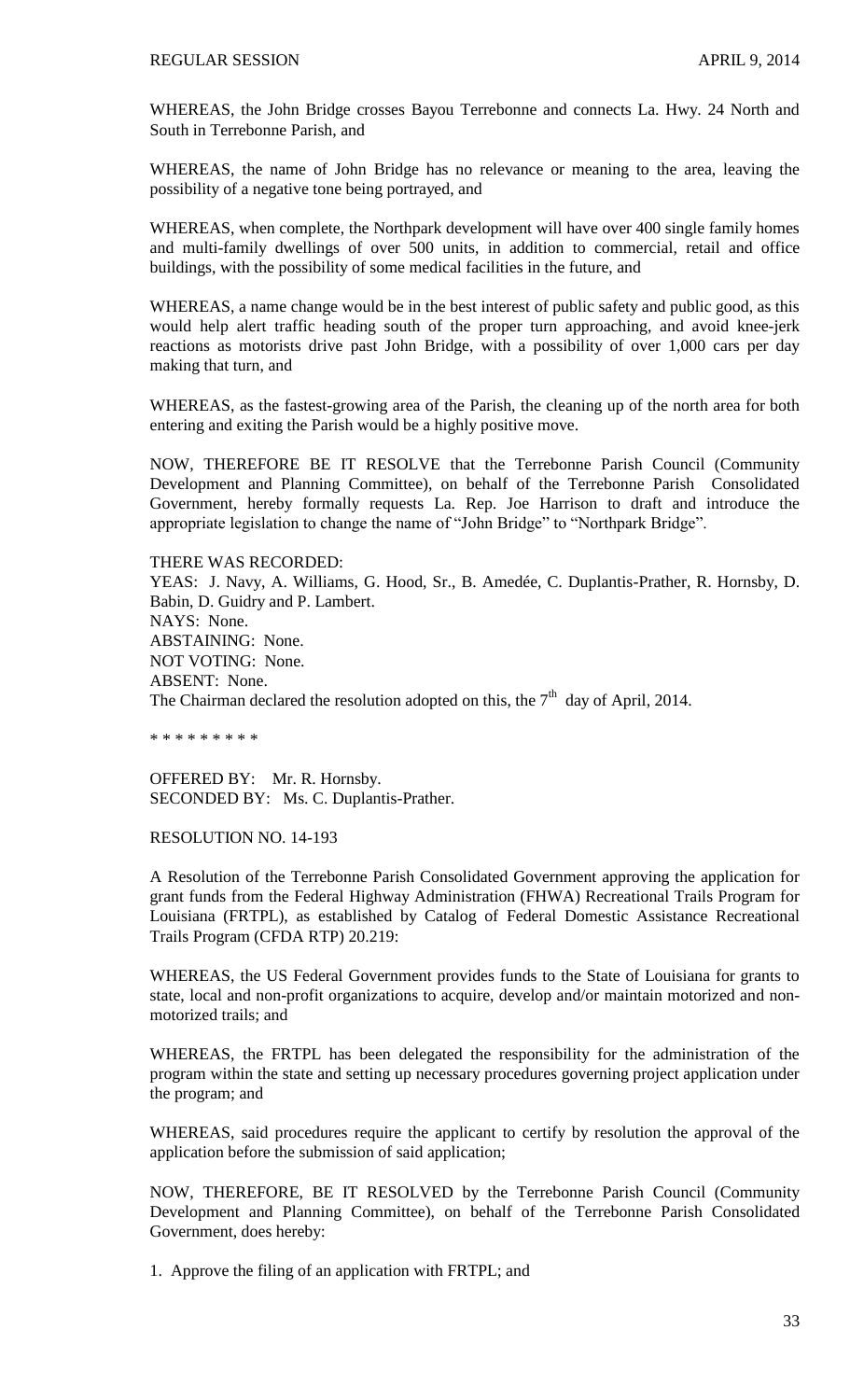2. Certify that the said applicant has or will have available prior to commencement of any work on the project included in this application, sufficient funds to build (including 20% local match), operate and maintain the project; and

3. Appoint the Planning Director as agent of the Terrebonne Parish Consolidated Government to conduct all negotiations, execute and submit all documents, including, but not limited to application, letter of commitment agreement, amendments, payment requests and completion report, which may be necessary for the completion of the aforementioned project.

THERE WAS RECORDED: YEAS: J. Navy, A. Williams, G. Hood, Sr., B. Amedée, C. Duplantis-Prather, R. Hornsby, D. Babin, D. Guidry and P. Lambert. NAYS: None. ABSTAINING: None. NOT VOTING: None. ABSENT: None. The Chairman declared the resolution adopted on this, the  $7<sup>th</sup>$  day of April, 2014. \* \* \* \* \* \* \* \* \*

Mr. P. Lambert moved, seconded by Mr. D. Babin, "THAT, the Community Development & Planning Committee introduce an ordinance to establish the intersection of Country Drive and the turn onto the St. Ann Bridge as a '3-Way Stop', and call a public hearing on said matter on Wednesday, April 23, 2014 at 6:30 p.m."

The Chairman called for the vote on the motion offered by Mr. P. Lambert. THERE WAS RECORDED: YEAS: B. Amedẻe, D. Babin, C. Duplantis-Prather, D. Guidry, G. Hood, Sr., R. Hornsby, P. Lambert, J. Navy, and A. Williams. NAYS: None. ABSENT: None. The Chairman declared the motion adopted.

OFFERED BY: Mr. D Babin. SECONDED BY: Ms. A.Williams.

RESOLUTION NO. 14-194

A resolution giving notice of intent to adopt an ordinance to amend the Code of Terrebonne Parish, [Chapter 9 "Flood Damage Prevention"](http://library.municode.com/HTML/10737/level2/PTIIPACO_CH9FLDAPR.html) Article II - "Administration and Enforcement", Section 9-33 "Fees", in order to remove duplication on the matter of permit fees and charges which are already provided for in the Consolidated Building Code of the parish, and to remove a \$10 charge for a letter of Flood Insurance Rate Map determination and to allow for related and consequential matters.

THEREFORE BE IT RESOLVED by the Terrebonne Parish Council (Community Development and Planning Committee), on behalf of the Terrebonne Parish Consolidated Government, that notice of intent is given for adopting an ordinance to amend the Code of Terrebonne Parish, [Chapter 9 "Flood Damage Prevention"](http://library.municode.com/HTML/10737/level2/PTIIPACO_CH9FLDAPR.html) Article II - "Administration and Enforcement", Section 9-33 "Fees", in order to remove duplication on the matter of permits, fees, and charges which are already provided for in the Consolidated Building Code of the parish, and to allow for related and consequential matters; and,

BE IT FURTHER RESOLVED that a public hearing on this matter be held on Wednesday, April 23, 2014 at 6:30 p.m.

THERE WAS RECORDED:

YEAS: J. Navy, A. Williams, G. Hood, Sr., B. Amedée, C. Duplantis-Prather, R. Hornsby, D. Babin, D. Guidry and P. Lambert. NAYS: None. ABSTAINING: None. NOT VOTING: None.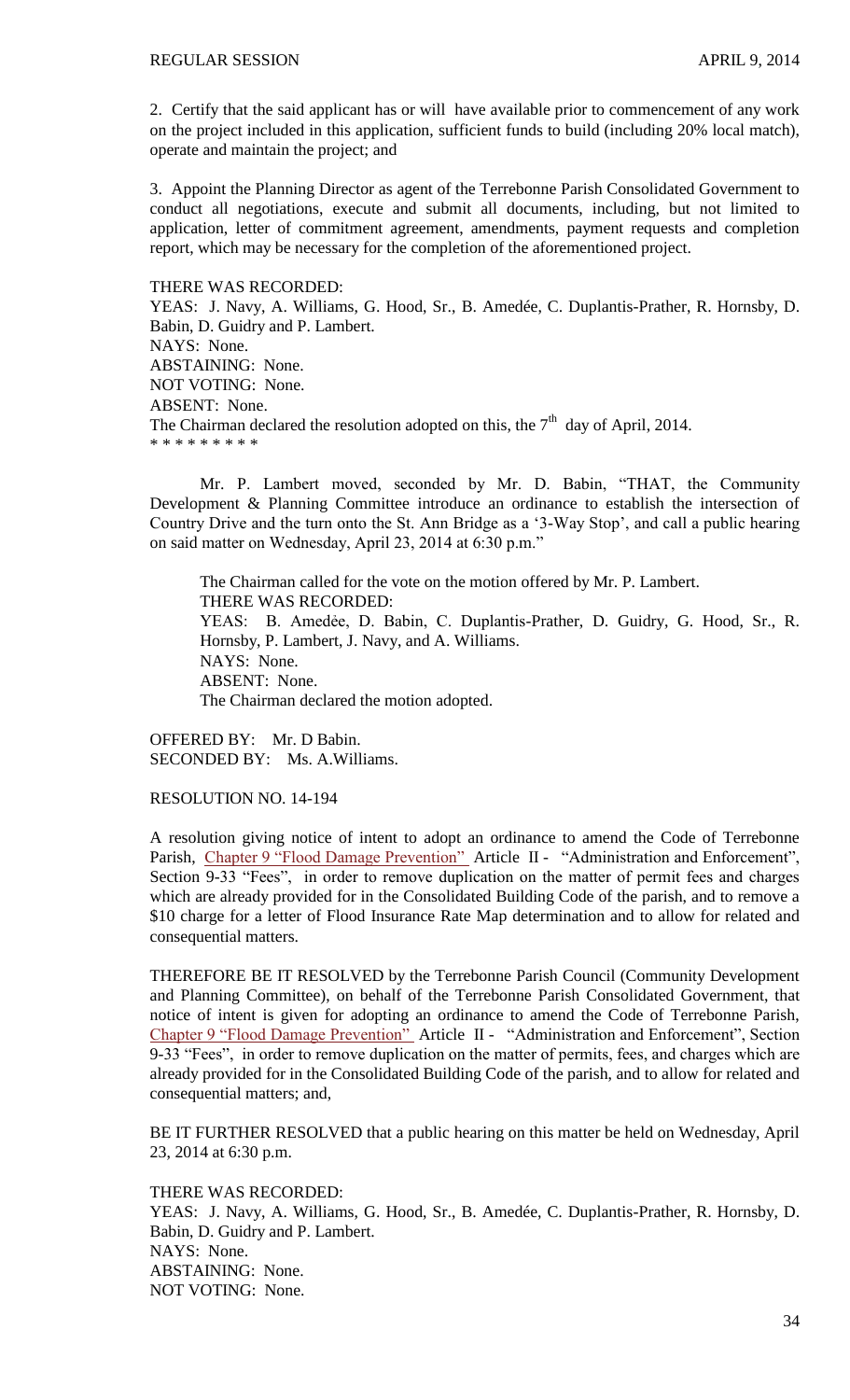ABSENT: None. The Chairman declared the resolution adopted on this, the  $7<sup>th</sup>$  day of April, 2014.

\* \* \* \* \* \* \* \* \*

OFFERED BY: Mr. D. Babin. SECONDED BY: Mr. G. Hood, Sr.

RESOLUTION NO. 14-195

A resolution giving notice of intent to adopt an ordinance to amend the Code of Terrebonne Parish, Chapter 6 "Buildings and Structures", Article II, "Comprehensive Building Code Enforcement Program" Division I "Consolidated Building Code" Section 6.21 "Code Adopted" in order to accommodate changes resulting from state action to update the Louisiana State Uniform Building Code, to simplify certain portions of that part of the Parish Code and to allow for related and consequential matters.

THEREFORE BE IT RESOLVED by the Terrebonne Parish Council (Community Development and Planning Committee), on behalf of the Terrebonne Parish Consolidated Government, that notice of intent is given for adopting an ordinance to amend the Code of Terrebonne Parish, Chapter 6 "Buildings and Structures", Article II, "Comprehensive Building Code Enforcement Program" Division I "Consolidated Building Code" Section 6.21 "Code Adopted" in order to accommodate changes resulting from state action to update the Louisiana State Uniform Building Code, to simplify certain portions of that part of the Parish Code and to allow for related and consequential matters; and,

BE IT FURTHER RESOLVED that a public hearing on this matter be held on Wednesday, April 23, 2014 at 6:30 p.m.

THERE WAS RECORDED: YEAS: J. Navy, A. Williams, G. Hood, Sr., B. Amedée, C. Duplantis-Prather, R. Hornsby, D. Babin, D. Guidry and P. Lambert. NAYS: None. ABSTAINING: None. NOT VOTING: None. ABSENT: None. The Chairman declared the resolution adopted on this, the  $7<sup>th</sup>$  day of April, 2014.

\* \* \* \* \* \* \* \* \*

OFFERED BY: Ms. C. Duplantis-Prather. SECONDED BY: Mr. G. Hood, Sr.

RESOLUTION NO. 14-196

A Resolution giving Notice of Intent to adopt an ordinance to dedicate and accept the maintenance/operation of the street(s), drainage servitudes, sewer, and rights-of-way for "Colonial Acres Subdivision;" energize and accept the street lights; and to incorporate "Juliana Way" and the extension of "Alma Street" into the Enhanced 911 Emergency Response System for the purpose of providing a better means of locating addresses.

NOW, THEREFORE, BE IT RESOLVED by the Terrebonne Parish Council (Community Development and Planning Committee), on behalf of the Terrebonne Parish Consolidated Government, that Notice of Intent is given for adopting an ordinance to dedicate and accept the maintenance/operation of the street(s), drainage servitudes, sewer, and rights-ofway for "Colonial Acres Subdivision;" energize and accept the street lights; and to incorporate "Juliana Way" and the extension of "Alma Street" into the Enhanced 911 Emergency Response System for the purpose of providing a better means of locating addresses; and,

BE IT FURTHER RESOLVED that a public hearing on said ordinance be called for Wednesday, April 23, 2014 at 6:30 p.m.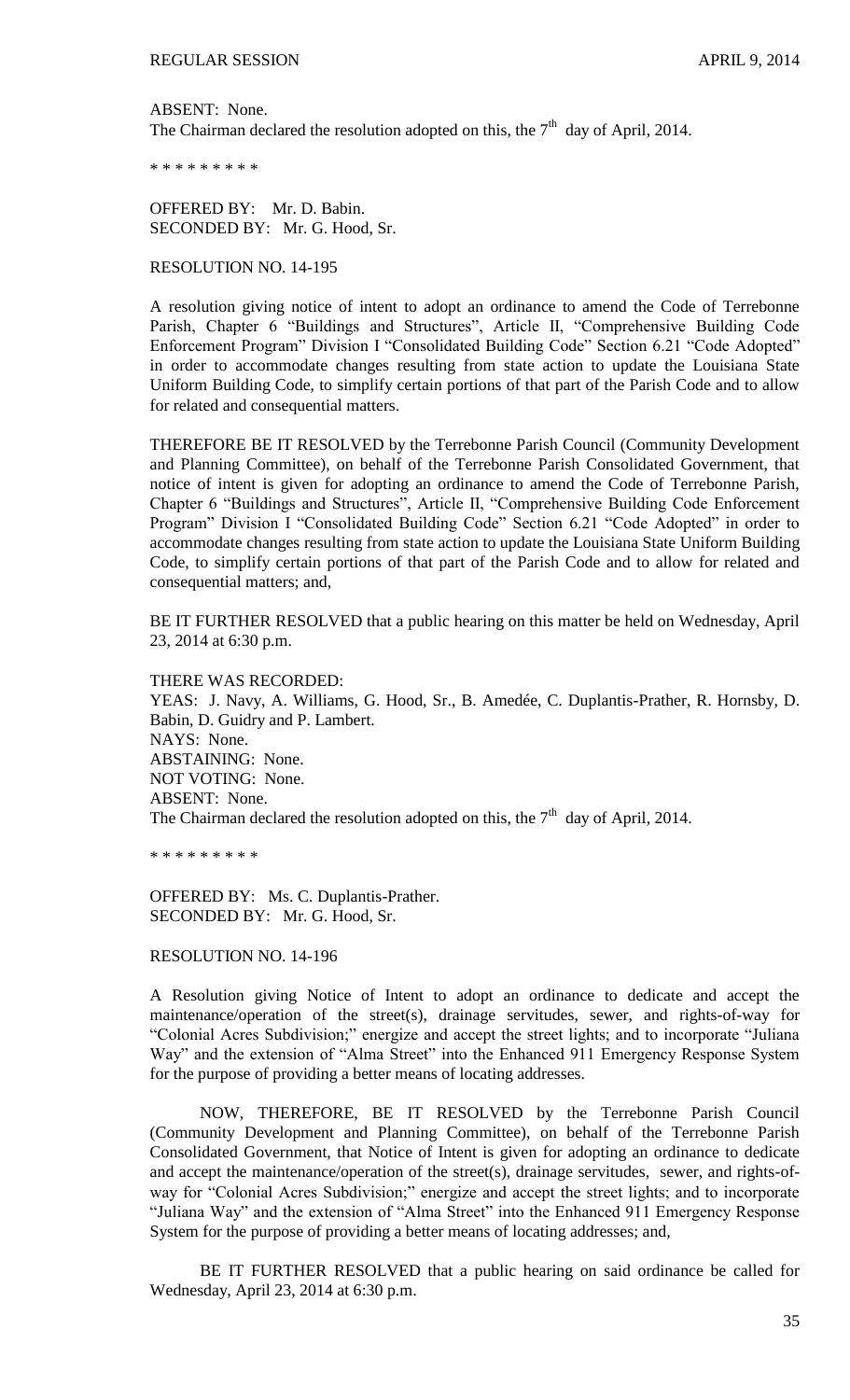THERE WAS RECORDED: YEAS: J. Navy, A. Williams, G. Hood, Sr., B. Amedée, C. Duplantis-Prather, R. Hornsby, D. Babin, D. Guidry and P. Lambert. NAYS: None. ABSTAINING: None. NOT VOTING: None. ABSENT: None. The Chairman declared the resolution adopted on this, the  $7<sup>th</sup>$  day of April, 2014.

\* \* \* \* \* \* \* \* \*

OFFERED BY: Mr. D. Babin. SECONDED BY: Mr. P. Lambert.

RESOLUTION NO. 14-197

A RESOLUTION GIVING NOTICE OF INTENT TO ADOPT AN ORDINANCE TO AUTHORIZE THE ACQUISITION OF STRUCTURES AND LANDS UNDER THE TERMS AND CONDITIONS OF THE COMMUNITY DEVELOPMENT BLOCK GRANT (CDBG) BUYOUT PROGRAM; TO AUTHORIZE THE PARISH PRESIDENT TO EXECUTE ANY AND ALL DOCUMENTS NECESSARY TO EFFECT ACQUISITION; AND CALLING A PUBLIC HEARING ON SAID MATTER FOR WEDNESDAY, APRIL 23RD, 2014 AT 6:30 P.M.

WHEREAS, the Terrebonne Parish Consolidated Government has been advised by consultants, Leidos, Inc. as part of the implementation of the Gustav/Ike Recovery Plan CDBG Buyout Program project management duties that they recommend acquisition under the grant program of the following property; and

WHEREAS, as agents, Leidos, Inc. has executed all necessary documents with the following property owner to acquire all structures and lands located at the address and for the amount stipulated below:

Owner(s) and address: 442 Ashland, Houma, LA 70363 Bertrand Brooks, owner;

Appraised Value: \$67,500.00 Estimated Total Project Costs: \$89,280.00 Offer Amount: \$67,500.00 Legal Description: LOT 46 BLOCK 5, PHASE V, ASHLAND PLANTATION SOUTH SUBD. CB 1962/516

WHEREAS, the above listed property owner has agreed to the offer to purchase for the amount stipulated.

NOW, THEREFORE, BE IT RESOLVED by the Terrebonne Parish Council (Community Development and Planning Committee), on behalf of the Terrebonne Parish Consolidated Government, that notice is hereby given to adopt an ordinance to authorize the acquisition of structures and lands under the terms and conditions of the Gustav/Ike Recovery Plan CDBG Buyout Program; to authorize the Parish President to execute any and all documents necessary to effect acquisition; and calling a public hearing on said matter for Wednesday, April 23, 2014, at 6:30 p.m.

THERE WAS RECORDED:

YEAS: J. Navy, A. Williams, G. Hood, Sr., B. Amedée, C. Duplantis-Prather, R. Hornsby, D. Babin, D. Guidry and P. Lambert. NAYS: None. ABSTAINING: None. NOT VOTING: None. ABSENT: None. The Chairman declared the resolution adopted on this, the  $7<sup>th</sup>$  day of April, 2014.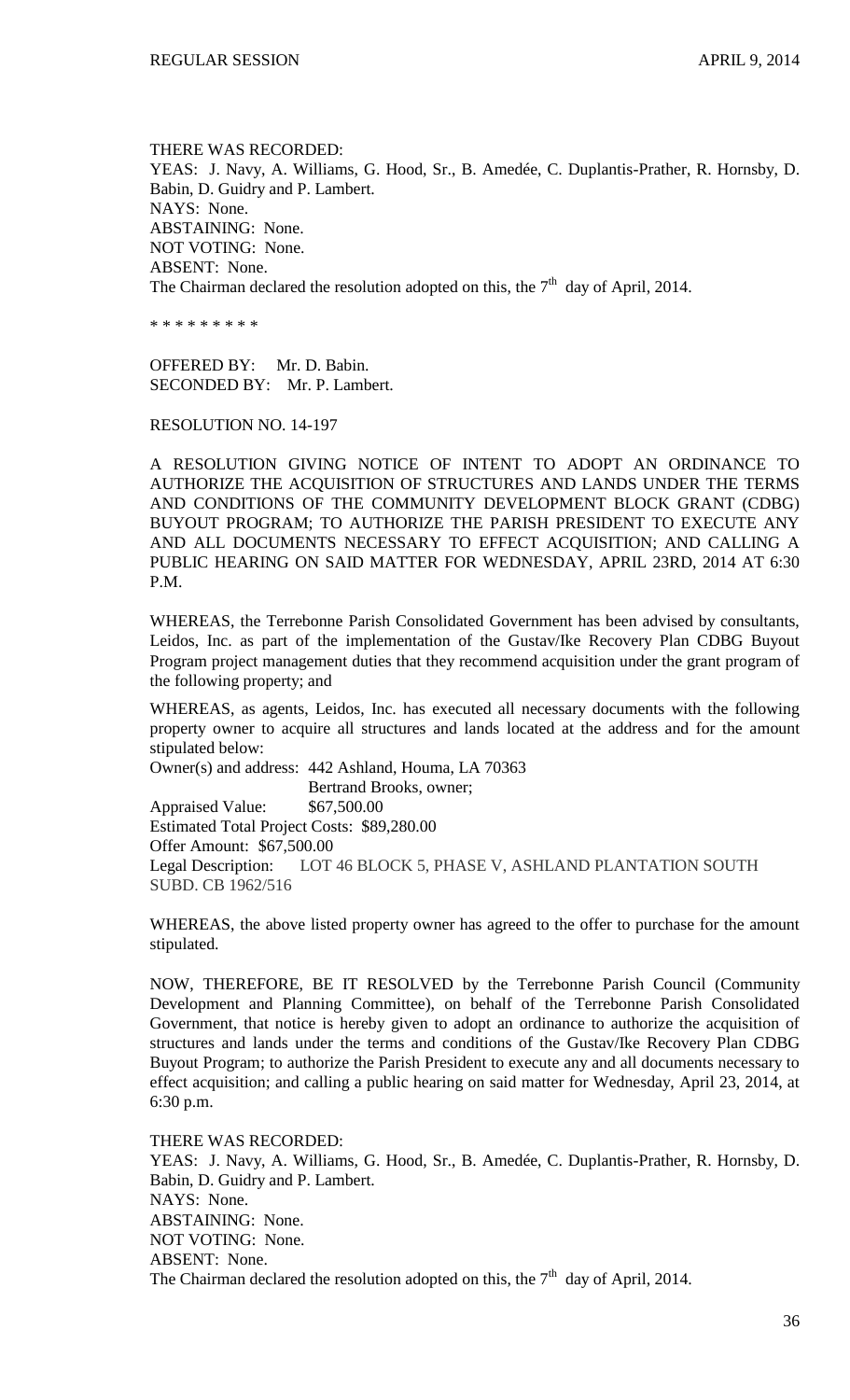\* \* \* \* \* \* \* \*

RESOLUTION: Giving Notice of Intent to adopt an ordinance to amend the zoning map of the Parish of Terrebonne to rezone from R-3 (**Single**-family Residential District), C-2 (General Commercial District), and C-3 (Neighborhood Commercial District) to I-1 (Light Industrial District), 1153 Valhi Boulevard, Tracts 3 & 4, Sections 82, 83, 84, and 102, T17S-R17E, and calling a public hearing on said matter on Wednesday, May 14, 2014 at 6:30 p.m.

Mr. R. Hornsby moved, seconded by Mr. D. Babin. (\*\*RESOLUTION LATER REVISITED AND ADOPTED WITH CORRECTED ZONING CLASSIFICATION)

OFFERED BY: Mr. D. Babin. SECONDED BY: Mr. G. Hood, Sr.

RESOLUTION NO. 14-198

A RESOLUTION GIVING NOTICE OF INTENT TO ADOPT AN ORDINANCE TO AMEND THE ZONING MAP OF THE PARISH OF TERREBONNE SO AS TO REZONE FROM R-1 (SINGLE-FAMILY RESIDENTIAL DISTRICT) TO R-3M (MULTI-FAMILY TOWN HOUSE CONDOMINIUM DISTRICT); 151 DIXIE AVENUE, LOT 18, BLOCK 1, BARROW SUBDIVISION, CITY OF HOUMA, TERREBONNE PARISH, LOUISIANA; LE KIMBERLY HOANG, APPLICANT; AND CALLING A PUBLIC HEARING ON SAID MATTER FOR WEDNESDAY, MAY 14, 2014 AT 6:30 P.M.

NOW, THEREFORE BE IT RESOLVED by the Terrebonne Parish Council (Community Development and Planning Committee), on behalf of the Terrebonne Parish Consolidated Government, that notice be hereby given to adopt an ordinance to amend the Zoning Map of the Parish of Terrebonne so as to rezone from R-1 (Single-Family Residential District) to R-3M (Multi-Family Town House Condominium District); 151 Dixie Avenue, Lot 18, Block 1, Barrow Subdivision, City of Houma, Terrebonne Parish, Louisiana; and

BE IT FURTHER RESOLVED that a public hearing be called on said matter for Wednesday, May 14, 2014 at 6:30 p.m.

THERE WAS RECORDED:

YEAS: J. Navy, A. Williams, G. Hood, Sr., B. Amedée, C. Duplantis-Prather, R. Hornsby, D. Babin, D. Guidry and P. Lambert. NAYS: None. ABSTAINING: None. NOT VOTING: None. ABSENT: None. The Chairman declared the resolution adopted on this, the  $7<sup>th</sup>$  day of April, 2014.

\* \* \* \* \* \* \* \* \*

Mr. D. Babin moved, seconded by Ms. B. Amedée, "THAT, the Community Development & Planning Committee reconsider Item No. 8 (Amend zoning map to rezone 1153 Valhi Boulevard Tracts 3 & 4)."

The Chairman called for the vote on the motion offered by Mr. D. Babin. THERE WAS RECORDED: YEAS: B. Amedẻe, D. Babin, C. Duplantis-Prather, D. Guidry, G. Hood, Sr., R. Hornsby, P. Lambert, J. Navy, and A. Williams. NAYS: None. ABSENT: None. The Chairman declared the motion adopted.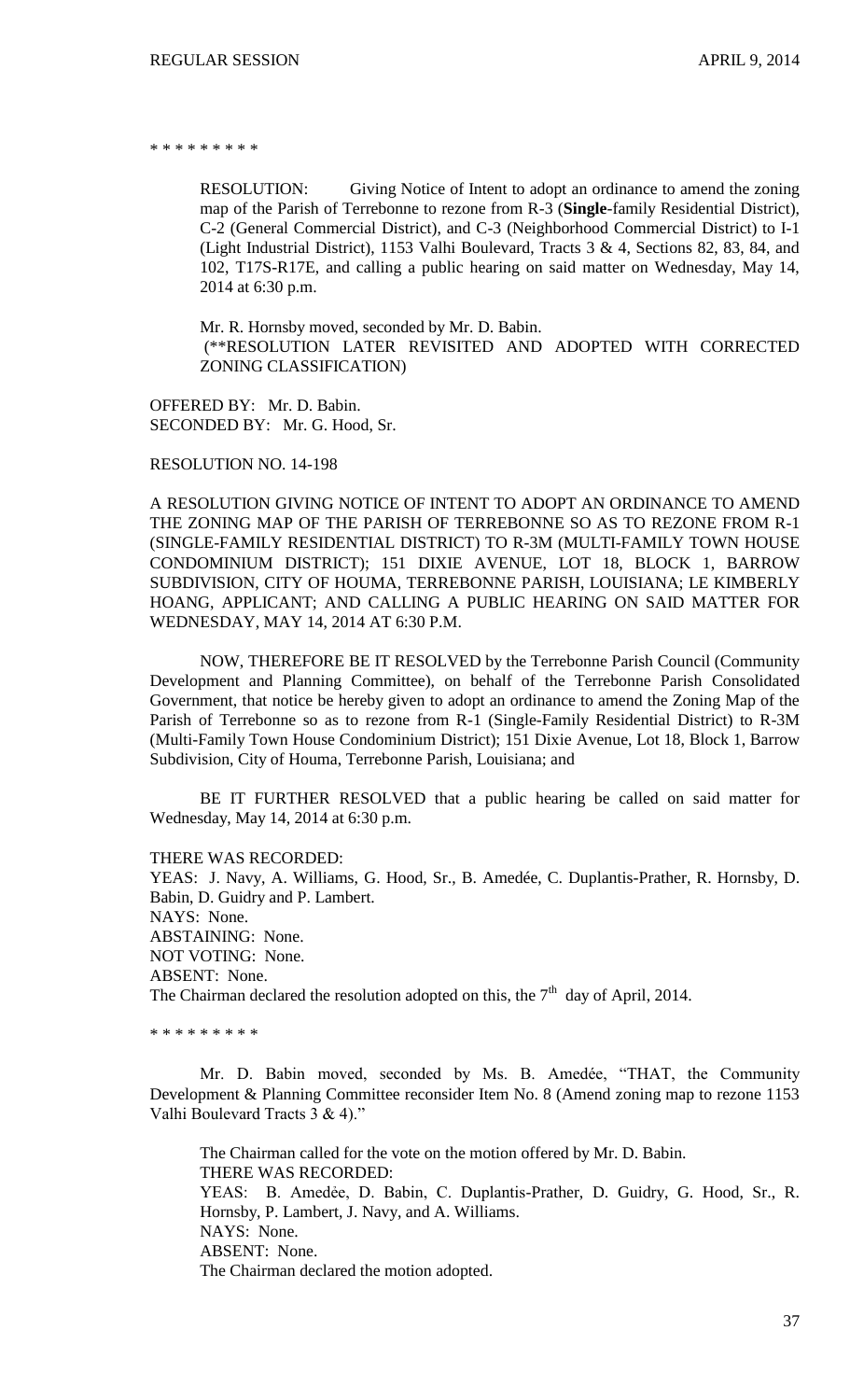Committee Member D. Babin questioned whether the classification of the zoning change should be R-1 (Single-family Residential District) as identified on the agenda as opposed to R-3 (Multi-family Residential District) as contained within agenda back-up information.

Planning & Zoning Director Patrick Gordon explained that the correct zoning designation is R-3 (Multi-family Residential District) and that the agenda description is a typographical error.

OFFERED BY: Mr. D. Babin. SECONDED BY: Ms. B. Amedee.

RESOLUTION NO. 14-199

A RESOLUTION GIVING NOTICE OF INTENT TO ADOPT AN ORDINANCE TO AMEND THE ZONING MAP OF THE PARISH OF TERREBONNE SO AS TO REZONE FROM R-3 (MULTI-FAMILY RESIDENTIAL DISTRICT), C-2 (GENERAL COMMERCIAL DISTRICT), AND C-3 (NEIGHBORHOOD COMMERCIAL DISTRICT) TO I-1 (LIGHT INDUSTRIAL DISTRICT); 1153 VALHI BOULEVARD, TRACTS 3 & 4, SECTIONS 82, 83, 84, 102, T17S-R17E, TERREBONNE PARISH, LOUISIANA; TERREBONNE LAND PARTNERSHIP, APPLICANT; AND CALLING A PUBLIC HEARING ON SAID MATTER FOR WEDNESDAY, MAY 14, 2014 AT 6:30 P.M.

NOW, THEREFORE BE IT RESOLVED by the Terrebonne Parish Council (Community Development and Planning Committee), on behalf of the Terrebonne Parish Consolidated Government, that notice be hereby given to adopt an ordinance to amend the Zoning Map of the Parish of Terrebonne so as to rezone from R-3 (Multi-Family Residential District), C-2 (General Commercial District), & C-3 (Neighborhood Commercial District) to I-1 (Light Industrial District); 1153 Valhi Boulevard, Tracts 3 & 4, Sections 82, 83, 84, 102, T17S-R17E, Terrebonne Parish, Louisiana; and

BE IT FURTHER RESOLVED that a public hearing be called on said matter for Wednesday, May 14, 2014 at 6:30 p.m.

THERE WAS RECORDED:

YEAS: J. Navy, A. Williams, G. Hood, Sr., B. Amedée, C. Duplantis-Prather, R. Hornsby, D. Babin, D. Guidry and P. Lambert. NAYS: None. ABSTAINING: None. NOT VOTING: None. ABSENT: None. The Chairman declared the resolution adopted on this, the  $7<sup>th</sup>$  day of April, 2014.

\* \* \* \* \* \* \* \* \*

Mr. G. Hood, Sr. moved, seconded by Mr. D. Babin, "THAT, there being no further business to come before the Community Development & Planning Committee, the meeting be adjourned."

The Chairman called for the vote on the motion offered by Mr. G. Hood, Sr. THERE WAS RECORDED: YEAS: B. Amedẻe, D. Babin, C. Duplantis-Prather, D. Guidry, G. Hood, Sr., R. Hornsby, P. Lambert, J. Navy, and A. Williams. NAYS: None. ABSENT: None. The Chairman declared the motion adopted and the meeting was adjourned at 6:08 p.m.

Dirk Guidry, Chairman

Suzette Thomas Minute Clerk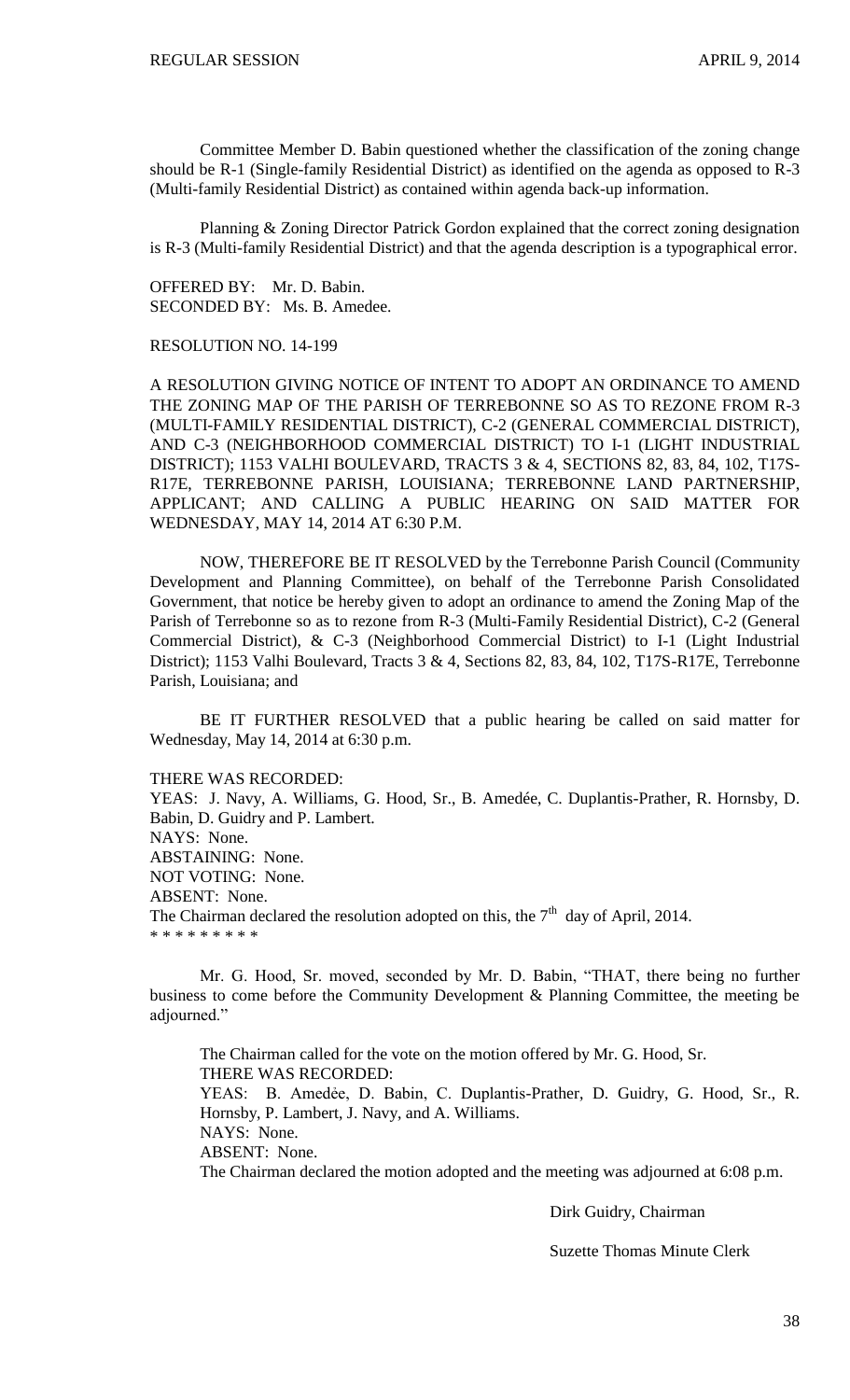Mr. D. Guidry moved, seconded by Ms. B. Amedée and Mr. D. Babin, "THAT, the Council accept and ratify the minutes of the Community Development and Planning Committee meeting held on 04/07/14."

The Chairman called for a vote on the motion offered by Mr. D. Guidry. THERE WAS RECORDED: YEAS: J. Navy, A. Williams, G. Hood, Sr., B. Amedée, C. Duplantis-Prather, R. Hornsby, D. Babin, D. Guidry, and P. Lambert. NAYS: None. ABSENT: None. The Chairman declared the motion adopted.

Mr. J. Navy moved, seconded by Ms. A. Williams, "THAT, the Council approve the following street light list:

REPLACE ALL STREET LIGHTS FROM VERRET STREET TO HONDURAS STREET WITH 250-WATT COBRA HEAD LIGHTS (UTILITIES DEPARTMENT WILL PROVIDE THE EXACT NUMBER OF LIGHTS); URBAN SERVICES DISTRICT; CITY OF HOUMA; JOHN NAVY

INSTALL 250 WATT, HPS STREET LIGHT ON POLE AT THE INTERSECTION OF VALHI BLVD. & SAVANNE RD.; SLECA; ROAD LIGHGTING DIST. NO. 2; RED HORNSBY."

The Chairman called for a vote on the motion offered by Mr. J. Navy. THERE WAS RECORDED: YEAS: J. Navy, A. Williams, G. Hood, Sr., B. Amedée, C. Duplantis-Prather, R. Hornsby, D. Babin, D. Guidry, and P. Lambert. NAYS: None. ABSENT: None. The Chairman declared the motion adopted.

Ms. B. Amedée moved, seconded by Mr. D. Guidry, "THAT, the Council hold nominations open for the one long-standing vacancy on the Bayou Blue Fire Protection District Board until further notice."

The Chairman called for a vote on the motion offered by Ms. B. Amedée. THERE WAS RECORDED: YEAS: J. Navy, A. Williams, G. Hood, Sr., B. Amedée, C. Duplantis-Prather, R. Hornsby, D. Babin, D. Guidry, and P. Lambert. NAYS: None. ABSENT: None. The Chairman declared the motion adopted.

Mr. G. Hood, Sr. moved, seconded by Mr. D. Babin, "THAT, the Council hold nominations open for the one vacancy on the Terrebonne Parish Tree Board until the next Council meeting."

The Chairman called for a vote on the motion offered by Mr. G. Hood, Sr. THERE WAS RECORDED: YEAS: J. Navy, A. Williams, G. Hood, Sr., B. Amedée, C. Duplantis-Prather, R. Hornsby, D. Babin, D. Guidry, and P. Lambert. NAYS: None. ABSENT: None. The Chairman declared the motion adopted.

Mr. D. Guidry moved, seconded by Mr. D. Babin, "THAT, the Council hold nominations open for the one vacancy to fill a position until 12/17/15 on the South Central La. Human Services Authority until the next Council meeting."

The Chairman called for a vote on the motion offered by Mr. D. Guidry. THERE WAS RECORDED: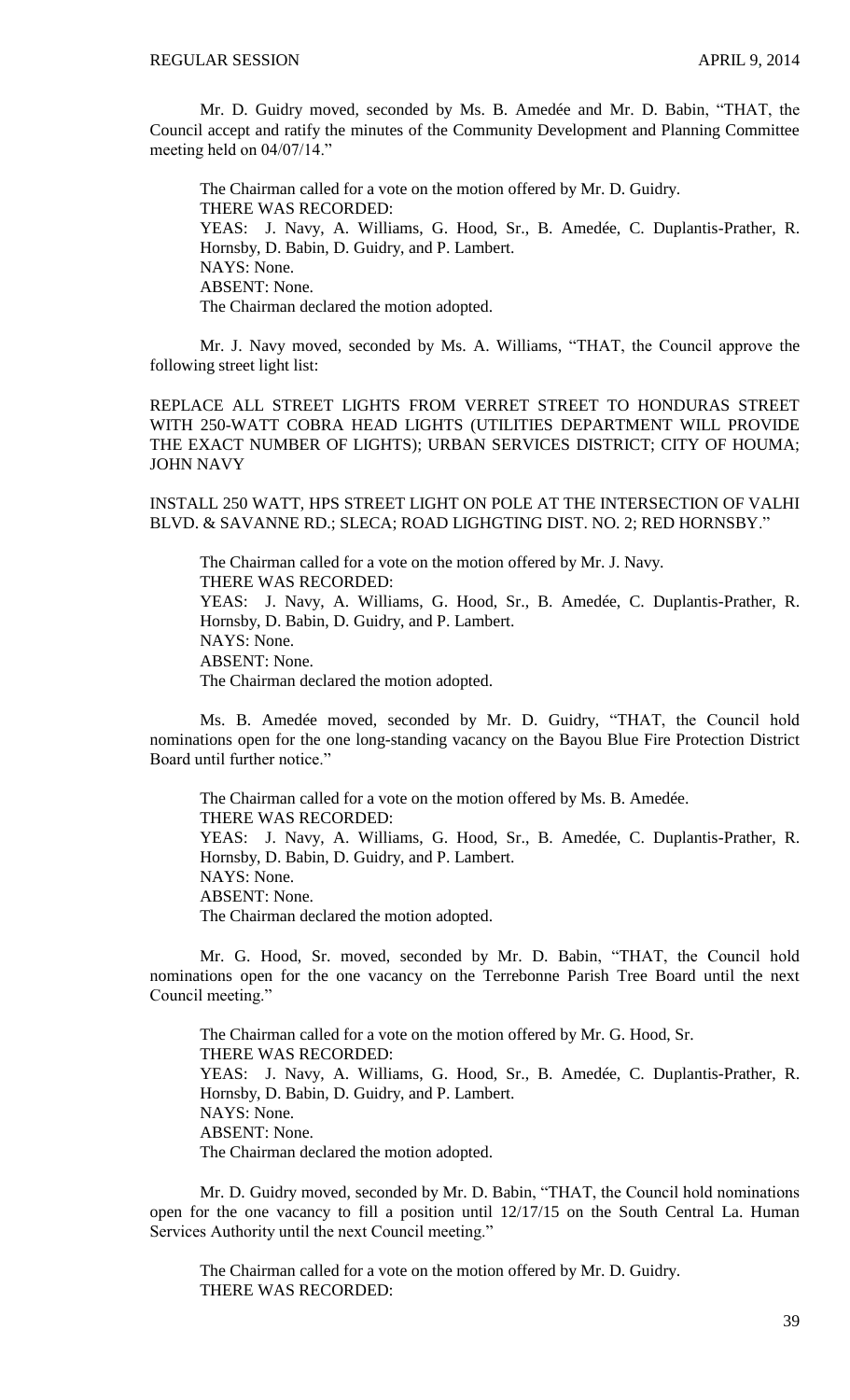YEAS: J. Navy, A. Williams, G. Hood, Sr., B. Amedée, C. Duplantis-Prather, R. Hornsby, D. Babin, D. Guidry, and P. Lambert. NAYS: None. ABSENT: None. The Chairman declared the motion adopted.

Mr. D. Babin moved, seconded by Mr. P. Lambert, "THAT, the Council hold nominations open for the one vacancy (a position as representative of the general public until 10/31/15) on the Coastal Zone Management and Coastal Restoration Advisory Committee until the next Council meeting."

The Chairman called for a vote on the motion offered by Mr. D. Babin. THERE WAS RECORDED: YEAS: J. Navy, A. Williams, G. Hood, Sr., B. Amedée, C. Duplantis-Prather, R. Hornsby, D. Babin, D. Guidry, and P. Lambert. NAYS: None. ABSENT: None. The Chairman declared the motion adopted.

The Council Chairman announced the following upcoming vacancies which will be handled, as per usual procedure:

- One vacancy on the Recreation District No. 2,3 Board for a term expiring on 05/24/14
- One vacancy on the Recreation District No. 4 Board for a term expiring on  $05/24/14$
- Three vacancies on the Terrebonne ARC Board for terms expiring on 05/31/14 (one position to represent the religious community and two positions to represent the membership)
- One vacancy on the Recreation District No. 9 Board for a term expiring on 06/08/14

Mr. J. Navy moved, seconded by Ms. A. Williams, "THAT, the Council introduce an ordinance to remove the 'No Parking' zone in front of 403 Arlington Avenue, and call a public hearing on said matter on Wednesday, April 23, 2014 at 6:30 p.m."

The Chairman called for a vote on the motion offered by Mr. J. Navy. THERE WAS RECORDED: YEAS: J. Navy, A. Williams, G. Hood, Sr., B. Amedée, C. Duplantis-Prather, R. Hornsby, D. Babin, D. Guidry, and P. Lambert. NAYS: None. ABSENT: None. The Chairman declared the motion adopted.

Under Agenda Item 7A, Announcements – Council Members:

- Councilwoman C. Duplantis-Prather announced that the American Relay for Life event will be held on Saturday, April 12 at the Houma-Terrebonne Civic Center. She encouraged everyone to come out to the pie-throwing booth, which is where she will be stationed along with some of her colleagues .
- Councilwoman C. Duplantis-Prather encouraged pet owners to have their pets spayed or neutered to help control the pet population, noting that the Animal Shelter has a cost efficient program to help meet these needs (\$30.00 for a cat, \$60.00 for a dog under 25 lbs. and \$85.00 for a dog over 25 lbs.). She asked that if a stray animal is found, or anyone wants to adopt a pet, to please contact the Animal Shelter at (985) 873-6709.
- Councilman J. Navy announced to the residents of Council District 1 that a meeting  $\bullet$ was held with Sheriff Larpenter and Houma Police Chief Todd Duplantis to discuss plans to deter crime in this area.
- Councilman J. Navy announced that on May 1, 2014 there will be a meeting at the Mechanicville Gym beginning at 5:00 p.m. to discuss the Parkwood Place Development.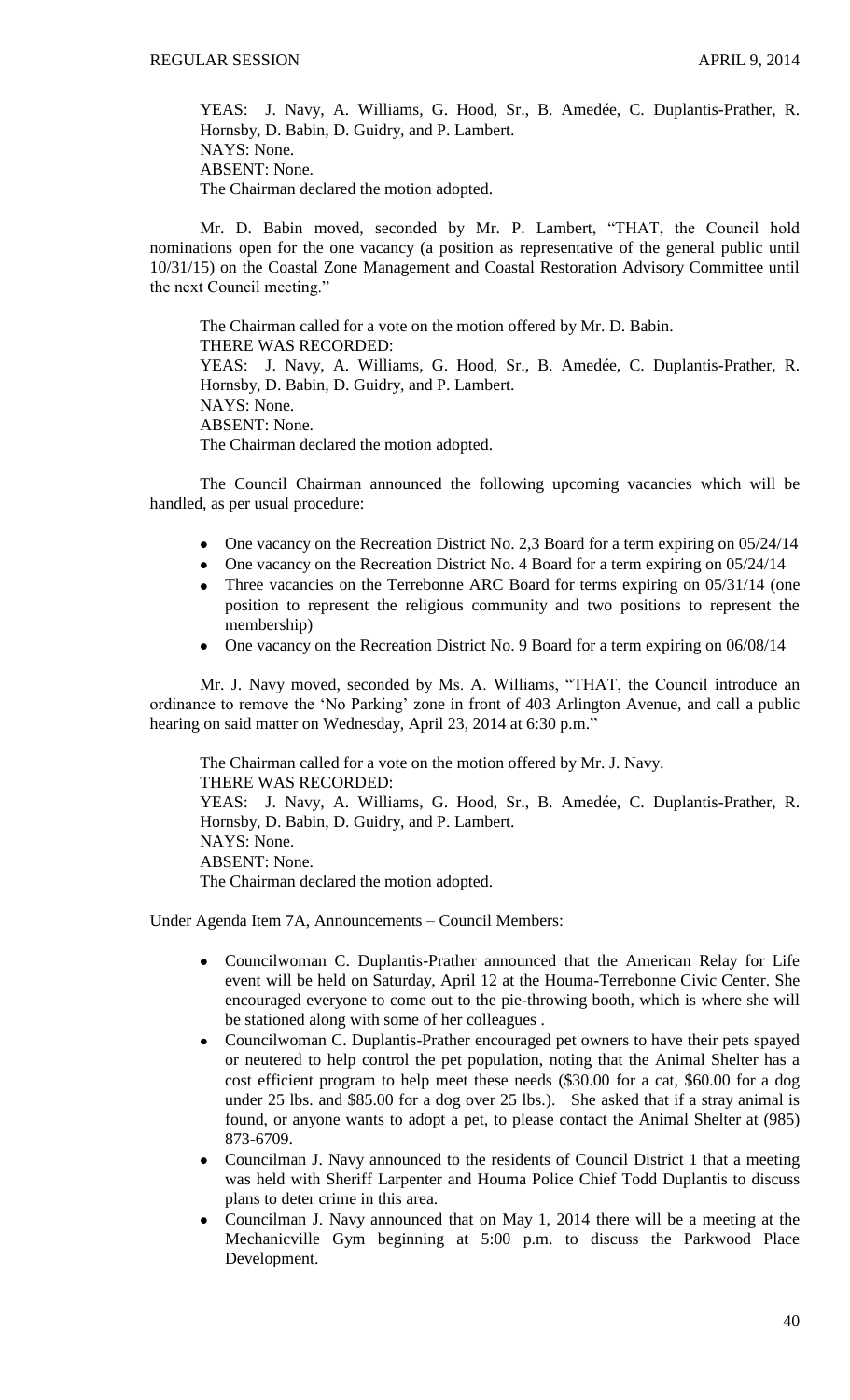- Councilman J. Navy announced to the citizens of Council District 1 that the Bayou  $\bullet$ Chauvin Drainage Project is proceeding smoothly.
- Councilman J. Navy announced to the residents of the Deweyville area that plans are  $\bullet$ underway for the possibility of having a "No Truck Route" established in this area.
- Councilwoman B. Amedée thanked Bayou Sheet Metal for providing the Houma Police Department RAD class with a training protection suit, challenging other area businesses to do the same. She also encouraged all women to attend this class offered by the Houma Police Department as a way to learn self defense.
- Councilman D. Babin announced to the residents of Council District 7, as evidenced  $\bullet$ by the Monthly Engineering Reports, a lot of levee work is being constructed to protect them in the event of a major rain storm or hurricane.
- Councilman R. Hornsby announced that the equipment for the Summerfield Adaptive Park is going to be delivered on April  $25<sup>th</sup>$  and the entire project should be finished by May. He thanked the Recreation District No. 2,3 Board for their assistance in the this effort: Mr. Gary Besson, Mr. Bobby Arceneaux, Mr. Ivy Bernard, Mr. Ray LeCompte and Mr. Ralph Lirette. Mr. Hornsby also thanked Ms. Erica Lambert for her hard work in getting \$30,000.00 in donations for this project.
- Councilman R. Hornsby announced that the Le Petit Theatre de Terrebonne has a play entitled "Murder Most Fouled-Up" that will be performed from April 25, 2014 through May 4, 2014. Mr. Hornsby also thanked Senator Norby Chabert for his support and for securing funding for the community theatre.

Under Agenda Item 7B, Announcements – Parish President M. Claudet announced:

- E-mail correspondence was sent to meteorologist Bob Breck inquiring about the March cold weather and its correlation to hurricane season. Mr. Breck responded by saying that the March weather has no direct indication of whether or not there will be an active or inactive hurricane season.
- The skateboard park construction bids will be accepted in the very near future.
- Attorney Salaria Gumms with the Southeast Louisiana Legal Services contacted Administration to inform the public that there are funds available from the Attorney General's Office that can assist individuals with foreclosure proceedings and mortgage payments.
- The St. Louis Canal Road between Westview Drive and Westside Boulevard will be closed until at least April 30, due to a problem persisting with the water infiltration system and the lost sand base.

No action was necessary on Agenda Item 8A, Staff Reports – Information List dated 04/09/14.

Ms. A. Williams moved, seconded by Mr. J. Navy, "THAT, the Council accept the following Monthly Engineering Reports:

A) CBI B) Duplantis Design Group, PC C) Milford and Associates, Inc. D) Providence/GSE Associates, LLC E) T. Baker Smith, LLC." The Chairman called for a vote on the motion offered by Ms. A. Williams. THERE WAS RECORDED: YEAS: J. Navy, A. Williams, G. Hood, Sr., B. Amedée, C. Duplantis-Prather, R. Hornsby, D. Babin, D. Guidry, and P. Lambert. NAYS: None. ABSENT: None.

The Chairman declared the motion adopted.

Mr. G. Hood, Sr. moved, seconded by Ms. B. Amedée and Mr. J. Navy, "THAT, there being no further business to come before the Council the meeting be adjourned."

The Chairman called for a vote on the motion offered by Mr. G. Hood, Sr.